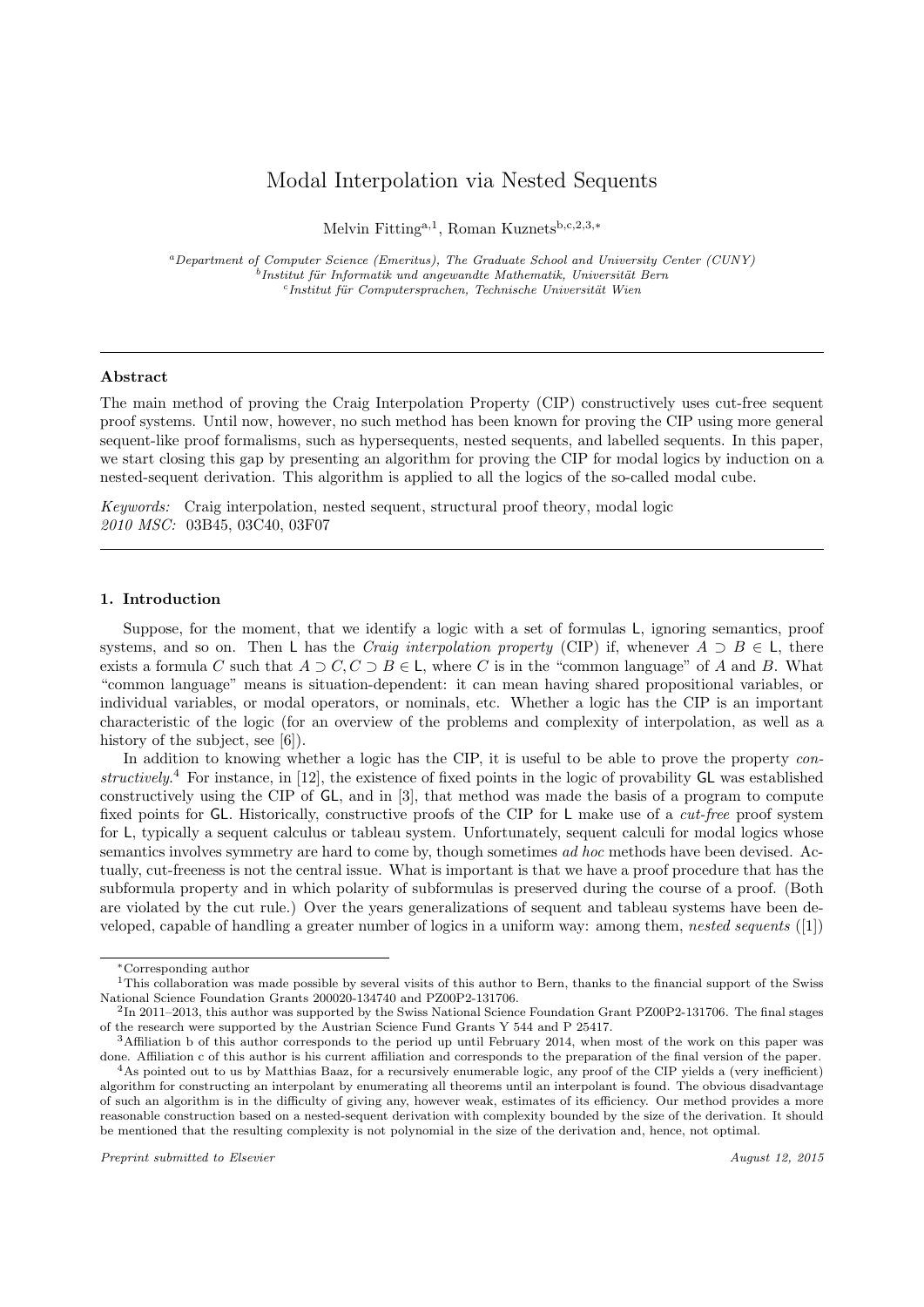and *prefixed tableaus* ([2, 11]). Nested sequents are in the tradition allowing so-called *deep reasoning* in the course of a proof. Prefixed tableaus allow a kind of representation of possible worlds directly in the proof, with accessibility captured using simple syntactic machinery. It turns out that nested sequents and prefixed tableaus are related much as ordinary sequents and tableaus are—loosely, one is the other upside-down ([4]).

In this paper, we show that nested sequents can be used in a natural way to prove the CIP constructively for all the logics in the modal cube. There is no appeal to ad hoc methods; the work is essentially uniform across the whole family. While our primary interest is in interpolants between two formulas or, more generally, two sets of formulas, we develop something broader: we introduce the notion of interpolant between sets of formulas within a nested structure. Interpolants created at this level cannot be just formulas. Instead, our interpolants are Boolean combinations of formulas within the same nested structure. Thus, we actually work with a more general notion of interpolant. Interpolation in the usual sense is a special case.

We assume we have a countable set Prop of propositional variables, fixed throughout this paper. Our modal language L is built up from these propositional variables, together with  $\top$  and  $\bot$ , in the usual way, using propositional connectives  $\neg$ ,  $\wedge$ ,  $\vee$ , and  $\supset$  and modal operators  $\square$  and  $\diamond$ . We omit parentheses when it will not lead to confusion. For a modal formula  $A$ , by  $Prop(A)$  we mean the set of propositional variables that occur in A. We note that all logics considered here are monomodal, though proof systems of the sort we use do exist for multimodal logics as well.

**Definition 1.1 (CIP for modal logics).** A modal logic L has the CIP if for any formulas A and B such that  $A \supset B \in \mathsf{L}$ , there exists an *interpolant* C such that

 $A \supset C \in \mathsf{L}$ ,  $C \supset B \in \mathsf{L}$ , and  $\text{Prop}(C) \subseteq \text{Prop}(A) \cap \text{Prop}(B)$ .

Thus, common language for modal logics simply means having common propositional variables.

Unlike with ordinary sequent calculi, there are cut-free nested sequent systems for each normal modal logic formed from any combination of axioms d, t, b, 4, and 5. The difficulty in extracting interpolants from nested sequent proofs lies in the presence in nested sequents of an additional structural connective that corresponds to  $\Box$  the same way that comma in ordinary sequents corresponds to  $\land$  in the antecedent or to <sup>∨</sup> in the consequent of a two-sided sequent. This additional nested structure has to be reflected in the interpolation process, and this is the source of most of the technical complexity to be found here.

## 2. Nested Sequent Calculus for the Basic Normal Monomodal Logic K

**Definition 2.1 (Logic K).** The minimal normal monomodal logic  $K$  is the logic of all Kripke frames. It is axiomatized by

- an arbitrary complete set of axioms of classical propositional logic (in the monomodal language  $\mathcal{L}$ ),
- the rule modus ponens,
- the normality axiom k:  $\square(A \supset B) \supset (\square A \supset \square B)$ ,
- the necessitation rule:  $\frac{A}{\Box A}$ .

We identify the logic K with the set of its theorems and write K  $\vdash A$  instead of  $A \in \mathsf{K}$ .

Before presenting a nested sequent calculus for K, we need to define nested sequents, the objects of the derivation in such a calculus, and contexts, the tools necessary to describe rules of such a calculus. We define a grammar for nested objects that covers both sequents and contexts and explain how to distinguish between them.

**Definition 2.2 (Nested objects).** We define nested objects  $\Phi$  according to the following grammar:

$$
\Phi ::= \varepsilon \mid \Phi, A \mid \Phi, \{\,\} \mid \Phi, [\Phi] \qquad ,
$$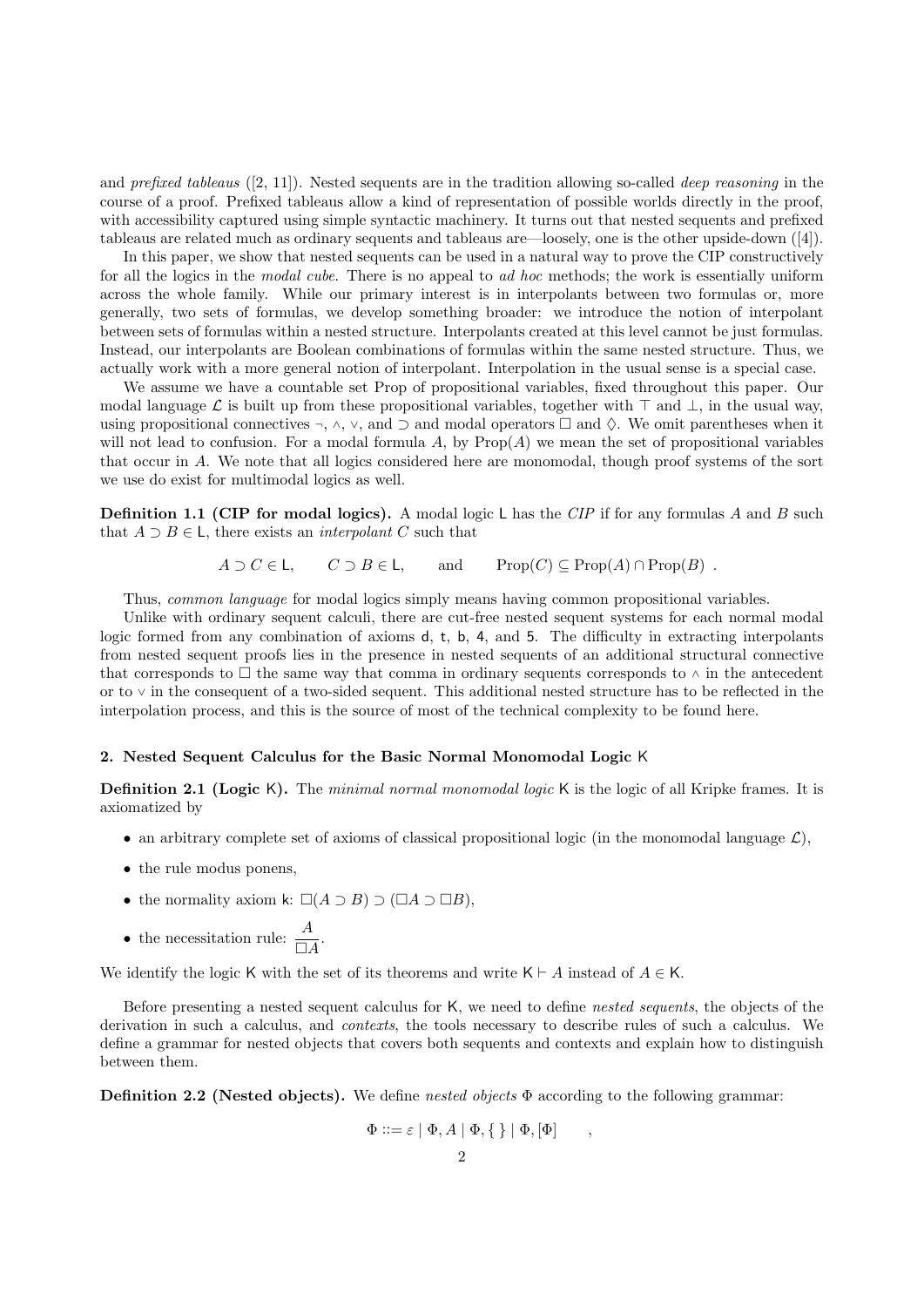where  $\varepsilon$  is the empty sequence,  $A \in \mathcal{L}$  is a formula,  $\{\}\$ is the *hole* symbol, brackets in  $[\Phi]$  are called a structural box, and comma is the operation of appending an element to the end of a sequence. Thus, a nested object is a sequence of formulas, of occurrences of the hole symbol, and of nested objects within structural boxes.

It is trivial to define the number of occurrences of the hole symbol in a given nested object, which is why we omit the formal definition.

Definition 2.3 (Nested sequents, contexts, and multicontexts). A nested object without holes is called a nested sequent, or, simply, a sequent. A nested object with exactly one hole is called a context. A nested object with more than one hole is called a *multicontext*. In this paper, we do not use multicontexts, although they do play a significant role elsewhere. Thus, from now on, all nested objects are assumed to be either sequents or contexts. Since there is exactly one hole in a context, we call it the hole. We use  $\Gamma$ ,  $\Delta$ , ..., possibly with sub- and/or superscripts, to denote sequents,  $\Gamma\{\}\$ ,  $\Delta\{\}\$ , ..., possibly with sub- and/or superscripts, to denote contexts, and  $\Phi$ ,  $\Psi$ , ..., possibly with sub- and/or superscripts, to denote nested objects that can be either sequents or contexts.

One way of looking at a nested sequent is to consider a tree of ordinary one-sided sequents, i.e., of sequences of formulas, which we call here *shallow sequents* to avoid ambiguity. Each structural box in the nested sequent corresponds to a child in the tree. Nested sequent calculi are designed to use the mechanism of deep inference, where rules are applied at an arbitrary node of this tree, i.e., arbitrarily deep in the nested structure of the sequent. The hole in a context provides a reference to the place, or to the node in the tree, at which the rule should be applied.

Definition 2.4 (Inserting a sequent into a nested object). The insertion of a sequent  $\Delta$  into a nested object  $\Phi$  is obtained by performing the following action on  $\Phi$ : if  $\Phi$  contains the hole, replace it with  $\Delta$ ; otherwise, do not do anything. The result of such an insertion is denoted  $\Phi\{\Delta\}$ .

When we use the notation  $\Phi\{\Delta\{\Gamma\}\}\$ , it should be read as follows: first, the sequent  $\Gamma$  is inserted into the context  $\Delta\{\}$ ; second, the resulting sequent  $\Delta\{\Gamma\}$  is inserted into the nested object  $\Phi$ .

Figure 1 recalls the *uniform notation*, which is typical of tableau calculi and which we use in the paper.



Figure 1: Uniform notation.

Definition 2.5 (Nested sequent calculus NK). The nested sequent calculus NK for the modal logic K can be found in Figure 2. This calculus is a hybrid of the multiset-based version from [1], where formulas are restricted to the negation normal form, of the sequence-based version from [8], where formulas are also restricted to the negation normal form, and of the set-based version from [4], where formulas are unrestricted. None of the three versions uses Boolean constants  $\perp$  and  $\perp$ , necessitating an addition of the rules id $\tau$  and id<sub>¬⊥</sub> for handling these. According to the uniform notation, the  $\alpha$  and  $\beta$  rules in Figure 2 encode three rules each and the  $\nu$  and  $\pi$  rules encode two rules each. In [1, 8], the  $\nu$  and  $\pi$  rules are called the  $\square$  and k rules respectively.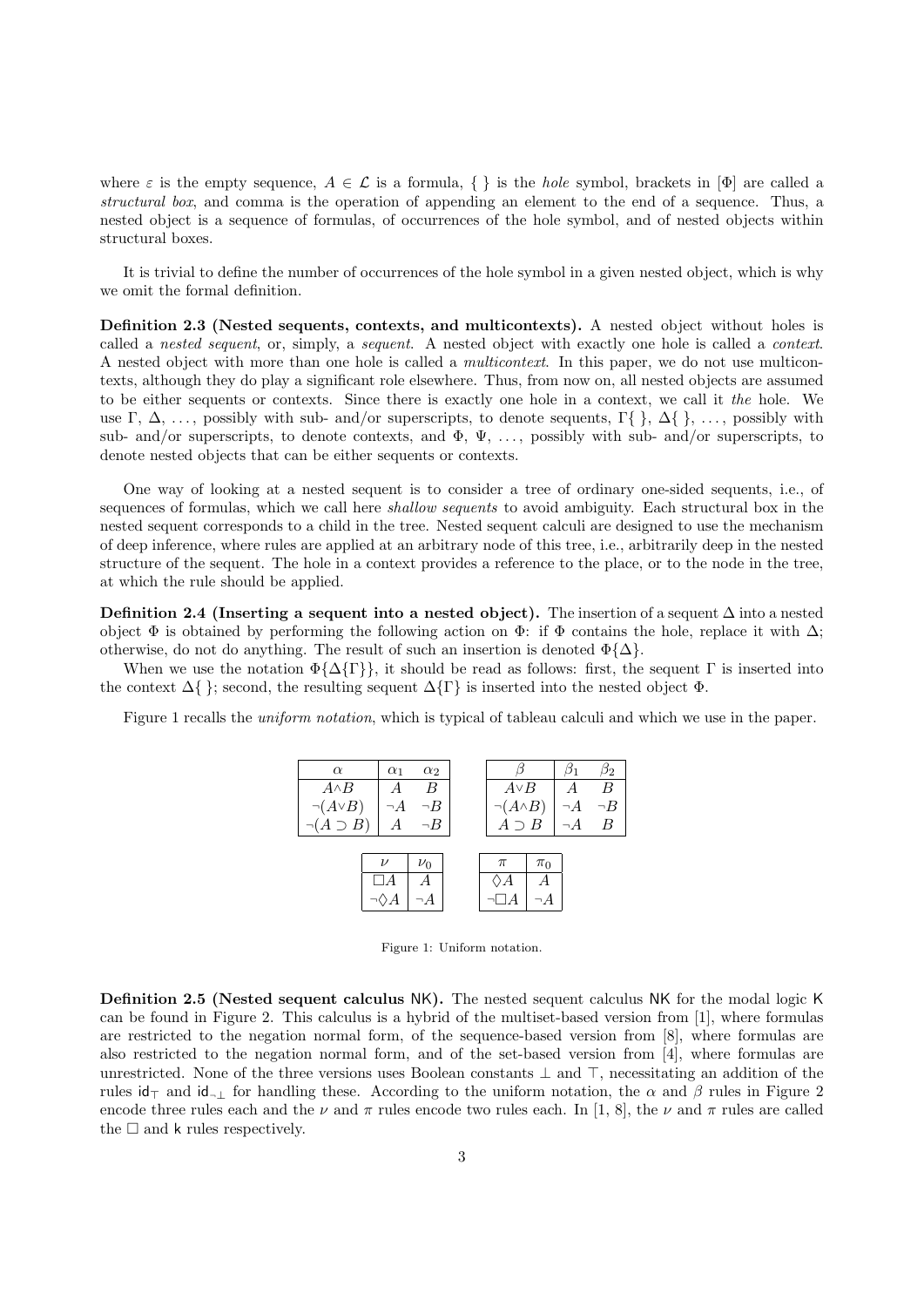$$
\frac{\mathrm{id}_{P}\overline{\Gamma\{P,\neg P\}}}{\Gamma\{P,\neg P\}} \qquad \frac{\mathrm{id}_{\top}\overline{\Gamma\{\top\}}}{\Gamma\{\top\}} \qquad \frac{\mathrm{id}_{\neg\perp}\overline{\Gamma\{\neg\perp\}}}{\Gamma\{\neg\perp\}}
$$
\n
$$
\frac{\Gamma\{A\}}{\Gamma\{\neg\neg A\}} \qquad \beta \frac{\Gamma\{\beta_{1},\beta_{2}\}}{\Gamma\{\beta\}} \qquad \alpha \frac{\Gamma\{\alpha_{1}\}\Gamma\{\alpha_{2}\}}{\Gamma\{\alpha\}}
$$
\n
$$
\frac{\mathrm{d}{\Gamma\{A,A\}}}{\Gamma\{A,A\}} \qquad \text{exch} \frac{\Gamma\{\Delta,\Sigma\}}{\Gamma\{\Sigma,\Delta\}} \qquad \nu \frac{\Gamma\{[\nu_{0}]\}}{\Gamma\{\nu\}} \qquad \pi \frac{\Gamma\{[\Delta,\pi_{0}]\}}{\Gamma\{\Delta],\pi\}}
$$

Figure 2: Rules of the nested sequent calculus NK.

**Example 2.6.** A nested sequent derivation of  $\square (P \supset \square Q) \supset (\square (\square Q \supset R) \supset \square (P \supset R))$  can be found in Figure 3.

id<sup>P</sup> −−−−−−−−−−−−−−−−−−−−−−−−−− [P, <sup>¬</sup>P, R, <sup>¬</sup>(Q ⊃ R)] exch −−−−−−−−−−−−−−−−−−−−−−−−−− (†) [¬P, R, P, <sup>¬</sup>(Q ⊃ R)] id<sup>P</sup> −−−−−−−−−−−−−−−−−− -<sup>¬</sup>P, R, [Q, <sup>¬</sup>Q] <sup>π</sup> −−−−−−−−−−−−−−−−−−−− -<sup>¬</sup>P, R, [Q], <sup>¬</sup>Q exch −−−−−−−−−−−−−−−−−−−− - (††) <sup>¬</sup>P, R, <sup>¬</sup>Q, [Q] ν −−−−−−−−−−−−−−−−−−−− (?) [¬P, R, <sup>¬</sup>Q, Q] id<sup>P</sup> −−−−−−−−−−−−−−−−−−− [¬P, R, <sup>¬</sup>R, <sup>¬</sup>Q] exch −−−−−−−−−−−−−−−−−−− (†††) [¬P, R, <sup>¬</sup>Q, <sup>¬</sup>R] α −−−−−−−−−−−−−−−−−−−−−−−−−−−−−−−−−−−−−−−−−−−−−−−−−−−−− [¬P, R, <sup>¬</sup>Q, <sup>¬</sup>(Q ⊃ R)] α −−−−−−−−−−−−−−−−−−−−−−−−−−−−−−−−−−−−−−−−−−−−−−−−−−−−−−−−−−−−−−−−−−−−−−−−−−−−−−− [¬P, R, <sup>¬</sup>(P ⊃ Q), <sup>¬</sup>(Q ⊃ R)] β −−−−−−−−−−−−−−−−−−−−−−−−−−−−−−−−−−−−−−− [P ⊃ R, <sup>¬</sup>(P ⊃ Q), <sup>¬</sup>(Q ⊃ R)] π −−−−−−−−−−−−−−−−−−−−−−−−−−−−−−−−−−−−−−−−− [P ⊃ R, <sup>¬</sup>(P ⊃ Q)], <sup>¬</sup>(Q ⊃ R) exch −−−−−−−−−−−−−−−−−−−−−−−−−−−−−−−−−−−−−−−−− <sup>¬</sup>(Q ⊃ R), [P ⊃ R, <sup>¬</sup>(P ⊃ Q)] π −−−−−−−−−−−−−−−−−−−−−−−−−−−−−−−−−−−−−−−−−−− <sup>¬</sup>(Q ⊃ R), [P ⊃ R], <sup>¬</sup>(P ⊃ Q) exch −−−−−−−−−−−−−−−−−−−−−−−−−−−−−−−−−−−−−−−−−−− (††††) <sup>¬</sup>(P ⊃ Q), <sup>¬</sup>(Q ⊃ R), [P ⊃ R] ν −−−−−−−−−−−−−−−−−−−−−−−−−−−−−−−−−−−−−−−−−−−−−− (??) <sup>¬</sup>(P ⊃ Q), <sup>¬</sup>(Q ⊃ R), (P ⊃ R) β −−−−−−−−−−−−−−−−−−−−−−−−−−−−−−−−−−−−−−−−−−−−−−− <sup>¬</sup>(P ⊃ Q), (Q ⊃ R) ⊃ (P ⊃ R) β −−−−−−−−−−−−−−−−−−−−−−−−−−−−−−−−−−−−−−−−−−−−−−−−−− (P ⊃ Q) ⊃ (Q ⊃ R) ⊃ (P ⊃ R) 

Figure 3: An NK derivation of  $\square (P \supset \square Q) \supset (\square (\square Q \supset R) \supset \square (P \supset R)).$ 

To understand in which sense this nested calculus represents the modal logic, we need a translation from sequents to formulas of this modal logic. Intuitively, our sequents are one-sided (i.e., comprising only the consequent part of a two-sided sequent) with two structural connectives: structural disjunction (comma ,) and structural necessitation modality (bracket [·]). This intuition is formalized using the notion of a corresponding formula. Since this notion does not make sense for contexts, we use the following subgrammar that defines sequents:

$$
\Gamma ::= \varepsilon | \Gamma, A | \Gamma, [\Gamma] .
$$

This subgrammar will also be used in proofs by induction on the structure of a given sequent.

Definition 2.7 (Corresponding formula of a nested sequent). For any sequent Γ, its corresponding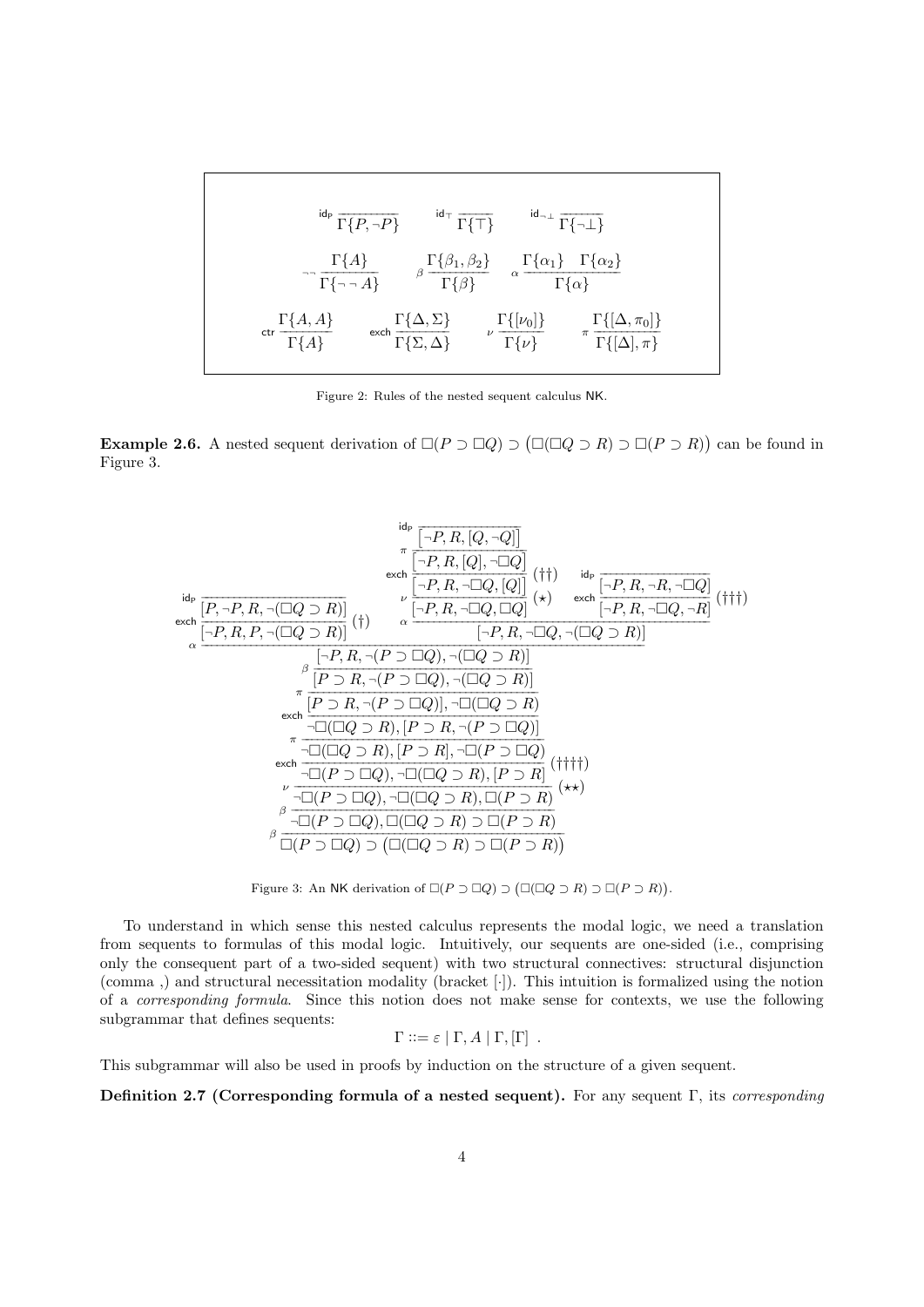$formula \Gamma$  is defined by induction on the construction of the sequent:

$$
\underline{\varepsilon} := \bot; \qquad \underline{\Gamma, A} := \begin{cases} \underline{\Gamma} \vee A & \text{if } \Gamma \neq \varepsilon, \\ A & \text{otherwise}; \end{cases} \qquad \underline{\Gamma, [\Delta]} := \begin{cases} \underline{\Gamma} \vee \Box \underline{\Delta} & \text{if } \Gamma \neq \varepsilon, \\ \Box \underline{\Delta} & \text{otherwise}. \end{cases}
$$

The following theorem follows from the results in [1, 4, 8].

**Theorem 2.8** (Completeness of the calculus NK). For any sequent  $\Gamma$ , we have NK  $\vdash \Gamma$  iff K  $\vdash \Gamma$  iff  $\Vdash \Gamma$ , where  $\mathbb F$  expresses validity in the class of all Kripke models.

### 3. Formulating Interpolation for Nested Sequents

Our goal is to prove the CIP by induction on the nested sequent derivation. To achieve this, it is necessary to decide what being an interpolant of a nested sequent means and what kind of object an interpolant of a nested sequent is. Since the answers to these questions have turned out to be quite non-trivial, we first explain how we arrived at these answers by using an analogy with the formalism closest to nested sequents: namely, shallow one-sided sequents, i.e., multisets of formulas. We show why for nested sequents it is not possible to directly use the definitions of interpolation and interpolant known from shallow sequents and explain in which sense our definitions conform to the idea of interpolation and how they are formally related to the CIP, whose formulation is independent of the proof system used.

Definition 3.1 (Interpolant of a shallow one-sided sequent). Let a multiset of formulas  $\Delta$  be partitioned into two multisets  $L(\Delta)$  and  $R(\Delta)$ . Whenever safe, we omit the parentheses. We call  $L\Delta | R\Delta$  a split of  $\Delta$ . An interpolant of the split  $L\Delta | R\Delta$  of the sequent  $\Delta$  is a formula C such that

$$
\neg C \Vdash L\Delta, \qquad C \Vdash R\Delta ,
$$

and C only uses propositional variables common to  $L\Delta$  and  $R\Delta$ .

For a given shallow one-sided sequent calculus, this statement is usually formulated syntactically in terms of derivability in the calculus; however, as we explain later, interpolants of nested sequents cannot be restricted to the formula format. Since an introduction of yet another calculus just for the purpose of formulating the interpolation statement syntactically does not seem reasonable, our interpolation statements for nested sequents are formulated semantically, and the statement above is the closest analog.

Example 3.2. Before giving formal definitions, let us consider a simple example to motivate our choices. A shallow sequent Q, R, P,  $\neg P$  is derivable by ide. One of the possible splits is Q, R,  $\neg P \mid P$ , and the interpolant prescribed to such a split by most sequent-based algorithms is P.

Let us now consider the sequent  $\Delta = \big[Q,R\big], \big[P,\neg P\big],$  derivable by the same rule id<sub>P</sub>. It should be possible to split this sequent in the same way:  $[Q, R]$ ,  $[\neg P] | [P]$ . However, the information that P and  $\neg P$  are in the same structural box, which makes the sequent derivable, is lost in such a split. Thus, instead of creating the split by physically moving formulas in the sequent, we indicate to which side of the split each formula should belong by assigning it a bias in the form of a superscript. The above-mentioned split is then represented by the *biased sequent*  $\tilde{\Delta} = [Q^{\ell}, R^{\ell}], [P^{\Re}, \neg P^{\ell}].$  The left (right) side of such a biased sequent is obtained by dropping all right-biased (left-biased) formulas and erasing the biases of the remaining formulas:

$$
L\widetilde{\Delta} = [Q, R], [-P] , R\widetilde{\Delta} = [\varepsilon], [P] .
$$

Note that the structural boxes are not removed even if they become empty.

Let us simplify the example further. Suppose we want to find an interpolant of  $[P, \neg P]$  biased in the following way:  $[P^{\Re}, \neg P^{\ell}]$ . The first intuition is that  $[P]$  should be an interpolant, by analogy with the interpolant P of the corresponding split  $\neg P \mid P$  in the shallow case. Unfortunately, such an interpolant would not satisfy the left part of the interpolation definition:  $\neg \left( \begin{bmatrix} P \end{bmatrix} \right) \mathbb{1} \neq \begin{bmatrix} \neg P \end{bmatrix}$ , i.e.,  $\neg \Box P \mathbb{1} \neq \Box \neg P$ . In fact, no modal formula C exists such that  $\neg C \Vdash \neg P$  and  $C \Vdash [P]$ . Indeed, the existence of such C would imply that  $\mathsf{K} \vdash \Box\neg P \lor \Box P$ , which is not the case.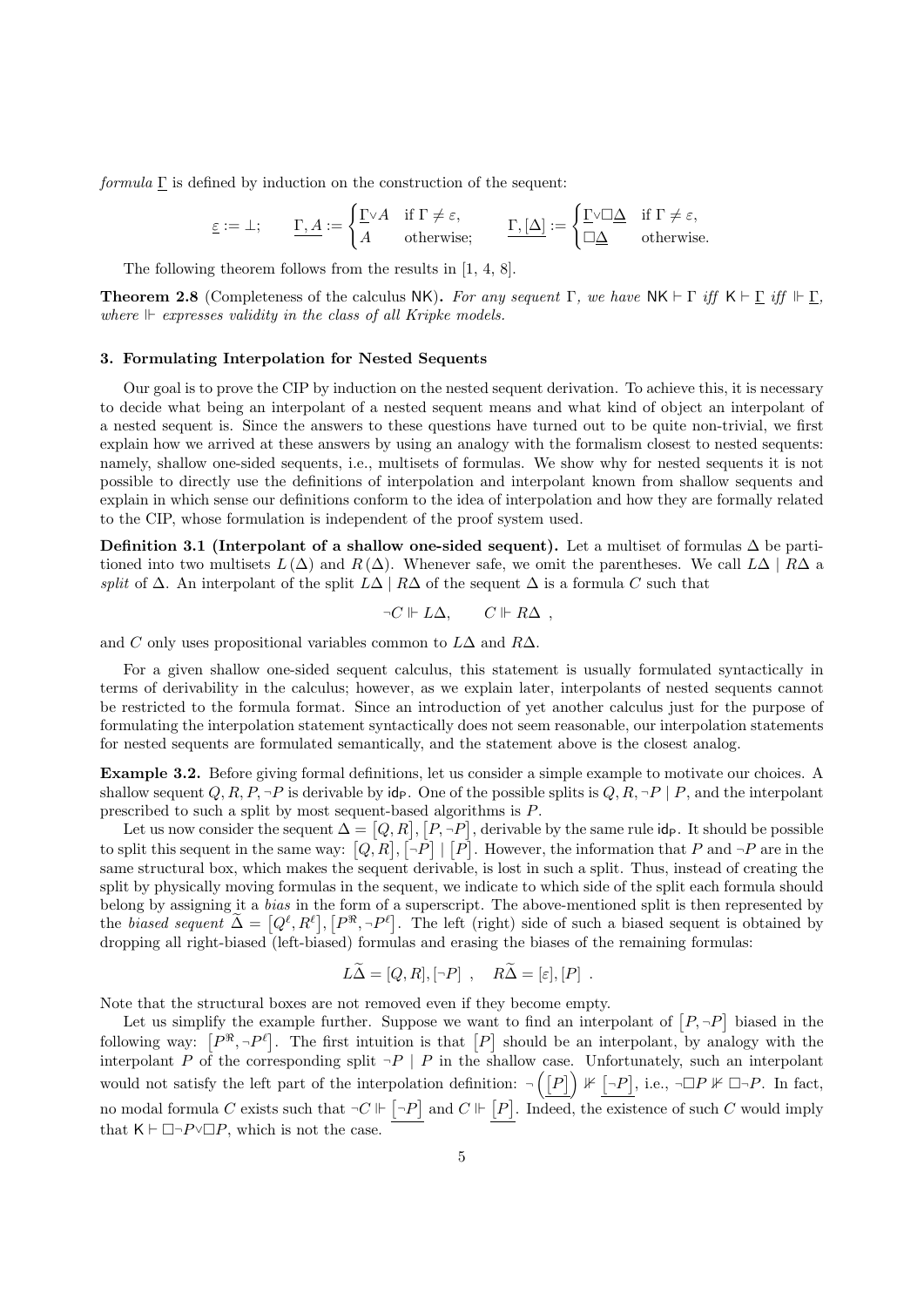This observation may seem to be the end of the quest for interpolation via nested sequents. But what it means in reality is that either negation of a nested interpolant should not be equated to negating its corresponding formula or that the interpolation statement should not be about corresponding formulas, at least not directly. We have implemented our method of proving the CIP in both of the approaches. We, however, only present the latter in the paper because the rules for interpolant construction are more intuitive if the interpolation statement is separated from corresponding formulas. By contrast, the negation operation for interpolants that is necessary for our method is not natural for nested sequents. This operation and our whole interpolation method are inspired by Fitting's prefixed sequent calculus from [4]. We now give the necessary formal definitions.

**Definition 3.3 (Biased nested object).** We define biased nested objects  $\widetilde{\Phi}$  as nested objects within which each formula is assigned exactly one of the two *biases*: the superscripts  $\cdot^{\ell}$  or  $\cdot^{\Re}$ . *Biased nested sequents, biased* contexts, biased multicontexts, and inserting a biased sequent into a biased nested object are defined the same way as in Definitions 2.3 and 2.4. When it is not important whether a nested object is biased, we use the same notation for biased ones. To emphasize that the nested object is biased, we put a tilde over it. Moreover, if we use the same letter with and without a tilde, e.g., both  $\Phi$  and  $\Phi$ , it means that  $\Phi$  can be obtained from  $\tilde{\Phi}$  by erasing all biases. In this case,  $\Phi$  is the *unbiased version* of  $\tilde{\Phi}$  and  $\tilde{\Phi}$  is a *biased version* of  $\Phi$ .

For a biased nested object  $\Phi$ , its left side  $L\Phi$  (right side  $R\Phi$ ) is obtained by dropping all right-biased (left-biased) formulas and erasing the biases of the remaining formulas:

# Example 3.4.

$$
L(E^{\mathcal{R}}, A^{\ell}, [B^{\ell}, [C^{\ell}], [F^{\mathcal{R}}], [G^{\mathcal{R}}, D^{\ell}, H^{\mathcal{R}}]]]) = A, [B, [C], [\varepsilon], [D]] ,
$$
  

$$
R(E^{\mathcal{R}}, A^{\ell}, [B^{\ell}, [C^{\ell}], [F^{\mathcal{R}}], [G^{\mathcal{R}}, D^{\ell}, H^{\mathcal{R}}]]]) = E, [[\varepsilon], [F], [G, H]] .
$$

Splitting an ordinary sequent plays the role of disjunction: the sequent is equivalent to the disjunction of the left and right sides of the split. As noted above, this property is not preserved if we interpret nested sequents via their corresponding formulas. We now define an alternative semantics for nested sequents that supports this disjunctive view of splits achieved by biasing formulas. We call this semantics decorative because an interpretation of a nested object viewed as a tree with sequences of formulas in its nodes is achieved by decorating each node with a world from a given Kripke model. Before giving a formal definition, which is quite technical, let us illustrate what we mean with an example:

Example 3.5. Let us call a node of the sequent tree of a nested object its sequent node. Here is a decoration:

$$
u, E^{\Re}, A^{\ell}, [v, B^{\ell}, [w_1, C^{\ell}], [w_2, F^{\Re}], \{ \}_v, [w_3, G^{\Re}, D^{\ell}, H^{\Re}]] \quad . \tag{1}
$$

It decorates the biased context

$$
E^{\mathfrak{R}}, A^{\ell}, [B^{\ell}, [C^{\ell}], [F^{\mathfrak{R}}], \{ \}, [G^{\mathfrak{R}}, D^{\ell}, H^{\mathfrak{R}}] ] \quad , \tag{2}
$$

which can be obtained by simply erasing all decorating worlds from  $(1)$ . The world u decorates the root of the sequent tree and is called the root of the decoration. The only child of the root sequent node is decorated by v; this is the node with the hole  $\{\,\}$  in it. The three children of the sequent node with the hole are decorated by  $w_1, w_2$ , and  $w_3$  in this order. In the linear notation of nested sequents, the decorating worlds are added at the beginning of each sequent node, and the hole is (redundantly) indexed with  $v$ , which decorates the sequent node with the hole. The final condition is that the tree of decorations should be embeddable into the Kripke model  $(W, R, V)$ , which means  $uRv, vRw_1, vRw_2$ , and  $vRw_3$  in case of (1).

**Definition 3.6 (Decorated nested object).** Let  $\mathcal{M} = (W, R, V)$  be a Kripke model with the set of worlds  $W \neq \emptyset$ , the accessibility relation  $R \subseteq W \times W$ , and the propositional valuation V: Prop  $\rightarrow 2^W$ . We define M-decorated nested objects  $\Phi^*$  as (possibly biased) nested objects with each sequent node decorated by a world from  $W$  in such a way that the world decorating a child of a given sequent node is  $R$ -accessible from the world decorating the sequent node itself. We often omit the mention of the model.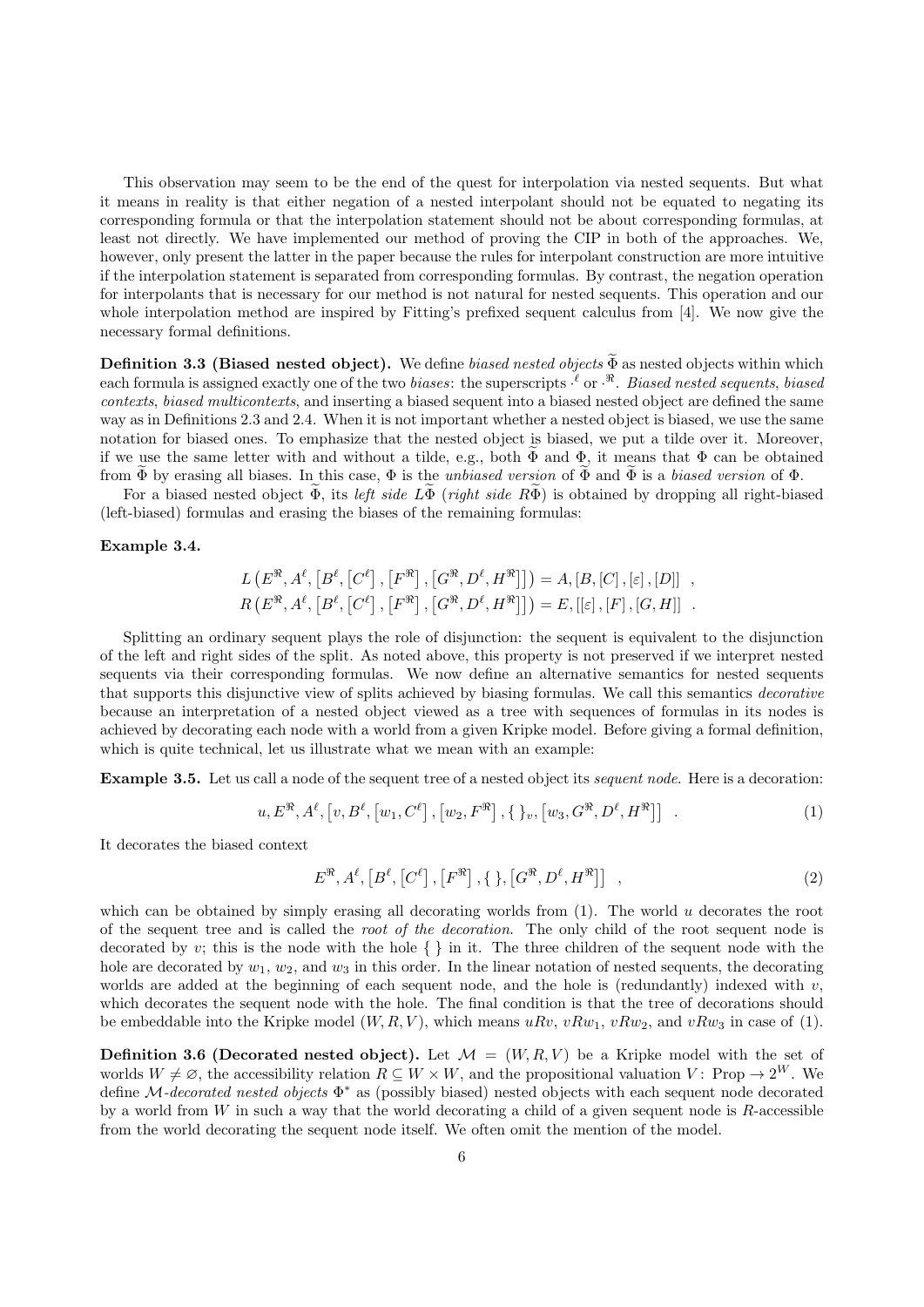The decoration of each sequent node delimited by brackets is added right after the opening bracket. The decoration of the root of the sequent tree is placed at the beginning of the whole nested object and is called the root of the decoration. For a decorated context, we write the world decorating the sequent node with the hole as a subscript of the hole. While not necessary, this is notationally convenient.

We use superscripts \*, \*, etc. to denote decorated objects. If we use the same letter with and without such a superscript, e.g., both  $\Phi^*$  and  $\Phi$ , it means that  $\Phi$  can be obtained from  $\Phi^*$  by removing all decorations. In this case,  $\Phi^*$  is a *decoration* of  $\Phi$ .

The root of a decoration  $\Phi^*$  is denoted  $r(\Phi^*)$ . We denote  $\Phi^*$  with the root removed  $t(\Phi^*)$  and call it the tail of  $\Phi^*$ . Thus,  $\Phi^* = r(\Phi^*)$ ,  $t(\Phi^*)$ .

Remark 3.7. Note that (1) is also a biased version of the decorated context

$$
u, E, A, [v, B, [w_1, C], [w_2, F], \{ \}_v, [w_3, G, D, H]] \quad . \tag{3}
$$

(Strictly speaking, we have not defined biased versions of decorated nested objects, but the definition is literally the same as for biased versions of nested objects.) Note further that (3) is a decoration and (2) is a biased version of the same context

$$
E, A, [B, [C], [F], \{\}, [G, D, H]] .
$$

This commutative diagram should come as no surprise. Biasing and decorating a nested object are independent of each other: the former affects only formulas; the latter affects only sequent nodes. Thus, given a decorated biased nested object, it does not matter whether we first erase biases and then remove decorations or first remove decorations and then erase biases. The result is going to be the same. In our notational scheme,  $\tilde{\Phi}^*$  is a decoration of  $\tilde{\Phi}$ , which is a biased version of  $\Phi^*$ . Which is a biased version of  $\Phi^*$ , which is a decoration of Φ. We do not have to deal with alternative biases of the same nested object, so the use of the tilde presents no problems. As we just discussed, the use of  $\widetilde{\Phi}^*$  and  $\Phi^*$  presupposes that the former is a biased version of the latter, i.e., that the decoration is the same in both cases. If we need to describe different decorations, we write  $\tilde{\Phi}^*$  and  $\Phi^*$ .

The decoration of a nested sequent plays the role of a valuation in propositional classical logic or of an interpretation and valuation in first-order logic. Now we have to define what it means for a sequent to be true under a given decoration. While we could define decorated sequents via a formal grammar and give the definition of truth by induction on that grammar, we find the following definition more direct and intuitive without any loss of rigor.

**Definition 3.8 (True sequent decoration).** Let  $\mathcal{M} = (W, R, V)$  be a Kripke model. An M-decorated sequent  $\Gamma^*$  (possibly biased) is *true* if at least one formula from  $\Gamma^*$  holds at the world of M that decorates the sequent node of this formula. If the sequent is biased, formula biases are ignored. We write  $\mathbb{F} \Gamma^*$  to denote that  $\Gamma^*$  is true.

The crucial idea behind this definition is that decorations interpret nested sequents as disjunctions of member formulas, similar to the standard interpretation of one-sided shallow sequents. However, in the shallow case, all formulas are evaluated at the same world of the Kripke model, making it possible to write the intended disjunction as one formula to be evaluated at this world and, consequently, to express the interpolation statement on the formula level. In the nested case, by contrast, formulas from different sequent nodes are evaluated at different worlds of the Kripke model, as specified by a decoration. Since such a disjunction cannot be expressed within the object language, the interpolation statement for nested sequents cannot be stated on the formula level.

**Example 3.9.** Both the M-decorated sequent  $\Gamma^* = u, E, A, [v, [w_1, C], [w_2], B, [w_3, G, D]]$  and its biased version  $\tilde{\Gamma}^* = u, E^{\Re}, A^{\ell}, [v, [w_1, C^{\ell}], [w_2], B^{\ell}, [w_3, G^{\Re}, D^{\ell}]]$  are true iff

 $\mathcal{M}, u \Vdash E$  or  $\mathcal{M}, u \Vdash A$  or  $\mathcal{M}, w_1 \Vdash C$  or  $\mathcal{M}, v \Vdash B$  or  $\mathcal{M}, w_3 \Vdash G$  or  $\mathcal{M}, w_3 \Vdash D$ .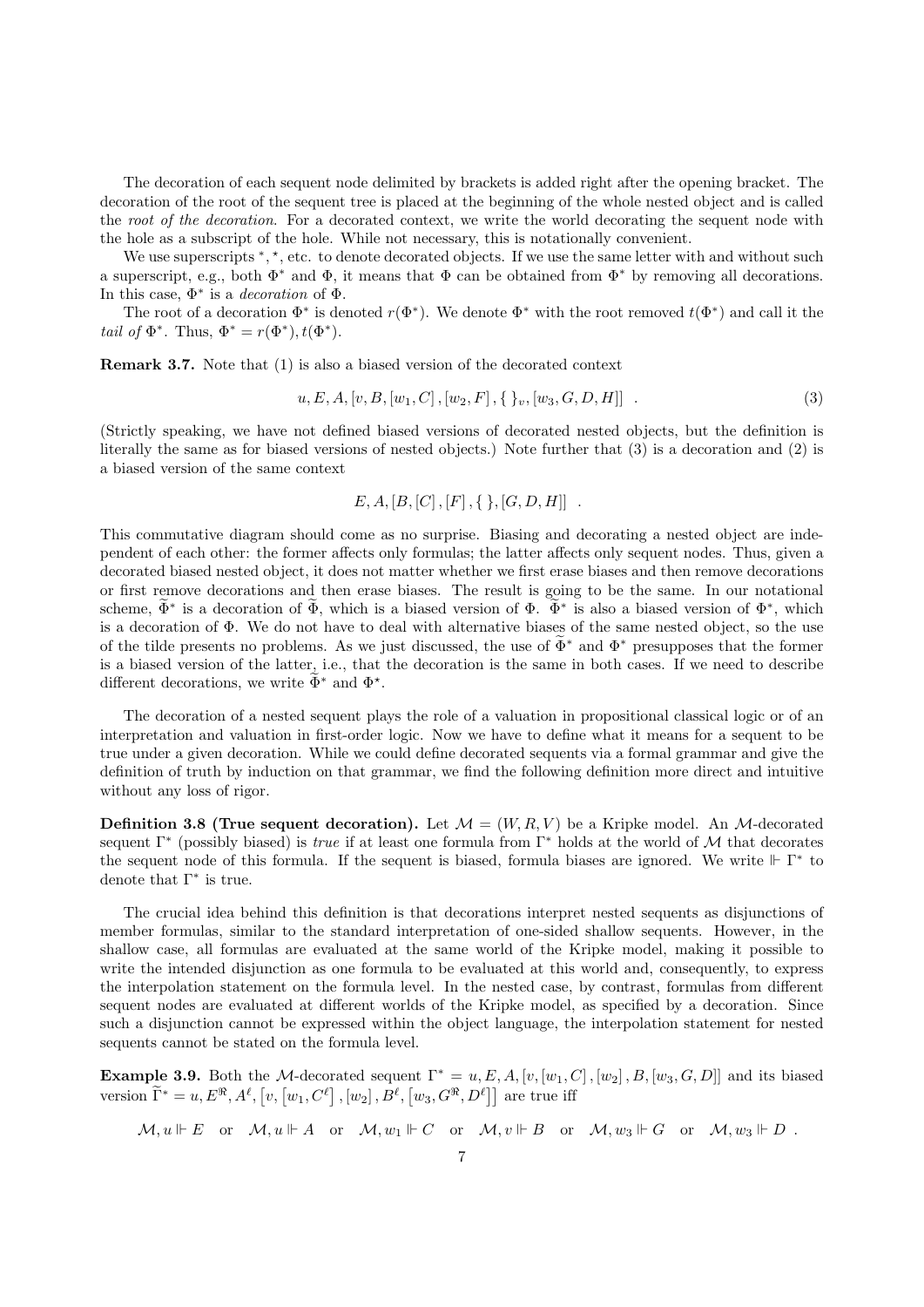In addition,  $L\widetilde{\Gamma}^* = u, A, [v, [w_1, C], [w_2], B, [w_3, D]]$  is true iff

$$
\mathcal{M}, u \Vdash A \quad \text{or} \quad \mathcal{M}, w_1 \Vdash C \quad \text{or} \quad \mathcal{M}, v \Vdash B \quad \text{or} \quad \mathcal{M}, w_3 \Vdash D
$$

and  $R\widetilde{\Gamma}^* = u, E, [v, [w_1], [w_2], [w_3, G]]$  is true iff  $\mathcal{M}, u \Vdash E$  or  $\mathcal{M}, w_3 \Vdash G$ . Thus,  $\Vdash \widetilde{\Gamma}^*$  iff  $\Vdash L\widetilde{\Gamma}^*$  or  $\Vdash R\widetilde{\Gamma}^*$ .

**Remark 3.10.** Strictly speaking,  $L\tilde{\Gamma}^*$  and  $R\tilde{\Gamma}^*$  are ambiguous notations. For instance,  $L\tilde{\Gamma}^*$  can be read as  $(L\tilde{\Gamma})^*$  instead of  $L(\tilde{\Gamma}^*)$  as intended. However, these two readings always produce the same result.

This example shows a general property that substantiates the earlier claim that the decorative semantics is disjunctive with respect to the left–right biasing of a sequent.<sup>5</sup>

**Fact 3.11.** For a decorated biased sequent  $\tilde{\Gamma}^*$ ,

$$
\Vdash \widetilde{\Gamma}^* \qquad \Longleftrightarrow \qquad \Vdash L\widetilde{\Gamma}^* \quad or \quad \Vdash R\widetilde{\Gamma}^* \ .
$$

We have defined how to split a nested sequent by biasing formulas and how to evaluate the whole sequent and its sides by decorating sequent nodes. It remains to define interpolants and extend the decorative semantics to them. After that, we will be able to formulate the interpolation theorem.

Let us start by returning to Example 3.2 and show that the predicted interpolant is indeed an interpolant with respect to decorative semantics. Until a formal definition of interpolant is given in Definition 3.23, the discussion must remain on an informal level. The goal of this example, therefore, is to explain intuitively how our notion of interpolant resolves the problems outlined in Example 3.2.

**Example 3.12.** To show that  $[P]$  is an interpolant of  $[P^{\Re}, \neg P^{\ell}]$ , we need to show that  $\neg [P] \Vdash [\neg P]$  and  $[P] \Vdash [P]$ . We interpret these statements as follows: given any model  $\mathcal{M} = (W, R, V)$  and any  $\mathcal{M}$ -decoration of  $[P^{\Re}, \neg P^{\ell}],$ 

- if the interpolant is true with respect to this decoration, the right side of the decorated sequent is true;
- if the interpolant is false with respect to this decoration, the left side of the decorated sequent is true.

Given the decoration of a biased sequent, we know how to decorate the sides of the biased sequent. What we have not defined yet is how to transfer the decoration of the biased sequent to its interpolant. Any M-decoration of  $[P^{\Re}, \neg P^{\ell}]$  has the form  $w, [u, P^{\Re}, \neg P^{\ell}],$  where  $wRu$ . The corresponding decorations of the left and right sides are  $w, [u, \neg P]$  and  $w, [u, P]$  respectively. Since the suggested interpolant  $[P]$  coincides with the right side, its *corresponding* decoration should be the same as that of the right side, i.e.,  $w$ ,  $[u, P]$ . Now our interpolation statement takes the form

$$
\mathbb{1} \mathbb{1} w, [u, P] \Rightarrow \mathbb{1} \mathbb{1} w, [u, \neg P] \quad \text{and} \quad \mathbb{1} \mathbb{1} w, [u, P] \Rightarrow \mathbb{1} \mathbb{1} w, [u, P] .
$$

The second implication is trivial. Let us verify the first. For a decorated sequent to be false, all formulas in it must be false at the appropriate worlds:

$$
\mathbb{1} \mathbb{1} w, [u, P] \Rightarrow \mathcal{M}, u \mathbb{1} \mathbb{1} P \Rightarrow \mathcal{M}, u \Vdash \neg P \Rightarrow \Vdash w, [u, \neg P] .
$$

Now we need to answer the question, what the interpolant of  $[Q^{\ell}, R^{\mathfrak{R}}], [P^{\mathfrak{R}}, \neg P^{\ell}]$  should be. Any Mdecoration of this sequent has the form  $w, [v, Q^{\ell}, R^{\mathcal{R}}], [u, P^{\mathcal{R}}, \neg P^{\ell}]$  with  $wRv$  and  $wRu$ . If we try to use the same interpolant  $[P]$ , it is not immediately clear what its corresponding decoration should be. Or, given the discussion above, it is not clear how to justify decorating the child node of such an interpolant with u rather than v. Our solution is very simple. To avoid the ambiguity, we match the sequent-tree structure of the interpolant to the sequent-tree structure of the given biased sequent. For the interpolant

<sup>5</sup>We formulate this property as a fact rather than a lemma because its proof is sufficiently transparent.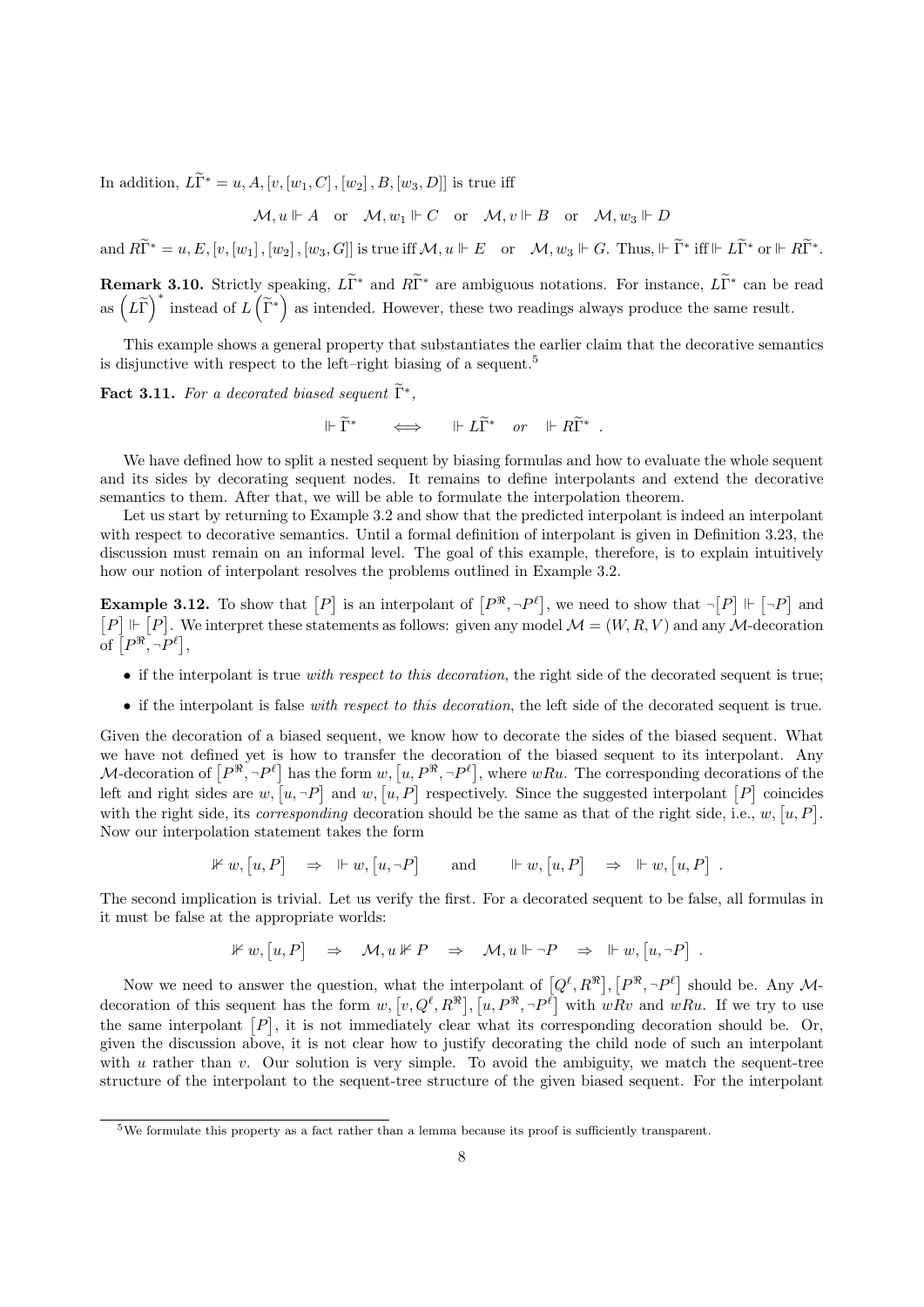$[\varepsilon], [P]$ , common sense suggests using v, the decoration of the first structural box of the sequent, for the first structural box  $\lbrack \varepsilon \rbrack$  of the interpolant and using u, the decoration of the second structural box of the sequent, for the second structural box  $[P]$  of the interpolant:  $w, [v], [u, P]$ . The sequence format of nested sequents has been chosen specifically to make it possible to refer to structural boxes as the first, the second, the second within the first, etc. We leave it to the reader to verify that

 $\mathbb{1} \mathbb{1} \mathbb{1} \mathbb{1} \mathbb{1} \mathbb{1} \mathbb{1} \mathbb{1} \mathbb{1} \mathbb{1} \mathbb{1} \mathbb{1} \mathbb{1} \mathbb{1} \mathbb{1} \mathbb{1} \mathbb{1} \mathbb{1} \mathbb{1} \mathbb{1} \mathbb{1} \mathbb{1} \mathbb{1} \mathbb{1} \mathbb{1} \mathbb{1} \mathbb{1} \mathbb{1} \mathbb{1} \mathbb{1} \mathbb{1} \mathbb{1} \mathbb{1} \mathbb{1} \mathbb{1} \mathbb{1} \mathbb{$ 

This example explains our intuition that the interpolant should share the nested structure of the sequent it interpolates. However, we know from propositional interpolation that two-premise sequent rules require taking conjunctions and disjunctions of the interpolants of the premises. When interpolants are formulas, such operations present no problems. Since our interpolants, due to their nested structure, must be nested sequents, we are forced to allow interpolants to be conjunctions and disjunctions of nested sequents. We still require all members of these conjunctions and disjunctions to have the same nested structure as the sequent being interpolated. We realize this restriction via the notion of skeletons.

**Definition 3.13 (Skeleton).** The skeleton  $\Phi^{\circ}$  of a (possibly biased and/or decorated) nested object  $\Phi$  is obtained by removing all (biased) formulas.

**Example 3.14.** We have  $(A, [B, [C, E], [D]])^\circ = [[], []]$  and  $(w, A^\ell, [u, B^\Re, [v, C^\Re, \{\}_v], [v', D^\ell]])^\circ =$  $w, [u, [v, \{\}v], [v']],$  where [] stands for [ε] (the two notations will be used interchangeably).

Definition 3.15 (Generalized nested sequent). We define structure-preserving Boolean combinations of (decorated) nested sequents, or, simply, (decorated) generalized sequents  $\ddot{o}$ , and their skeletons  $\ddot{o}^{\circ}$  as follows:

- for any (decorated) sequent  $\Gamma$ , we say that  $\mathcal{O} = \Gamma$  is a (decorated) generalized sequent with  $\mathcal{O}^{\circ} := \Gamma^{\circ}$ ;
- if  $\mathcal{O}_1$  and  $\mathcal{O}_2$  are (decorated) generalized sequents with  $\mathcal{O}_1^{\circ} = \mathcal{O}_2^{\circ}$ , then  $(\mathcal{O}_1 \otimes \mathcal{O}_2)$  and  $(\mathcal{O}_1 \otimes \mathcal{O}_2)$  are also (decorated) generalized sequents and  $(\overline{\mathcal{O}}_1 \otimes \overline{\mathcal{O}}_2)^\circ = (\overline{\mathcal{O}}_1 \otimes \overline{\mathcal{O}}_2)^\circ := \overline{\mathcal{O}}_1^\circ = \overline{\mathcal{O}}_2^\circ$ .

The operations  $\otimes$  and  $\otimes$  are purely syntactic and are called *external disjunction and conjunction* respectively.

As before, we denote a decorated generalized sequent by  $\mho^*$  if  $\mho$  is the generalized sequent obtained by removing all decorations from  $\mathbb{S}^*$ . In this case,  $\mathbb{O}^*$  is called a *decoration* of  $\mathbb{O}$ .

The above definition of a decoration requires a trivial correctness check to show that external disjunction and conjunction can be applied to two generalized sequents whenever they can be applied to their decorations. Part of this correctness would be useful as a stand-alone fact.

Fact 3.16. If a decorated generalized sequent  $0^*$  is a decoration of a generalized sequent  $0$ , then the decorated generalized sequent  $(\mho^*)^{\circ}$  is a decoration of the generalized sequent  $\mho^{\circ}$ .

If decorated generalized sequents  $\mathbb{G}_1^*$  and  $\mathbb{G}_2^*$  are decorations of generalized sequents  $\mathbb{G}_1$  and  $\mathbb{G}_2$  respectively and  $(\mathbf{U}_1^*)^{\circ} = (\mathbf{U}_2^*)^{\circ}$ , then  $\mathbf{U}_1^{\circ} = \mathbf{U}_2^{\circ}$ . Moreover,  $\mathbf{U}_1^* \otimes \mathbf{U}_2^*$  and  $\mathbf{U}_1^* \otimes \mathbf{U}_2^*$  are decorations of  $\mathbf{U}_1 \otimes \mathbf{U}_2$  and  $\mathbf{U}_3$ .  $\mho_1 \otimes \mho_2$  respectively.

The external disjunction  $\otimes$  and conjunction  $\otimes$  on generalized sequents play the role of the disjunction and conjunction respectively of formula interpolants for ordinary sequents:

Definition 3.17 (True generalized-sequent decoration). Just like in the case of decorated sequents, we write  $\mathbb{H} \mathcal{V}^*$  to denote that the decorated generalized sequent  $\mathcal{V}^*$  is true.

- If  $\mathbb{S}^* = \Gamma^*$  for some decorated sequent  $\Gamma^*$ , then  $\mathbb{F} \mathbb{S}^*$  means that  $\mathbb{F} \Gamma^*$ .
- If  $\mathbb{U}^* = \mathbb{U}^*_1 \otimes \mathbb{U}^*_2$ , then  $\Vdash \mathbb{U}^*$  means that  $\Vdash \mathbb{U}^*_1$  or  $\Vdash \mathbb{U}^*_2$ .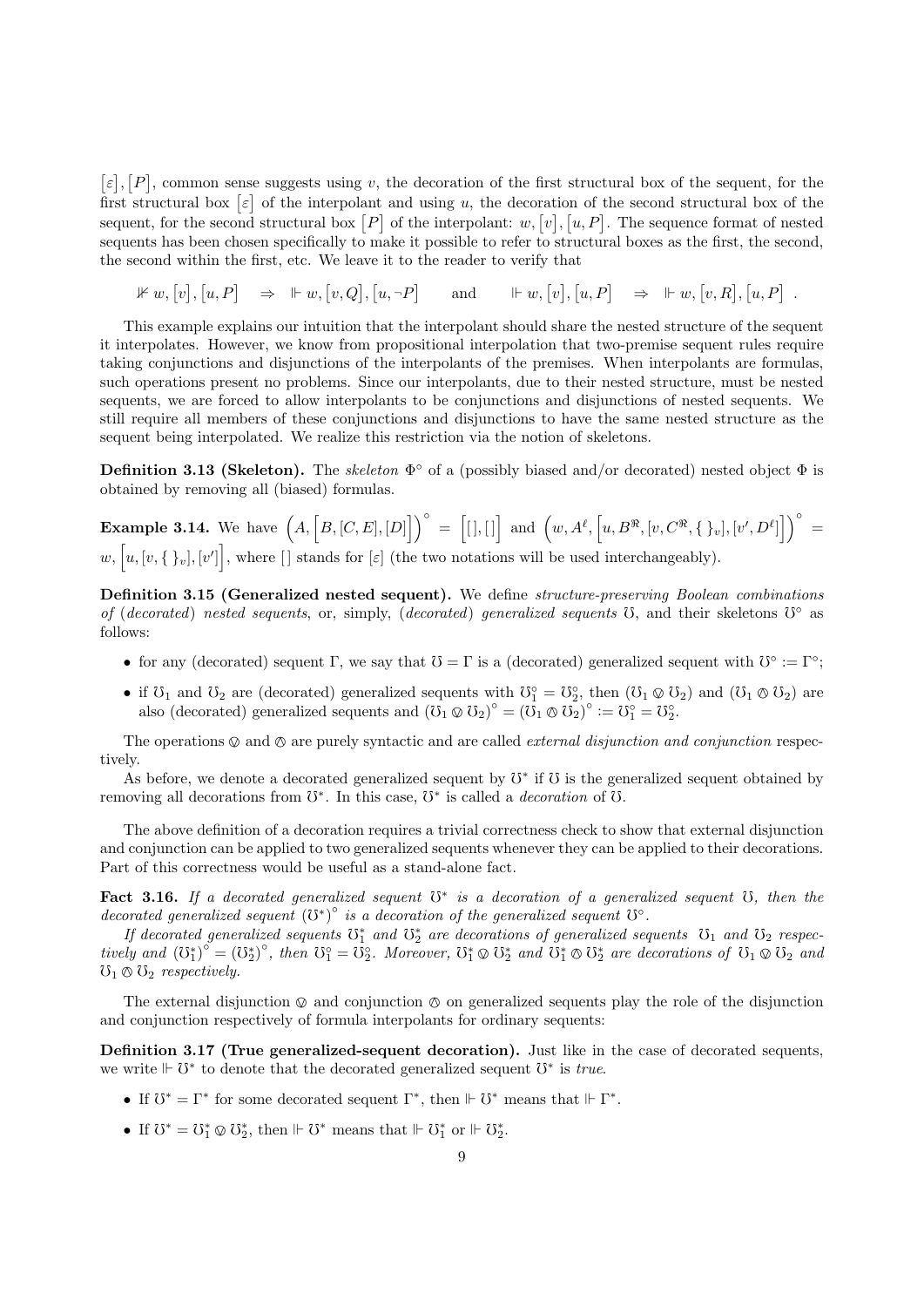• If  $\mathbb{U}^* = \mathbb{U}_1^* \otimes \mathbb{U}_2^*$ , then  $\Vdash \mathbb{U}^*$  means that  $\Vdash \mathbb{U}_1^*$  and  $\Vdash \mathbb{U}_2^*$ .

By now, we have defined skeletons of multiple types of objects. Skeletons of sequents, biased sequents, and generalized sequents are sequents, while those of contexts and biased contexts are contexts. Likewise, skeletons of decorated sequents, decorated biased sequents, and decorated generalized sequents are decorated sequents, while those of decorated contexts and decorated biased contexts are decorated contexts.

Definition 3.18 (Structural equivalence). Two objects, each belonging to one of the categories mentioned in the paragraph above (not necessarily to the same category), are called *structurally equivalent* if their skeletons coincide. Structural equivalence is denoted by ∼. For brevity's sake, we also call structurally equivalent decorations matching.

Definition 3.19 (Shallowness). A sequent, a biased sequent, or a generalized sequent is called *shallow* if its skeleton is  $\varepsilon$ .

A context or a biased context is called shallow if its skeleton is { }.

A decorated sequent, a decorated biased sequent, or a decorated generalized sequent is called shallow if its skeleton is w for some world w.

A decorated context or a decorated biased context is called *shallow* if its skeleton is  $w, \{\}_w$ .

In particular, we require that an interpolant of a biased sequent  $\tilde{\Gamma}$  be a generalized sequent  $\tilde{U}$  structurally equivalent to it:  $\mathcal{V} \sim \Gamma$ .

We now define formally the logical consequence to be used in the interpolation statement.

**Definition 3.20 (Decorative consequence).** Let  $\mathcal{V}_1$  and  $\mathcal{V}_2$  be structurally equivalent generalized sequents. We say that  $\mathcal{O}_1$  decoratively implies  $\mathcal{O}_2$ , written  $\mathcal{O}_1 \Vdash \mathcal{O}_2$ , if  $\Vdash \mathcal{O}_1^*$  impies  $\Vdash \mathcal{O}_2^*$  for arbitrary matching decorations  $\mathbb{O}_1^*$  and  $\mathbb{O}_2^*$ . We say that the negation of  $\mathbb{O}_1$  decoratively implies  $\mathbb{O}_2$ , written  $\neg \mathbb{O}_1 \Vdash \mathbb{O}_2$ , if  $\mathcal{F} \mathcal{D}_1^*$  implies  $\mathcal{F} \uparrow \mathcal{D}_2^*$  for arbitrary matching decorations  $\mathcal{D}_1^*$  and  $\mathcal{D}_2^*$ . Note that each nested sequent can be viewed as a generalized sequent. Thus, this definition is applicable to nested sequents too.

It should be pointed out that  $\neg$  in the definition above is not an operation on generalized sequents: we do not define a generalized sequent  $\neg \mathcal{O}_1$ . Rather, it is a notation for assuming that decorations of  $\mathcal{O}_1$  are false instead of true.<sup>6</sup>

The following fact shows that our definition of logical consequence is not degenerate: namely, for any pair of structurally equivalent generalized sequents, there exist matching decorations. In other words,  $\mathcal{O}_1$  can never vacuously decoratively imply  $\mathcal{O}_2$ .

Fact 3.21. Let  $\mathfrak{O}_1$  and  $\mathfrak{O}_2$  be structurally equivalent generalized sequents. There exist decorations of  $\mathfrak{O}_1$ , and for any decoration  $\mathbb{U}_1^*$ , there exists a unique matching decoration  $\mathbb{U}_2^*$ .

Definition 3.22 (Propositional variables of nested objects and generalized sequents). Let  $\Phi$  be a possibly decorated and/or biased nested object or a possibly decorated generalized sequent. The set of propositions of  $\Phi$  is denoted Prop( $\Phi$ ) and defined as follows: a propositional variable  $P \in \text{Prop}(\Phi)$  iff P occurs in some (biased) formula from  $\Phi$ .

With all this machinery in place, we are finally ready to formulate the interpolation statement:

Definition 3.23 (Interpolant of a biased nested sequent). An *interpolant* of a biased sequent  $\tilde{\Delta}$  is a generalized sequent  $\sigma$  such that

(A)  $\mathcal{O} \sim \tilde{\Delta}$ , (B)  $\neg \mathcal{O} \Vdash L\tilde{\Delta}$ , (C)  $\mathcal{O} \Vdash R\tilde{\Delta}$ , and (D) Prop( $\mathcal{O}$ )  $\subset \text{Prop}(L\tilde{\Delta}) \cap \text{Prop}(R\tilde{\Delta})$ .

We write  $\widetilde{\Delta} \leftarrow \widetilde{\sigma}$  to denote the fact that  $\sigma$  is an interpolant of  $\widetilde{\Delta}$ .

 ${}^{6}$ It is possible to define a transformation of  $\mathfrak{V}_1$  that would yield a generalized sequent whose decoration is true whenever the matching decoration of  $\mathfrak{V}_1$  is false. However, the only motivation for introducing such an operation would be to mimic this semantics of negation on decorations, which can be done directly.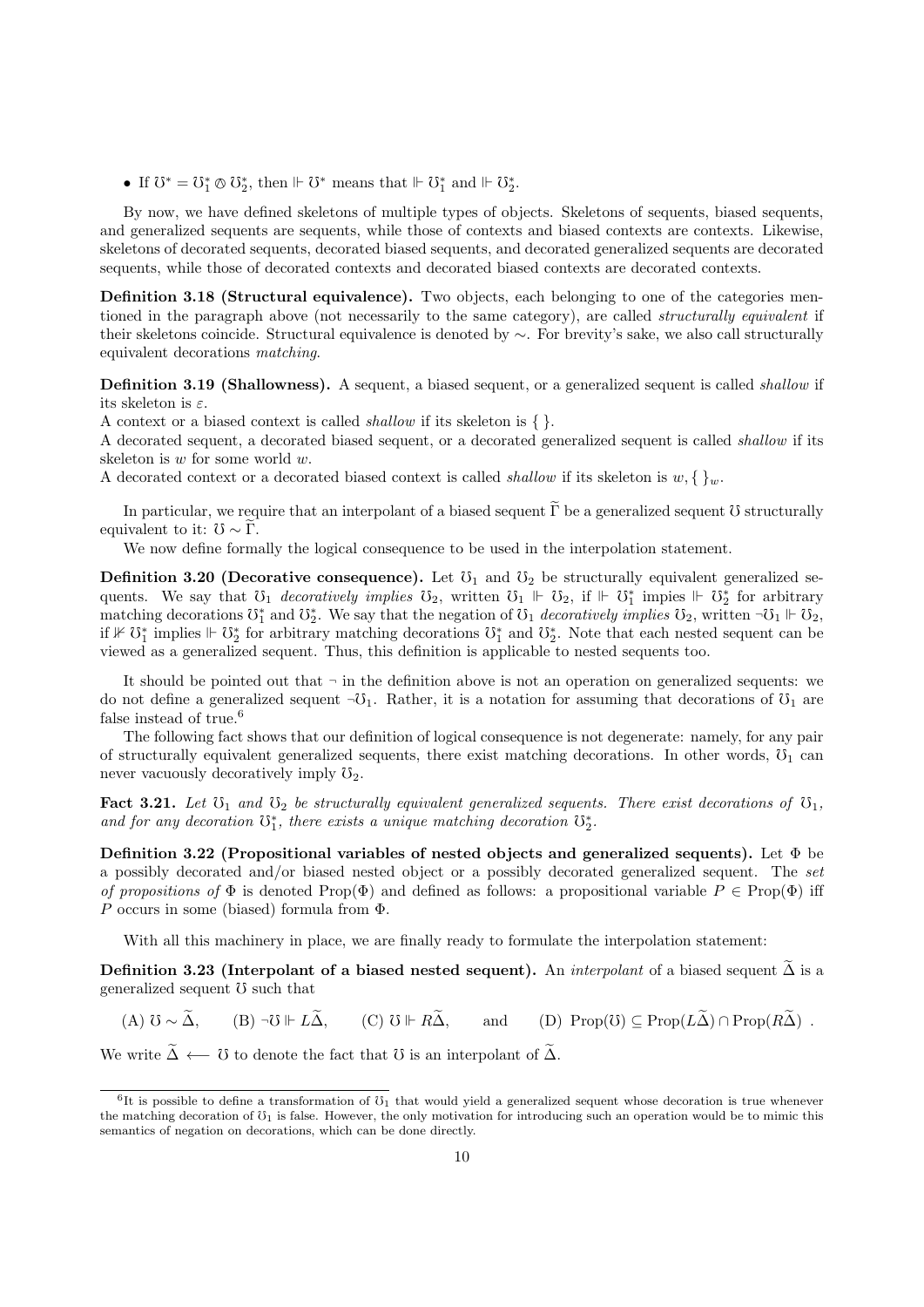For parts  $(B)$  and  $(C)$  of the above definition not to be vacuous, the following trivial correctness check is needed: for any  $\ddot{\text{O}}$  that satisfies (A), we have that  $\ddot{\text{O}} \sim L\widetilde{\Delta} \sim R\widetilde{\Delta}$ .

Example 3.24. Let us now return to Example 3.2, which presents problems for the use of corresponding formulas, and show that the intuitively fitting interpolant from Example 3.12 is indeed an interpolant according to our decorative semantics: namely,  $[P^{\Re}, \neg P^{\ell}] \longleftarrow [P]$ . The conditions (A) and (D) are fulfilled because  $[P] \sim [P^{\Re}, \neg P^{\ell}]$  and Prop  $([P]) \subseteq \text{Prop}([P] \cap P]$  $L[P^{\Re}, \neg P^{\ell}]$ ) ∩ Prop( $[P]$  $R[P^{\Re}, \neg P^{\ell}]$ ). It remains to show

that, for any Kripke model  $\mathcal{M} = (W, R, V)$  and any M-decoration of  $[P^{\Re}, \neg P^{\ell}],$  i.e., for any  $w, [v, P^{\Re}, \neg P^{\ell}]$ with  $w, v \in W$  such that  $wRv$ ,

$$
\mathbb{1} \mathbb{1} \mathbb{1} \mathbb{1} \mathbb{1} \mathbb{1} \mathbb{1} \mathbb{1} \mathbb{1} \mathbb{1} \mathbb{1} \mathbb{1} \mathbb{1} \mathbb{1} \mathbb{1} \mathbb{1} \mathbb{1} \mathbb{1} \mathbb{1} \mathbb{1} \mathbb{1} \mathbb{1} \mathbb{1} \mathbb{1} \mathbb{1} \mathbb{1} \mathbb{1} \mathbb{1} \mathbb{1} \mathbb{1} \mathbb{1} \mathbb{1} \mathbb{1} \mathbb{1} \mathbb{1} \mathbb{1} \mathbb{1} \mathbb{1} \mathbb{1} \mathbb{1} \mathbb{1} \mathbb{1} \mathbb{1} \mathbb{1} \mathbb{1} \mathbb{1} \mathbb{1} \mathbb{1} \mathbb{1} \mathbb{1} \mathbb{1} \mathbb{1} \mathbb{1} \mathbb{1} \mathbb{1} \mathbb{1} \mathbb{1} \mathbb{1} \mathbb{1} \mathbb{1} \mathbb{1} \mathbb{1} \mathbb{1} \mathbb{1} \mathbb{1} \mathbb{1} \mathbb{1} \mathbb{1} \mathbb{1} \mathbb{1} \mathbb{1} \mathbb{1} \mathbb{1} \mathbb{1} \mathbb{1} \mathbb{1} \mathbb{1} \mathbb{1} \mathbb{1} \mathbb{1} \mathbb{1} \mathbb{1} \mathbb{1} \mathbb{1} \mathbb{1} \mathbb{1} \mathbb{1} \mathbb{1} \mathbb{1} \mathbb{1} \mathbb{1} \mathbb{1} \mathbb{1} \mathbb{1} \mathbb{1} \mathbb{1} \mathbb{1} \mathbb{1} \mathbb{1} \mathbb{1} \mathbb{1} \mathbb{1} \mathbb{1} \mathbb{1} \mathbb{1} \mathbb{1} \mathbb{1} \mathbb{1} \mathbb{1} \mathbb{1} \mathbb{1} \mathbb{1} \mathbb{1} \mathbb{1} \mathbb{1} \mathbb{1} \mathbb{1} \mathbb{1} \mathbb{1} \mathbb{1} \mathbb{1} \mathbb{1} \mathbb{1} \mathbb{1} \mathbb{1} \mathbb{1} \mathbb{
$$

The second implication is trivial. To show the first implication, it is sufficient to note that

$$
\mathbb{1} \mathbb{1} w, [v, P] \quad \Longrightarrow \quad \mathcal{M}, v \mathrel{\mathbb{1}} \mathbb{1} P \quad \Longrightarrow \quad \mathcal{M}, v \Vdash \neg P \quad \Longrightarrow \quad \mathrel{\mathbb{I}} \mathbb{1} w, [v, \neg P] \ .
$$

While our semantics for interpolants fits well with our intuition on what the interpolant should be, one may ask why we call it an interpolant if its semantics is so different from the standard one. We argue that the differences are not that significant. While our semantics is not equivalent to the standard one, it is semi-equivalent: refutability of a sequent coincides with respect to the two semantics (see Theorem 3.26). In other words, while the two semantics may differ with respect to satisfiability, they are equivalent as far as validity is concerned. Given that interpolation statements are exclusively about validity, it plays no role which of the two semantics should be used in the context of the CIP.

The following auxiliary fact is used to demonstrate the connection:

**Fact 3.25.** Let  $\mathcal{M} = (W, R, V)$  be a Kripke model.

- 1. Any M-decoration of the empty sequent  $\varepsilon$  has the form w for some  $w \in W$  and is always false:  $\mathbb{1} \times w$ .
- 2. For arbitrary M-decorations  $\Delta^*$  and  $\Pi^*$  with  $r(\Delta^*)Rr(\Pi^*)$  and any formula A, we have that  $\Delta^*, A$  is an M-decoration of  $\Delta$ , A and that  $\Delta^*, [\Pi^*]$  is an M-decoration of  $\Delta, [\Pi]$ . Both  $\Delta^*, A$  and  $\Delta^*, [\Pi^*]$ have the same root as  $\Delta^*$ .
- 3. Any M-decoration of  $\Delta$ , A has the form  $\Delta^*$ , A for some M-decoration  $\Delta^*$ , and

 $\Vdash \Delta^*, A \iff \models \Delta^* \text{ or } \mathcal{M}, r(\Delta^*) \Vdash A$ .

4. Any M-decoration of  $\Delta$ , [II] has the form  $\Delta^*$ , [II<sup>\*</sup>] for some M-decorations  $\Delta^*$  and  $\Pi^*$  such that  $r(\Delta^*)Rr(\Pi^*)$ , and

 $\Vdash \Delta^*, [\Pi^*] \qquad \Longleftrightarrow \qquad \Vdash \Delta^* \quad or \quad \Vdash \Pi^*$ .

Theorem 3.26 (Relationship between decorations and corresponding formulas). Let Γ be a sequent and  $\mathcal{M} = (W, R, V)$  be a Kripke model. Then for any world  $w \in W$ ,

$$
\mathcal{M}, w \nVdash \underline{\Gamma} \qquad \Longleftrightarrow \qquad \nVdash \Gamma^* \text{ for some } \mathcal{M}\text{-decoration } \Gamma^* \text{ with } r(\Gamma^*) = w \enspace .
$$

PROOF. The statement is proved for an arbitrary  $w \in W$  by induction on the construction of Γ. We only show the case for  $\Gamma = \Delta$ , [Π]. Then  $\mathsf{K} \vdash \Gamma \leftrightarrow \Delta \lor \Box \Pi$  (note that  $\Gamma \neq \Delta \lor \Box \Pi$  for  $\Delta = \varepsilon$ ). For any  $w \in W$ , by soundness of Kripke semantics, Fact 3.25, and induction hypothesis,

$$
\mathcal{M}, w \nVdash \underline{\Gamma} \iff \mathcal{M}, w \nVdash \underline{\Delta}, [\underline{\Pi}] \iff \mathcal{M}, w \nVdash \underline{\Delta} \text{ and } \mathcal{M}, w \nVdash \Box \underline{\Pi} \iff \mathcal{M}, w \nVdash \underline{\Delta} \text{ and } \mathcal{M}, v \nVdash \underline{\Pi} \text{ for some } v \in W \text{ with } wRv \iff
$$

 $\mathbb{F} \Delta^*$  for some  $\Delta^*$  with root w and  $\mathbb{F} \Pi^*$  for some  $\Pi^*$  with root v such that  $wRv \iff$ 

 $\mathbb{F} \Delta^*, [\Pi^*]$  for some decoration  $\Delta^*, [\Pi^*]$  of  $\Delta, [\Pi]$  with root w.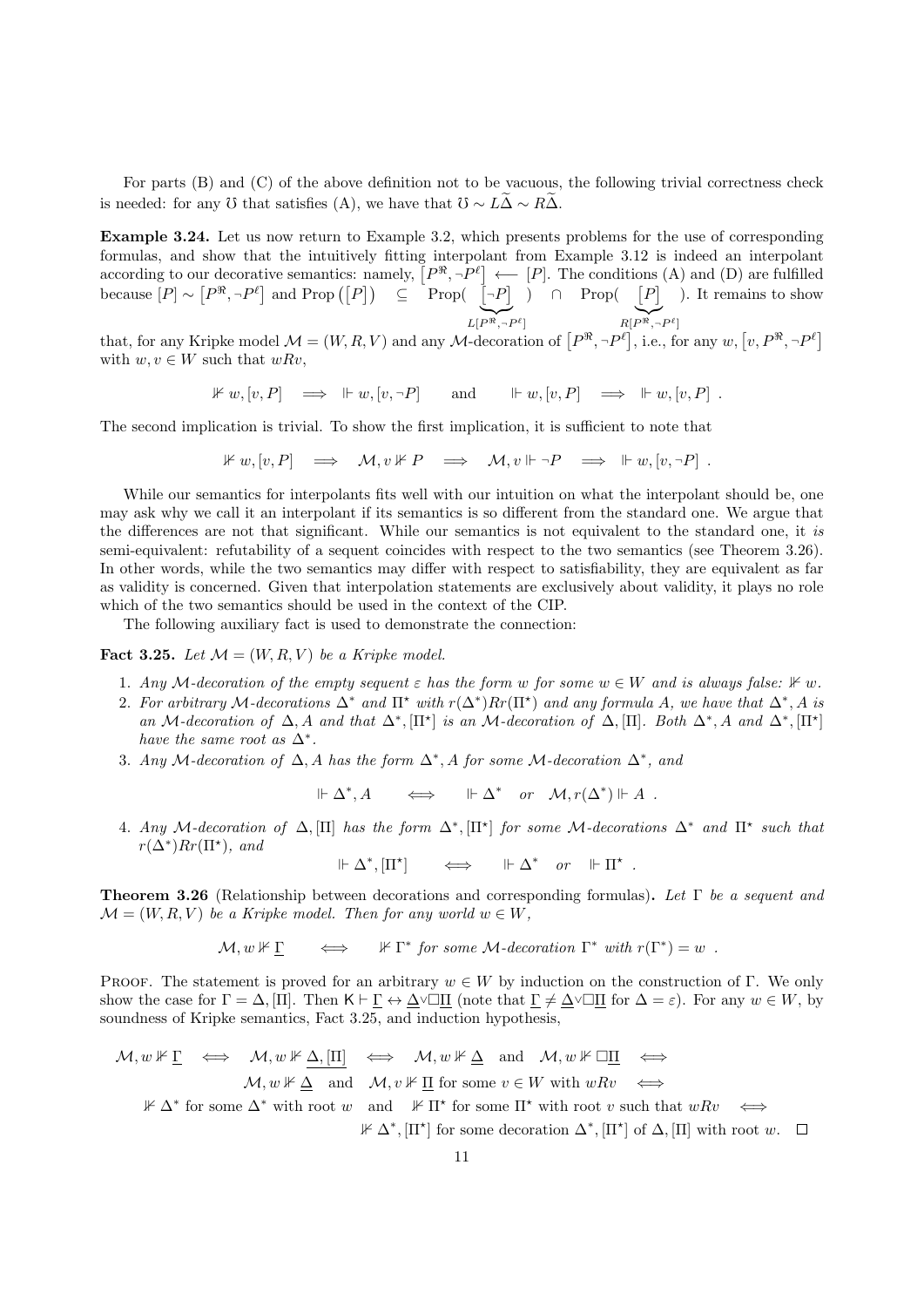Corollary 3.27 (Completeness with respect to decorative semantics). A nested sequent is derivable in NK iff all its decorations are true.

## Definition 3.28 (Corresponding formula of a generalized sequent).

- If a generalized sequent  $\mathcal{O} = \Gamma$  for some sequent  $\Gamma$ , then  $\underline{\mathcal{O}} := \Gamma$ .
- If  $\mathcal{U}_1 \sim \mathcal{U}_2$ , then  $\mathcal{U}_1 \otimes \mathcal{U}_2 := \mathcal{U}_1 \vee \mathcal{U}_2$  and  $\mathcal{U}_1 \otimes \mathcal{U}_2 := \mathcal{U}_1 \wedge \mathcal{U}_2$ .

Corollary 3.29. Let  $\mathfrak V$  be a generalized sequent and  $\mathcal M = (W, R, V)$  be a Kripke model. For any  $w \in W$ ,

 $\mathcal{M}, w \not\models \mho$ for some  $\mathcal{M}\text{-}deconation$   $\mathfrak{O}^*$  with  $r(\mathfrak{O}^*) = w$ .

In particular, the decorative semantics fully coincides with the semantics of corresponding formulas on shallow sequents:

Corollary 3.30. Let  $A_1, \ldots, A_n$  for some  $n \geq 0$  be a shallow sequent and  $\mathcal{M} = (W, R, V)$  be a Kripke model. Then for any world  $w \in W$ , we have  $\mathcal{M}, w \Vdash A_1, \ldots, A_n$  iff  $Vdash w, A_1, \ldots, A_n$ .

PROOF. By Theorem 3.26, the corresponding formula of  $A_1, \ldots, A_n$  is false at w iff some decoration of the sequent with root w is false. But there is only one such decoration:  $w, A_1, \ldots, A_n$ . Hence, the corresponding formula is false at  $w$  iff this decoration is false. Equivalently, the corresponding formula is true at  $w$  iff this decoration is true. П

**Remark 3.31.** In the general case, the corresponding formula is true at w iff all decorations with root w are true. Thus, having one true decoration is not sufficient to make the corresponding formula true.

**Corollary 3.32.** Let  $\Im$  be a generalized sequent with  $\Im$ <sup>°</sup> =  $\varepsilon$  and  $\mathcal{M} = (W, R, V)$  be a Kripke model. Then for any world  $w \in W$ , there exists a unique M-decoration  $\mathbb{S}^*$  with  $r(\mathbb{S}^*) = w$  and for this decoration

 $\mathcal{M}, w \Vdash \underline{\mho} \quad \iff \quad \Vdash \mho^*$ .

Corollary 3.33. Let a generalized sequent  $\mathfrak G$  be an interpolant of a shallow biased sequent  $\widetilde{\Delta}$ . Then

 $(B') K \vdash \neg \underline{L\tilde{\Delta}} \supset \underline{0}, \qquad (C') K \vdash \underline{0} \supset \underline{R\tilde{\Delta}}, \qquad \text{and} \qquad (D')$  $(D')$  Prop $(\overline{U}) \subset \text{Prop}(L\widetilde{\Delta}) \cap \text{Prop}(R\widetilde{\Delta})$ .

Thus, for the corresponding split  $L\tilde{\Delta} \mid R\tilde{\Delta}$  of the shallow sequent  $\Delta$ , a formula interpolant of the split can be obtained by taking the corresponding formula of the generalized-sequent interpolant  $\mathfrak V$  of  $\tilde \Delta$ .

PROOF. Being structurally equivalent to  $\tilde{\Delta}$ , our interpolant  $\tilde{\sigma}$  must be shallow. Clearly, Prop( $\tilde{\sigma}$ ) = Prop( $\underline{\tilde{\sigma}}$ ). Thus, the statement  $(D')$  follows from  $(D)$  in Definition 3.23.

To prove  $(B')$ , suppose  $\mathcal{M}, w \Vdash \neg \underline{0}$  for some Kripke model  $\mathcal{M} = (W, R, V)$  and some  $w \in W$ . Then  $\mathcal{M}, w \not\Vdash \underline{v}$ . By Corollary 3.32, there exists a unique  $\mathcal{M}$ -decoration  $\overline{v}^*$  of the shallow  $\overline{v}$  with root w and, for this decoration,  $\mathbb{1} \times \mathbb{C}^*$ . Since  $\neg \mathbb{0} \Vdash L\widetilde{\Delta}$  by statement (B) of Definition 3.23, we conclude  $\Vdash w, L\widetilde{\Delta}$  for the matching M-decoration w,  $L\tilde{\Delta}$  of  $L\tilde{\Delta}$ . By Corollary 3.30 applied to the shallow sequent  $L\tilde{\Delta}$ , we have  $\mathcal{M}, w \Vdash \underline{L\Delta}$ . We have demonstrated that the formula  $\underline{L\Delta}$  holds whenever the formula  $\underline{U}$  does not. By completeness,  $\mathsf{K} \vdash \neg L\widetilde{\Delta} \supset \mho$ . The proof of  $(\mathsf{C}')$  is analogous. completeness,  $K \vdash \neg \underline{L\tilde{\Delta}} \supset \underline{\mathcal{V}}$ . The proof of  $(C')$  is analogous.

# 4. Biasing a Nested Derivation

Our goal is to interpolate biased sequents by induction on the nested sequent derivation, but the calculus NK presented in Definition 2.5 is for sequents, not for biased sequents. We now repair this mismatch by presenting a corresponding proof system BNK for biased sequents.

Definition 4.1 (Biased nested sequent calculus BNK). The rules of the biased nested sequent calculus BNK can be found in Figure 4.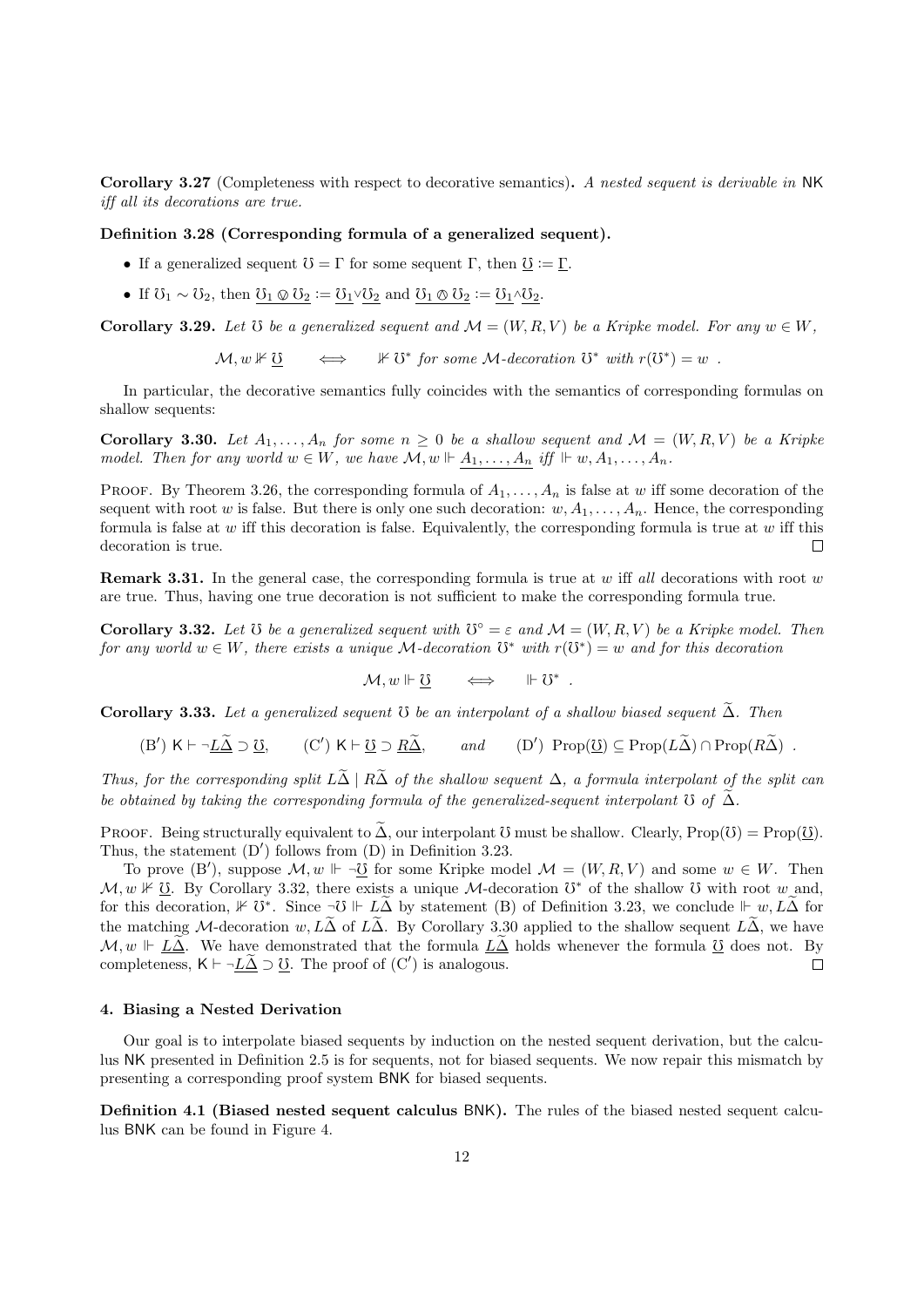

Figure 4: Rules of the biased nested sequent calculus BNK.

Before stating and proving the formal correspondence between NK and BNK, we describe how the latter was obtained from the former. Since each formula in a biased sequent is biased, all the rules of NK with exactly one principal formula must be duplicated into two versions differing in its bias. In either case, each active formula of the rule is biased the same way as the principal one, while all the biases of the side formulas remain unchanged. The name of such a BNK-rule is formed by adding a superscript l or r to the name of the corresponding NK-rule to encode the bias of the principal formula. It remains to describe what happens with the rules idp and exch. The zero-premise NK-rule idp has two principal formulas, P and  $\neg P$ , which can be biased in four different ways, yielding four BNK-rules:  $\mathsf{id}_{\mathsf{P}}^{\mathsf{lr}}$ ,  $\mathsf{id}_{\mathsf{P}}^{\mathsf{lr}}$ , and  $\mathsf{id}_{\mathsf{P}}^{\mathsf{lr}}$ . The superscript of these rules encodes first the bias of P and then the bias of  $\neg P$ . For instance,  $\mathsf{id}_P^{\mathsf{r}}$  is the version with  $P^{\mathcal{R}}$  and  $\neg P^{\ell}$ . The situation with the NK-rule exch is slightly more complicated. As discussed in Example 3.12, in order to be able to match the decoration of the interpolant and the decoration of a biased sequent it interpolates, the correspondence between the structural boxes of the interpolant and of the biased sequent is maintained. This correspondence is read from the order of structural boxes, meaning that an interpolant must be changed whenever structural boxes are rearranged within the biased sequent. Since exch rearranges structural boxes in an unpredictable way, in BNK we use simpler *adjacent transposition* adtr rules, which are special cases of exch. They are sufficient because exch permutes elements in one of the sequent nodes, and it is well known that any permutation can be represented as a composition of adjacent transpositions. Since (biased) sequents consist of formulas and structural boxes, there are four types of adjacent transpositions to consider: a formula with a formula, a formula with a structural box, a structural box with a formula, and a structural box with a structural box. In addition, we have to consider all possible biases of all principal formula(s).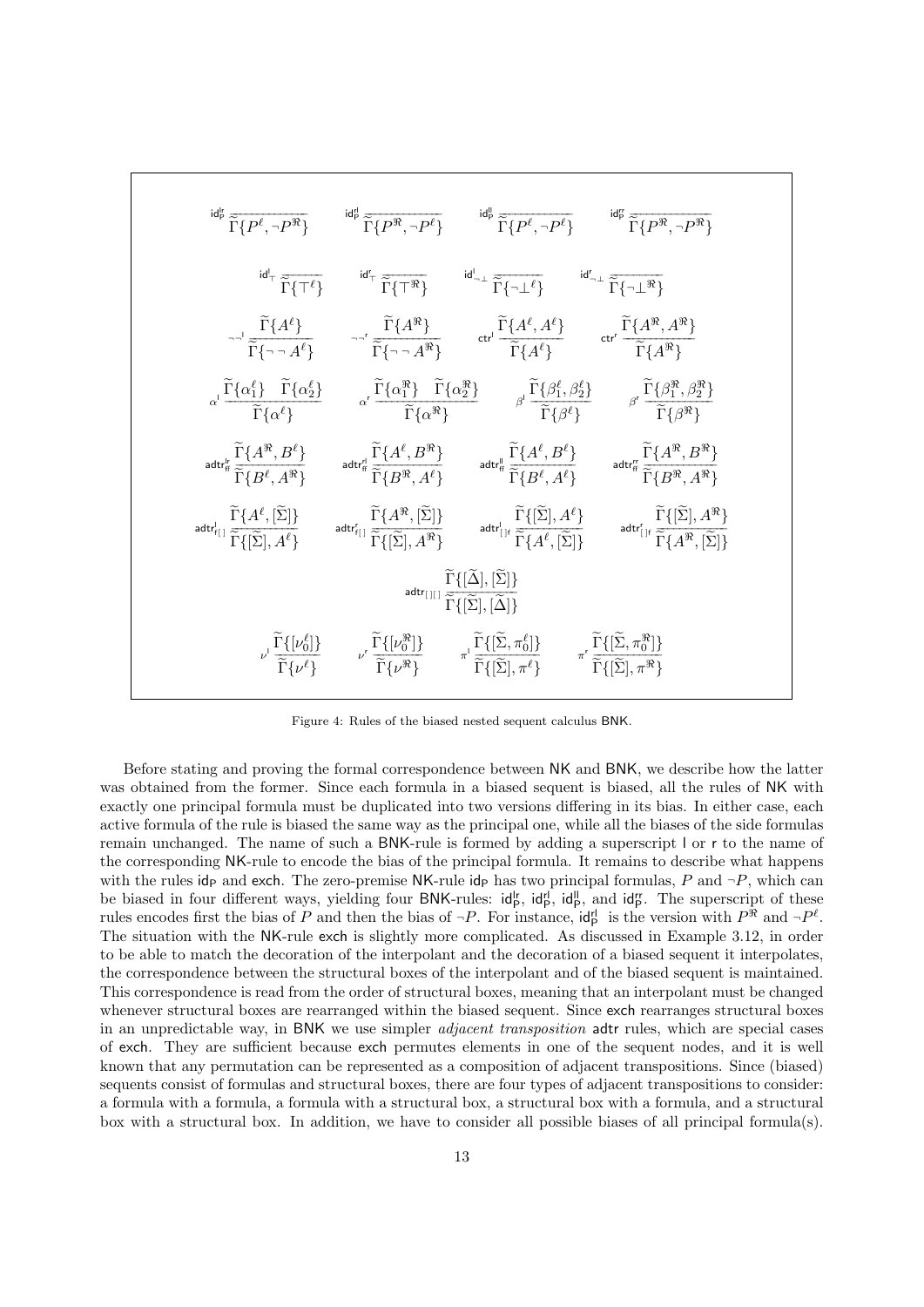Altogether this yields nine adtr rules. In the rule's name, the subscript and the superscript state the type of the conclusion and the biases of the principal formula(s) respectively.

We now show that the biased sequent calculus BNK is equivalent to the nested sequent calculus NK.

**Theorem 4.2** (Equivalence between BNK and NK). For any biased version  $\tilde{\Gamma}$  of a nested sequent  $\Gamma$ ,  $BNK \vdash \Gamma \text{ iff } NK \vdash \Gamma.$ 

PROOF. The direction from left to right is trivial since the unbiased version of each BNK-rule is the corresponding NK-rule (unbiased versions of adtr rules correspond to exch). Thus, erasing all biases in a BNK-derivation of  $\Gamma$  yields an NK-derivation of  $\Gamma$ .

For the direction from right to left, given an NK-derivation  $D$  of Γ, consider an arbitrary biased version  $\widetilde{\Gamma}$ of Γ. First replace each application of exch in  $\mathcal D$  by an equivalent sequence of applications of adjacent transpositions, yielding an NK-derivation  $\mathcal{D}'$  of Γ where all instances of exch have one of the following forms:

$$
\frac{\Delta\{A,B\}}{\Delta\{B,A\}}, \quad \frac{\Delta\{A,[\Pi]\}}{\Delta\{[\Pi],A\}}, \quad \frac{\Delta\{[\Pi],A\}}{\Delta\{A,[\Pi]\}}, \quad \text{and} \quad \frac{\Delta\{[\Sigma],[\Pi]\}}{\Delta\{[\Pi],[\Sigma]\}}.
$$
\n(4)

It suffices to bias the formulas at the conclusion  $\Gamma$  of  $\mathcal{D}'$  according to  $\tilde{\Gamma}$  and then bias all the remaining formulas in  $\mathcal{D}'$  in such a way that it becomes a BNK-derivation. We leave the details to the re formulas in  $\mathcal{D}'$  in such a way that it becomes a BNK-derivation. We leave the details to the reader.

Example 4.3. We illustrate this biasing process by applying Theorem 4.2 to the derivation in Figure 3. We remove the last rule from the derivation to have two formulas in the conclusion, bias the formulas, and propagate the bias bottom up through the derivation. The resulting biased derivation can be found in Figure 5. The labels ( $\star$ ) and ( $\star\star$ ) on the applications of  $\nu$  in Figure 3 are preserved: both become applications of  $\nu^r$ . The labels (†), (††), (†††), and (††††) on the applications of the rule exch in Figure 3 are transferred to the corresponding adtr rules in Figure 5. (††) and (†††) were already adjacent transpositions and, thus, only require one adtr rule each. Each of (†) and (††††) can be emulated by two adjacent transpositions.

$$
\begin{array}{c}\n\text{Id}_{p}^{\text{H}}\n\frac{\text{Id}_{p}^{\text{H}}\n\left[\overline{P^{B}},\overline{R^{B}},\overline{[Q^{B}},\overline{Q^{B}}]\right]}{\text{Id}t_{n}^{\text{H}}\n\left[\overline{P^{B}},\overline{P^{B}},\overline{R^{B}},\overline{[Q^{B}],\overline{Q^{B}}]}\right]^{4}\n\text{Id}t_{n}^{\text{H}}\n\left[\overline{P^{B}},\overline{P^{B}},\overline{R^{B}},\overline{[Q^{B}],\overline{[Q^{B}}]}\right](\dagger)\n\end{array}
$$
\n
$$
\begin{array}{c}\n\text{Id}_{q}^{\text{H}}\n\frac{\text{Id}_{q}^{\text{H}}\n\left[\overline{P^{B}},\overline{P^{B}},\overline{R^{B}},\overline{[Q\cup R]^{B}}\right]}{\left[\overline{P^{B}},\overline{R^{B}},\overline{P^{B}},\overline{[Q\cup R]^{B}}\right]}(\dagger)\n\end{array}
$$
\n
$$
\begin{array}{c}\n\text{Id}_{q}^{\text{H}}\n\frac{\left[\overline{P^{B}},\overline{P^{B}},\overline{R^{B}},\overline{[Q\cup Q]\cup R]^{B}}\right]}{\left[\overline{P^{B}},\overline{R^{B}},\overline{[Q\cup Q]\cup R]^{B}}\right]}(\dagger\n\end{array}
$$
\n
$$
\begin{array}{c}\n\text{Id}_{q}^{\text{H}}\n\frac{\left[\overline{P^{B}},\overline{R^{B}},\overline{[Q\cup Q]\cup R]^{B}}\right]}{\left[\overline{P^{B}},\overline{R^{B}},\overline{[Q\cup Q]\cup R]^{B}}\right]}(\dagger\n\end{array}
$$
\n
$$
\begin{array}{c}\n\text{Id}_{q}^{\text{H}}\n\frac{\left[\overline{P^{B}},\overline{R^{B}},\overline{[Q\cup Q]\cup R]^{B}}\right]}{\left[\overline{P^{B}},\overline{R^{B}},\overline{[Q\cup Q]\cup R]^{B}}\right]}(\dagger\n\end{array}
$$
\n
$$
\begin{array}{c}\n\text{Id}_{q}^{\text{H}}\n\frac{\left[\overline{P^{
$$

Figure 5: BNK derivation of  $\neg\Box(P \supset \Box Q)^{\ell}, \Box(\Box Q \supset R) \supset \Box(P \supset R)^{\Re}$  that results from biasing the derivation from Figure 3.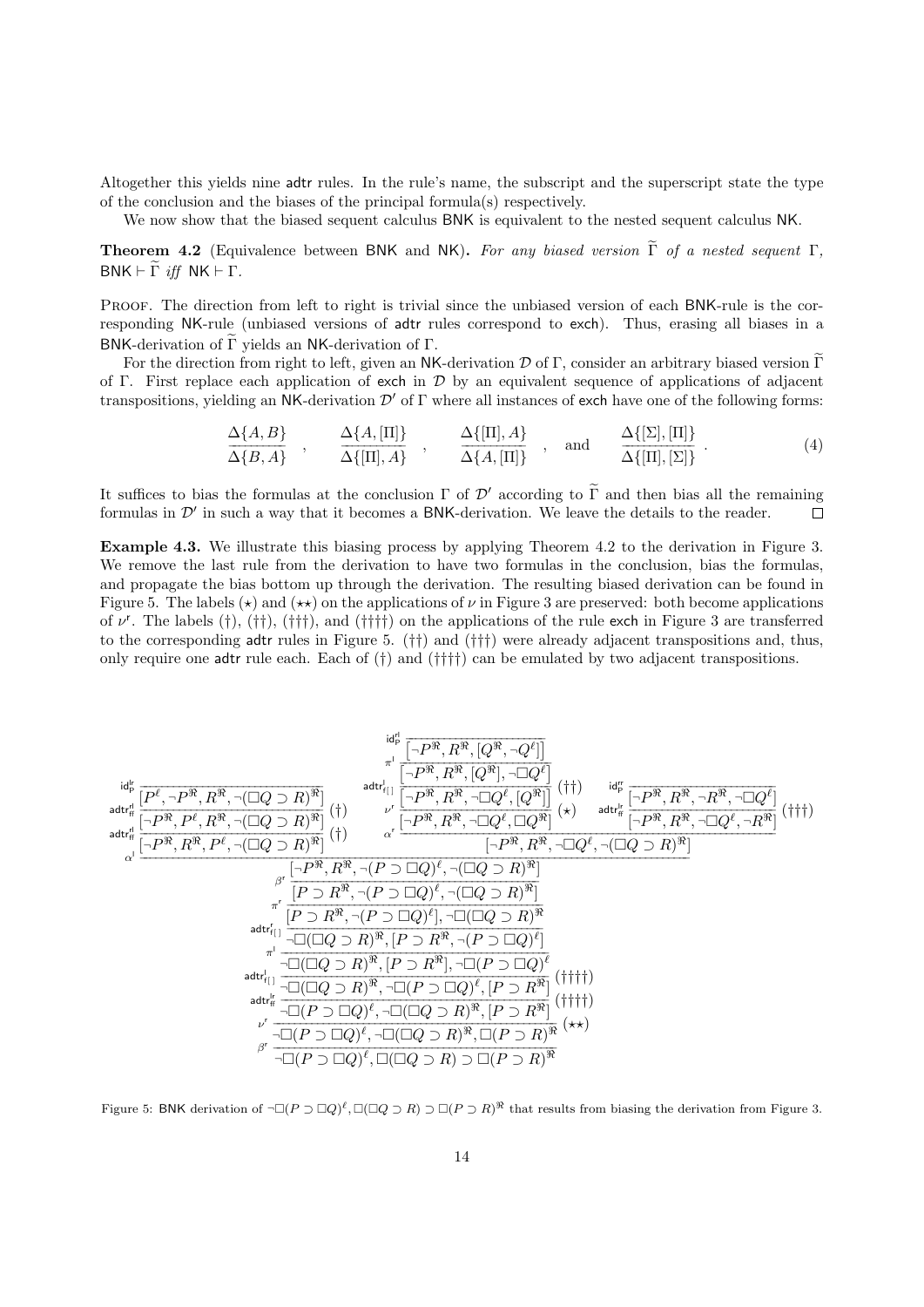# 5. More on Decorative Semantics

This section mostly contains auxiliary technical lemmas. Since it is a new semantics, we need to define what it means to be semantically equivalent with respect to this semantics. Semantical equivalence is needed to replace an interpolant with an equivalent one in a requisite form.

Definition 5.1 (Decorative equivalence). Two generalized sequents are called (*decoratively*) equivalent, written  $\mathcal{O} \dashv \mathcal{O}'$ , if  $\mathcal{O} \Vdash \mathcal{O}'$  and  $\mathcal{O}' \Vdash \mathcal{O}$  and if, in addition,  $\text{Prop}(\mathcal{O}) = \text{Prop}(\mathcal{O}')$ .

The usual properties of (internal) conjunction and disjunction with respect to logical consequence on formulas, including commutativity, associativity, and distributivity, transfer to external conjunction and disjunction with respect to decorated logical consequence on generalized sequents. As with other statements classified as facts in this paper, the proofs are omitted because they are simple and/or standard.

**Fact 5.2** (Properties of  $\otimes$  and  $\otimes$ ). Let U, U<sub>1</sub>, U<sub>2</sub>, U<sub>1</sub><sup>'</sup>, U<sub>2</sub><sup>'</sup>, and U<sub>3</sub> be generalized sequents.

- 1.  $\pm$  is an equivalence relation on generalized sequents.
- 2. If  $\mathcal{O}_1 \otimes \mathcal{O}_2$  is defined, then  $\mathcal{O}_1 \otimes \mathcal{O}_2 \Vdash \mathcal{O}_i$  for each  $i = 1, 2$ .
- 3. If  $\mathcal{O}_1 \otimes \mathcal{O}_2$  is defined, then  $\mathcal{O}_i \Vdash \mathcal{O}_1 \otimes \mathcal{O}_2$  for each  $i = 1, 2$ .
- 4. If  $\mathcal{O}_i \Vdash \mathcal{O}$  for each  $i = 1, 2$ , then  $\mathcal{O}_1 \otimes \mathcal{O}_2$  is defined and  $\mathcal{O}_1 \otimes \mathcal{O}_2 \Vdash \mathcal{O}$ .
- 5. If  $\mathcal{O} \Vdash \mathcal{O}_i$  for each  $i = 1, 2$ , then  $\mathcal{O}_1 \otimes \mathcal{O}_2$  is defined and  $\mathcal{O} \Vdash \mathcal{O}_1 \otimes \mathcal{O}_2$ .
- 6.  $\mathcal{O}_1 \otimes \mathcal{O}_2$  is defined iff  $\mathcal{O}_2 \otimes \mathcal{O}_1$  is defined, and  $\mathcal{O}_1 \otimes \mathcal{O}_2 + \mathcal{O}_2 \otimes \mathcal{O}_1$  when both are defined.
- 7.  $(\mho_1 \otimes \mho_2) \otimes \mho_3$  is defined iff  $\mho_1 \otimes (\mho_2 \otimes \mho_3)$  is, and  $(\mho_1 \otimes \mho_2) \otimes \mho_3 + \mho_1 \otimes (\mho_2 \otimes \mho_3)$  when both are.
- 8.  $\mathcal{O} \otimes (\mathcal{O}_1 \otimes \mathcal{O}_2)$  is defined iff  $(\mathcal{O} \otimes \mathcal{O}_1) \otimes (\mathcal{O} \otimes \mathcal{O}_2)$  is, and  $\mathcal{O} \otimes (\mathcal{O}_1 \otimes \mathcal{O}_2) + (\mathcal{O} \otimes \mathcal{O}_1) \otimes (\mathcal{O} \otimes \mathcal{O}_2)$  when both are.
- 9. If  $\mathcal{O}_1 \twoheadrightarrow \mathcal{O}'_1$  and  $\mathcal{O}_2 \twoheadrightarrow \mathcal{O}'_2$ , then  $\mathcal{O}_1 \otimes \mathcal{O}_2$  is defined iff  $\mathcal{O}'_1 \otimes \mathcal{O}'_2$  is and  $\mathcal{O}_1 \otimes \mathcal{O}_2 \twoheadrightarrow \mathcal{O}'_1 \otimes \mathcal{O}'_2$  when both are.

Properties of  $\otimes$  analogous to Properties 6–9 of  $\otimes$  also hold.

This fact shows that parentheses in external conjunctions and disjunctions of generalized sequents can be omitted using the standard propositional conventions. In trivial cases, we omit proofs that objects exist.

Definition 5.3 (Void nested objects and singleton sequents). We call a nested object void if its construction does not involve the clause  $\Phi, C$ . A sequent is called *singleton* if its construction involves exactly one use of the  $\Phi$ , C clause.

**Definition 5.4 (SDNF and SCNF).** Let  $\Lambda_{ij}$  be pairwise structurally equivalent singleton sequents for  $1 \leq i \leq n$  and  $1 \leq j \leq m_i$ . Generalized sequents n  $\sum_{i=1}^{\infty}$  $m_i$  $\bigoplus_{j=1}^{\infty} \Lambda_{ij}$  and n  $i=1$  $m_i$  $\bigcup_{j=1}^{\infty} \Lambda_{ij}$  are said to be in a *singleton*<br>m (SCNE) respectively disjunctive normal form (SDNF) and singleton conjunctive normal form (SCNF) respectively.

In order to show that any generalized sequent has decoratively equivalent SDNF and SCNF representations, we need several auxiliary statements.

Fact 5.5.  $\mathbb{K} \Delta^*$  for any decoration of a void sequent  $\Delta$ .

**Lemma 5.6** (Sequent as an external disjunction of singleton sequents). For any sequent  $\Delta$ , there exists  $n \geq 1$  and singleton sequents  $\Lambda_1, \ldots, \Lambda_n$  structurally equivalent to  $\Delta$  such that  $\Delta \dashv \vdash$ n  $\bigcup_{i=1}^{\infty} \Lambda_i.$ 

PROOF. The idea of the proof is that, because of Fact 5.5, arbitrary void nested structure can be added to a sequent without changing the truth or falsity of any of its decorations (we cannot say that the result of such additions is decoratively equivalent because it is not structurally equivalent). The proof is constructive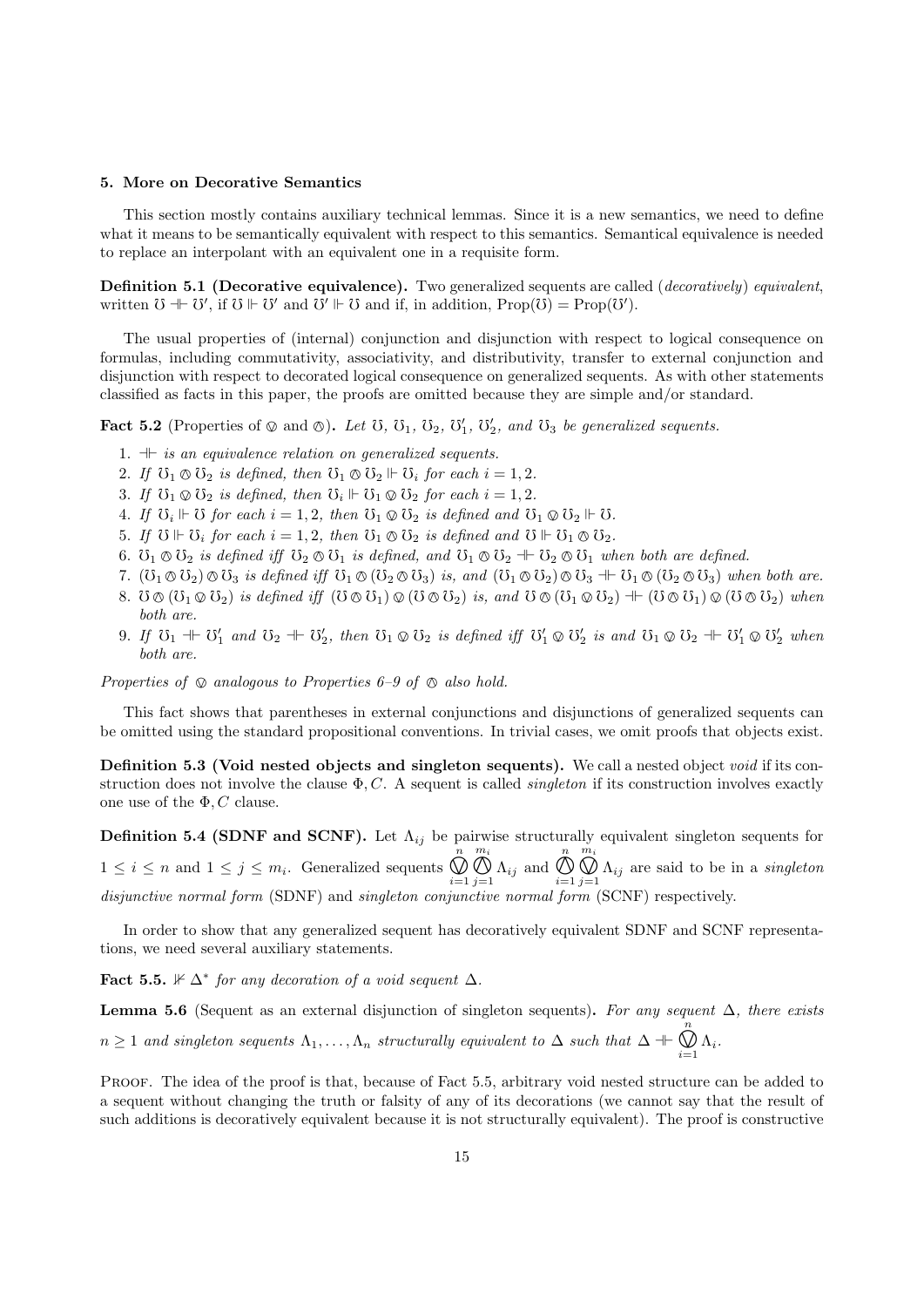and proceeds by induction on the construction of ∆. We state the steps for all the cases and give a detailed proof for the case of  $\Delta = \Delta_1$ ,  $[\Delta_2]$ .

**Case**  $\Delta = \varepsilon$ . Use  $n := 1$  and  $\Lambda_1 := \bot$ .

**Case**  $\Delta = \Delta_1, C$ . By induction hypothesis,  $\Delta_1$  + m  $\bigotimes_{i=1} \Lambda'_i$  for some singleton sequents  $\Lambda'_i$  structurally equivalent to  $\Delta_1$ . Then  $\Delta \dashv \vdash (\Delta^{\circ}, C) \otimes$ m  $\bigotimes_{i=1} \Lambda'_i.$ 

**Case**  $\Delta = \Delta_1$ ,  $[\Delta_2]$ . By induction hypothesis,  $\Delta_1$  + m  $\bigotimes_{i=1} \Lambda'_i$  and  $\Delta_2 \dashv \vdash$ k  $\bigotimes_{j=1}^N \Lambda''_j$  for some singleton sequents  $\Lambda'_i$ <br>relly conjugate to  $\Lambda$ . We add void structurally equivalent to  $\Delta_1$  and some singleton sequents  $\Lambda''_j$  structurally equivalent to  $\Delta_2$ . We add void sequents to blow up the structures of each  $\Lambda_i'$  and  $\Lambda_j''$  to make them structurally equivalent to  $\Delta$  without affecting the truth of the decorations of these singleton sequents: each  $\Lambda'_i$  is replaced with  $\Lambda'_i$ ,  $[\Delta_2^{\circ}]$ , and each  $\Lambda''_j$  is replaced with  $\Delta_1^{\circ}$ ,  $[\Lambda''_j]$ . We now show that  $\Delta \dashv \vdash$ m  $\bigotimes_{i=1}^{\infty} (\Lambda_i', [\Delta_2^{\circ}]) \otimes$ <br>at least one of k  $\bigotimes_{j=1}^{\infty} (\Delta_1^{\circ}, [\Lambda_j''])$ . By induction hypothesis,<br> $\Lambda_j'$  and occurs in  $\Lambda_j$  iff it occurs in at

a propositional variable occurs in  $\Delta_1$  iff it occurs in at least one of  $\Lambda'_i$  and occurs in  $\Delta_2$  iff it occurs in at least one of  $\Lambda''_j$ . Thus, a propositional variable occurs in  $\Delta$  iff it occurs in m  $\bigotimes_{i=1}^{\infty} (\Lambda_i', [\Delta_2^{\circ}]) \otimes$ <br>m and one k  $\bigotimes_{j=1}^{\infty} (\Delta_1^{\circ}, [\Lambda_j''])$ .<br>  $\vdots$  = 1

Since  $\Lambda'_i$ ,  $[\Delta_2^{\circ}] \sim \Delta_1^{\circ}$ ,  $[\Lambda''_j] \sim \Delta_1^{\circ}$ ,  $[\Delta_2^{\circ}] \sim \Delta_1$ ,  $[\Delta_2] = \Delta$  for each  $i = 1, \ldots, m$  and each  $j = 1, \ldots, k$ , it remains to show the decorative equivalence. Consider a Kripke model  $\mathcal{M} = (W, R, V)$ , a world  $w \in W$ , and arbitrary matching decorations of  $\Delta$ , of  $\Lambda'_i$ ,  $[\Delta_2^{\circ}]$ , and of  $\Delta_1^{\circ}$ ,  $[\Lambda''_j]$ . By Fact 3.25, they must have the form  $\Delta_1^*, [\Delta_2^*],$  the form  $(\Lambda_i')^*, [(\Delta_2^{\circ})^*],$  and the form  $(\Delta_1^{\circ})^*, [(\Lambda_j'')^*]$  respectively, where  $\Delta_1^* \sim (\Lambda_i')^* \sim (\Delta_1^{\circ})^*$  and  $\Delta_2^{\star} \sim (\Delta_2^{\circ})^{\star} \sim (\Lambda_j'')^{\star}$ . By Facts 3.25 and 5.5, we have that  $\mathbb{H} \Delta_1^{\star}$ ,  $[\Delta_2^{\star}]$  iff  $\mathbb{H} \Delta_1^{\star}$  or  $\mathbb{H} \Delta_2^{\star}$ , that  $\mathbb{H} \left(\Lambda_i'\right)^{\star}$ ,  $[(\Delta_2^{\circ})^{\star}]$ iff  $\Vdash (\Lambda'_i)^*$ , and that  $\Vdash (\Delta_1^c)^*$ ,  $[(\Lambda''_j)^*]$  iff  $\Vdash (\Lambda''_j)^*$ . By induction hypothesis,  $\Vdash \Delta_1^*, [\Delta_2^*]$  iff  $\Vdash \Delta_1^*$  or  $\Vdash \Delta_2^*$ <br>iff  $\Vdash (\Lambda'_i)^*$  for some  $1 \leq i \leq m$  or  $\Vdash (\Lambda''_j)^*$  for some  $1 \leq j \leq k$  i  $\Vdash (\Delta_1^{\circ})^*, [(\Lambda_j'')^*]$  for some  $1 \leq j \leq k$  iff  $\Vdash \bigotimes^m$ k  $\bigcup_{i=1}^{\infty} (({\Lambda_i'})^*, [({\Delta_2^{\circ}})^\star]) \otimes$  $\bigcup_{j=1}^{\infty} ((\Delta_1^{\circ})^*, [(\Lambda_j^{\prime\prime})^{\star}]).$  $\Box$ 

Fact 5.7 (Conversion to SDNF and to SCNF). Any generalized sequent  $\mathfrak V$  can be converted to a SDNF and a SCNF, i.e, there exist  $\mathfrak{O}_1$  and  $\mathfrak{O}_2$  in a SDNF and in a SCNF respectively such that  $\mathfrak{O} + \mathfrak{O}_1$  and  $\mathfrak{O} + \mathfrak{O}_2$ .

The following lemma implies that interpolants can always be converted to the required form.

**Lemma 5.8** (Interpolant transformation). If  $\mathcal{V}_1$  interpolates  $\widetilde{\Gamma}$ , so does any generalized sequent  $\mathcal{V}_2$  decoratively equivalent to  $\mathfrak{V}_1$ .

PROOF. It follows from the definition of equivalence that  $\text{Prop}(\mathcal{O}_2) = \text{Prop}(\mathcal{O}_1) \subseteq \text{Prop}(L\widetilde{\Gamma}) \cap \text{Prop}(R\widetilde{\Gamma})$ and also that  $\mathcal{O}_2 \sim \mathcal{O}_1 \sim \widetilde{\Gamma}$ . For arbitrary matching decorations  $\mathcal{O}_2^*$ ,  $L\widetilde{\Gamma}^*$ , and  $R\widetilde{\Gamma}^*$ , there exists a unique matching decoration  $\mathbb{O}_1^*$ . If  $\Vdash \mathbb{O}_2^*$ , then  $\Vdash \mathbb{O}_1^*$  by equivalence, and, consequently,  $\Vdash R\widetilde{\Gamma}^*$  because  $\mathbb{O}_1 \Vdash R\widetilde{\Gamma}$ . If  $\mathcal{F} \cup \mathcal{D}_2^*$ , then  $\mathcal{F} \cup \mathcal{D}_1^*$  by equivalence, and, consequently,  $\mathcal{F} \cup \widetilde{\Gamma}^*$  because  $\neg \mathcal{D}_1 \Vdash L\widetilde{\Gamma}$ .

Lemma 5.9.  $\mathcal{O} = \Gamma\{[\Delta]\},\$  then  $\Omega = \Lambda\{[\Pi]\}\$  where  $\Lambda^{\circ}\{\} = \Gamma\{\}\$  and  $\Pi^{\circ} = \Delta$ . 2. If  $\Omega^{\circ} = \Gamma\{[\Delta], [\Theta]\},$  then  $\Omega = \Lambda\{[\Pi], A_1, \ldots, A_n, [\Sigma]\}$  where  $\Lambda^{\circ}\{\} = \Gamma\{\}, \quad \Pi^{\circ} = \Delta, \quad \Sigma^{\circ} = \Theta,$  and  $n \geq 0$ .

PROOF. Both statements can be proved by induction on the structure of  $\Omega$ . We only show the case of  $\Omega = \Omega_1, [\Omega_2]$  for the second statement. Let  $\Omega = \Omega_1, [\Omega_2]$  and  $\Omega^\circ = \Gamma\{[\Delta], [\Theta]\}\$ . There are three subcases depending on where  $[\Delta], [\Theta]$  occurs in  $\Omega^{\circ} = \Omega_1^{\circ}, [\Omega_2^{\circ}]$ : it can be within  $\Omega_1^{\circ}$ , be within  $\Omega_2^{\circ}$ , or be the last two elements in the sequence  $\Omega^{\circ}$ . In the first subcase,  $\Gamma\{\} = \Gamma_1\{\}, [\Omega_2^{\circ}]$  and  $\Omega_1^{\circ} = \Gamma_1\{[\Delta], [\Theta]\}\$ . In the second subcase,  $\Gamma\{\} = \Omega_1^{\circ}, [\Gamma_2\{\}]$  and  $\Omega_2^{\circ} = \Gamma_2\{[\Delta], [\Theta]\}.$  Both situations are handled by straightforward uses of the induction hypothesis for  $\Omega_1$  and  $\Omega_2$  respectively. The only subcase of interest is the third one,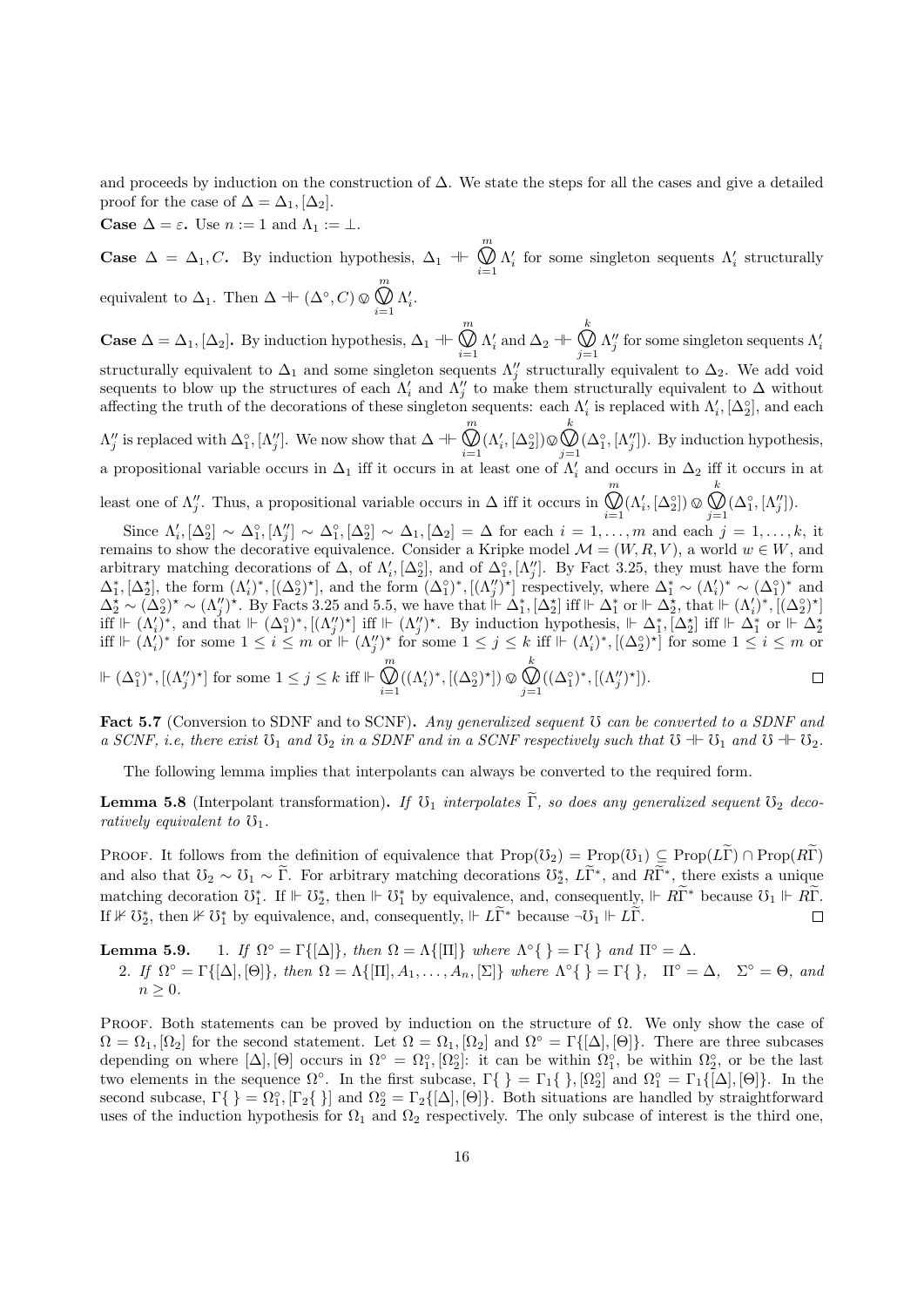where  $\Gamma\{\} = \Xi_1, \{\}, \quad \Omega_1^\circ = \Xi_1, [\Delta], \text{ and } \Omega_2^\circ = \Theta.$  It follows that  $\Omega_1 = \Upsilon_1, [\Pi], A_1, \ldots, A_n$  where  $\Upsilon_1^\circ = \Xi_1$ ,  $\Pi^{\circ} = \Delta$ , and  $n \geq 0$ . For  $\Lambda\{\} := \Upsilon_1, \{\}$  and  $\Sigma := \Omega_2$ ,

$$
\Lambda^{\circ}\{\} = \Upsilon_1^{\circ}, \{\} = \Xi_1, \{\} = \Gamma\{\},
$$
  

$$
\Sigma^{\circ} = \Omega_2^{\circ} = \Theta,
$$
  

$$
\Lambda\{[\Pi], A_1, \dots, A_n, [\Sigma]\} = \Upsilon_1, [\Pi], A_1, \dots, A_n, [\Sigma] = \Omega_1, [\Omega_2] = \Omega \ . \Box
$$

Definition 5.10 (Inserting a sequent decoration into a context decoration). Let  $\Gamma^*\{\}_w$  and  $\Delta^*$ be M-decorations of a (biased) context  $\Gamma\{\}\$  and a (biased) sequent  $\Delta$  respectively, such that  $r(\Delta^*) = w$ . Then the insertion of  $\Delta^*$  into  $\Gamma^*\{\}_w$  is defined by  $\Gamma^*\{\Delta^*\}_w := \Gamma^*\{t(\Delta^*)\}$  where the insertion in the right side is done as if  $\Gamma^*\{\,\}$  were a non-decorated context.

Fact 5.11 (Properties of decoration insertion). If  $\Gamma^*\{\Delta^*\}_w$  is defined for M-decorations  $\Gamma^*\{\}_w$  and  $\Delta^*$ of a (biased) context Γ{ } and a (biased) sequent  $\Delta$  respectively, it is an M-decoration of Γ{ $\Delta$ } with the same root as  $\Gamma^*\{\}_w$ . In addition, in this case,

 $\Vdash \Gamma^*\{\Delta^*\}_w \quad \iff \quad \Vdash \Gamma^*\{w\}_w \quad \text{or} \quad \Vdash \Delta^* \; .$ 

Fact 5.12 (Decoration of an insertion as an insertion of decorations). Let  $\Theta^*$  be a decoration of a (biased) sequent  $\Gamma{\{\Delta\}}$ . Then there exist decorations  $\Gamma^*\{\}_w$  of  $\Gamma\{\}$  and  $\Delta^*$  of  $\Delta$  with  $r(\Delta^*)=w$  such that  $\Gamma^*\{\Delta^*\}_w$ is defined and is equal to  $\Theta^*$ .

# 6. Proof of the Interpolation Theorem

Algorithm 6.1 (Interpolation algorithm). Following the style of sequent-based proofs of interpolation, we present the interpolation algorithm as a biased sequent calculus supplied with interpolant management machinery. For the rules  $\text{adtr}_{\text{[II]}}$ ,  $\nu^{\text{I}}$ , and  $\nu^{\text{r}}$ , the interpolant must be in either a SDNF or a SCNF. In addition, the rule  $\nu^{\dagger}(\nu^{\dagger})$  requires a particular order of conjuncts (disjuncts) within each disjunct (conjunct) of the SDNF (SCNF). The algorithm can be found in Figure 6. For every interpolant-handling rule in Figure 6, dropping the interpolants in the conclusion and the premise(s) always yields the corresponding BNK-rule. Whenever the interpolant is represented as a conjunction of disjunctions of sequents or a disjunction of conjunctions of sequents, it is assumed to be in a SCNF or a SDNF respectively; in particular, the sequents are assumed to be singleton.

To apply the interpolation algorithm from Figure 6 to a given BNK-derivation  $\mathcal{D}$ , assign interpolants to all the leaves of  $D$ , i.e., to the zero-premise rules id, and propagate the interpolant assignment downwards to the root of D. To show that the generalized sequent thus assigned to the conclusion of D is its interpolant, we need to show, for each interpolant-handling rule from Figure 6, that, given an interpolant for each premise of the rule, we can apply the algorithm and the result will be an interpolant for the conclusion of the rule.

To demonstrate the former, we need to show that any given interpolant of the premise of the rules  $adtr_{[1]}\$ ,  $\nu^l$ , and  $\nu^r$  can be transformed into the required form. To demonstrate the latter, we need to show, assuming the given interpolant(s) for the premise(s) to be in the prescribed form, that the constructed interpolant is a well-defined generalized sequent structurally equivalent to the biased sequent at the conclusion of the rule (part (A) of Definition 3.23), that the propositional variables of the constructed interpolant are common to the left and right sides of the biased sequent (part (D) of Definition 3.23), and that the interpolant decoratively implies the right side of the biased sequent and the negation of the interpolant decoratively implies the left side of it (parts (B) and (C) of Definition 3.23).

We break the proof into three lemmas: the first about the structure of the interpolant and the applicability of the rules, the second about propositional variables, and the third about decorative consequences. But before proving these lemmas and stating the interpolation theorem as their corollary, let us demonstrate the algorithm using an example. The reader can independently verify that every line of this example is a valid interpolation statement.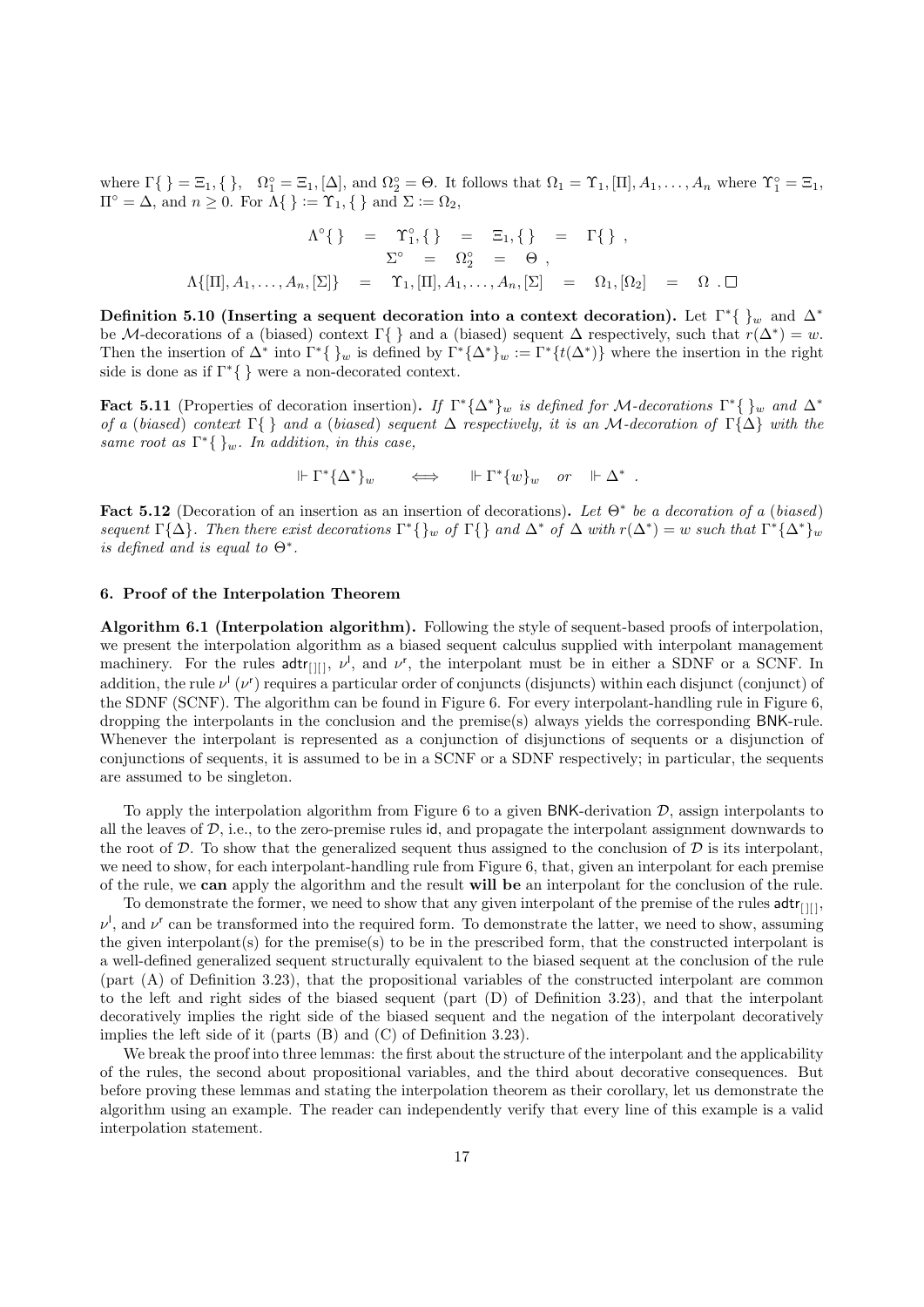$$
\mathbf{H}_{\mathbf{p}}^{\mathbf{g}}\widetilde{\Gamma}\{P^{\ell},\neg P^{\mathbf{R}}\} \leftarrow \widetilde{\Gamma}^{\circ}\{\neg P\}
$$
\n
$$
\mathbf{H}_{\mathbf{p}}^{\mathbf{g}}\widetilde{\Gamma}\{P^{\mathbf{R}},\neg P^{\ell}\} \leftarrow \widetilde{\Gamma}^{\circ}\{P\}
$$
\n
$$
\mathbf{H}_{\mathbf{p}}^{\mathbf{g}}\widetilde{\Gamma}\{P^{\mathbf{R}},\neg P^{\ell}\} \leftarrow \widetilde{\Gamma}^{\circ}\{\bot\}
$$
\n
$$
\mathbf{H}_{\mathbf{p}}^{\mathbf{g}}\widetilde{\Gamma}\{P^{\mathbf{R}},\neg P^{\mathbf{R}}\} \leftarrow \widetilde{\Gamma}^{\circ}\{\top\}
$$
\n
$$
\mathbf{H}_{\mathbf{p}}^{\mathbf{g}}\widetilde{\Gamma}\{\overline{P}^{\mathbf{R}},\neg P^{\mathbf{R}}\} \leftarrow \widetilde{\Gamma}^{\circ}\{\top\}
$$
\n
$$
\mathbf{H}_{\mathbf{p}}^{\mathbf{g}}\widetilde{\Gamma}\{\overline{P}^{\mathbf{R}},\neg P^{\mathbf{R}}\} \leftarrow \widetilde{\Gamma}^{\circ}\{\top\}
$$
\n
$$
\mathbf{H}_{\mathbf{p}}^{\mathbf{g}}\widetilde{\Gamma}\{\overline{P}^{\mathbf{R}},\neg P^{\mathbf{R}}\} \leftarrow \widetilde{\Gamma}^{\circ}\{\top\}
$$
\n
$$
\mathbf{H}_{\mathbf{p}}^{\mathbf{g}}\widetilde{\Gamma}\{\alpha_{1}^{\ell}\} \leftarrow \widetilde{\sigma}_{1} \alpha_{2} \widetilde{\sigma}_{2} \qquad \alpha' \frac{\widetilde{\Gamma}(\alpha_{1}^{\ell})}{\widetilde{\Gamma}(\alpha_{1}^{\ell})\} \leftarrow \widetilde{\sigma}_{1} \widetilde{\sigma}_{2} \widetilde{\sigma}_{2} \right)
$$
\n
$$
\mathbf{H}_{\mathbf{p}}^{\mathbf{g}}\leftarrow \widetilde{\sigma}_{1} \widetilde{\sigma}_{1} \widetilde{\sigma}_{1} \widetilde{\sigma}_{1} \widetilde{\sigma}_{1} \widetilde{\sigma}_{1} \widetilde{\sigma}_{1} \widetilde{\sigma}_{1} \widetilde{\sigma}_{
$$

For all the remaining rules, i.e., for the rules  $\neg$ ,  $\neg$ ,  $\neg$ ,  $\mathsf{ctr}'$ ,  $\mathsf{ctr}'$ ,  $\beta$ ,  $\beta$ ,  $\beta$ ,  $\mathsf{attr}'_{\mathsf{ff}}$ ,  $\mathsf{attr}'_{\mathsf{ff}}$ ,  $\mathsf{attr}'_{\mathsf{ff}}$ ,  $\mathsf{attr}'_{\mathsf{ff}}$  $adtr_{f[}$ ,  $adtr_{[}$ ,  $adtr_{[}$ ,  $adtr_{[}$ ,  $\pi$ <sup>t</sup>, and  $\pi$ <sup>r</sup>, the given interpolant for the premise is used as an interpolant for the conclusion.

Figure 6: Interpolation algorithm for the calculus BNK. Interpolants for the premises of  $adtr_{[1][}$  and  $\nu^r$  must be in a SCNF; an interpolant for the premise of  $\nu^l$  must be in a SDNF. For these three rules, we require that  $\tilde{\Gamma}\{\}\sim \Lambda_{ij}\{\}\sim \Pi_{ik}\{\}\$  for all suitable *i*, *j*, and *k*. Finally,  $\mathbf{A}_{ij}$  in adtr<sub>[][]</sub> must be shallow sequents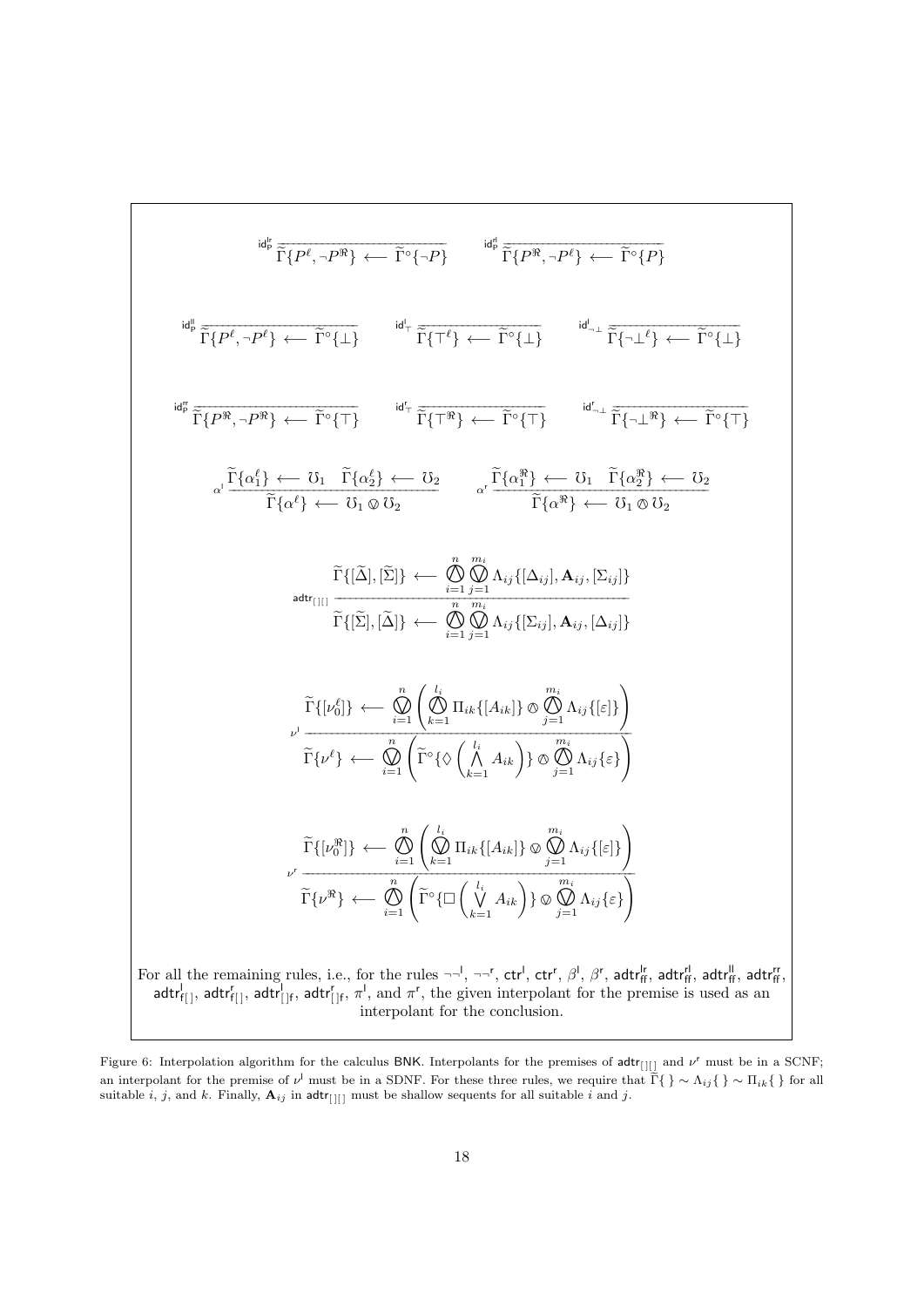**Example 6.2.** Let us apply the algorithm to the derivation of  $\neg\Box(P \supset \Box Q)^{\ell}, \Box(\Box Q \supset R) \supset \Box(P \supset R)^{\Re}$ from Figure 5. The result can be found in Figure 7. Since most of the rules do not require the interpolant to be changed, we only explain those steps of the algorithm that do, starting from the three leaves of the derivation tree. The leftmost leaf, an application of the rule  $\mathrm{id}_P^{\mid r}$ , has the conclusion  $\widetilde{\Gamma}_1\{P^\ell, \neg P^\Re\}$ with  $\widetilde{\Gamma}_1 = [{}, R^{\mathcal{R}}, \neg (\Box Q \supset R)^{\mathcal{R}}]$ . Given that  $\widetilde{\Gamma}_1^{\circ} = [{}, {\}$ , we assign to this conclusion an interpolant  $\widetilde{\Gamma}_1^{\circ} \{-P\} = [-P]$ . Similarly, the middle leaf, an application of the rule  $\det_{P}^{\mathsf{H}}$  with the conclusion  $\widetilde{\Gamma}_2 \{Q^{\mathfrak{R}}, \neg Q^{\ell}\}$ where  $\tilde{\Gamma}_2 = [-P^{\Re}, R^{\Re}, [\{\}]$ , is assigned an interpolant  $\tilde{\Gamma}_2^{\circ} \{Q\} = [[Q]],$  where  $\tilde{\Gamma}_2^{\circ} = [[\{\}]$ . Finally, the rightmost leaf, an application of the rule  $\mathsf{id}_{\mathsf{P}}^{\mathsf{r}}$  with the conclusion  $\widetilde{\Gamma}_3\{R^\mathfrak{R},\neg R^\mathfrak{R}\}\$  where  $\widetilde{\Gamma}_3 = [\neg P^\mathfrak{R}, \{\}, \neg \Box Q^\ell],$ is assigned an interpolant  $\widetilde{\Gamma}_3^{\circ} \{ \top \} = [\top]$ , where  $\widetilde{\Gamma}_3^{\circ} = [\{\}]$ .

There are two  $\alpha$  rules in the derivation. The first,  $\alpha'$ , requires taking the external conjunction of  $\Box Q$  and [T]. The second rule,  $\alpha^l$ , produces the external disjunction of  $[-P]$  with the external conjunction  $[\Box Q]\&[\top]$ .<br>In both excess the result is clearly well formed. In Lemma 6.4(ii), we show that external conjunctions and In both cases, the result is clearly well formed. In Lemma 6.4(ii), we show that external conjunctions and disjunctions are always applicable to interpolants in the premises of  $\alpha$  rules.

It remains to explain how the  $\nu$  rules are applied (both are  $\nu^r$  rules). First, in  $(\star)$ , from the interpolant  $[[Q]]$  of  $\widetilde{\Gamma}_4\{[Q^{\Re}]\} = [-P^{\Re}, R^{\Re}, \neg \Box Q^{\ell}, [Q^{\Re}]]$  with  $\widetilde{\Gamma}_4\{\} = [-P^{\Re}, R^{\Re}, \neg \Box Q^{\ell}, \{\}]$ , we construct an interpolant of  $\widetilde{\Gamma}_4\{\Box Q^{\Re}\} = [-P^{\Re}, R^{\Re}, \neg \Box Q^{\ell}, \Box Q^{\Re}]$ . The interpolant of the premise  $[[Q]]$  is in the prescribed SCNF with its only disjunct of its only conjunct being  $\Pi\{[Q]\}$  for  $\Pi\{\} = [\{\}] \sim [\neg P^{\Re}, R^{\Re}, \neg \Box Q^{\ell}, \{\}] = \widetilde{\Gamma}_4\{\}$ . To compute the interpolant  $[\Box Q]$  of the conclusion, we take  $\bigvee \{Q\} = Q$ , prefix it with a  $\Box$ , and insert  $\Box Q$  into  $\widetilde{\Gamma}_4^{\circ} \{\} = [\{\}\].$ 

Finally, we discuss  $(\star \star)$ . The preceding rule adtr<sup>l</sup>r yields the interpolant  $[\neg P] \otimes ([\Box Q] \otimes [\top])$  of the premise  $\widetilde{\Gamma}_5\{[P\supset R^{\Re}]\} = \neg \Box (P\supset \Box Q)^{\ell}, \neg \Box (\Box Q\supset R)^{\Re}, [P\supset R^{\Re}] \text{ with } \widetilde{\Gamma}_5\{\} = \neg \Box (P\supset \Box Q)^{\ell}, \neg \Box (\Box Q\supset R)^{\Re}, \{\}.$ To construct an interpolant of the conclusion  $\widetilde{\Gamma}_5\{\Box(P \supset R)^{\Re}\} = \neg \Box(P \supset \Box Q)^{\ell}, \neg \Box(\Box Q \supset R)^{\Re}, \Box(P \supset R)^{\Re},$ we first need to convert  $[-P] \otimes ([\Box Q] \otimes [\top])$  to a SCNF using the constructive method from Fact 5.7. The result,  $\left( \left[ \neg P \right] \otimes \left[ \Box Q \right] \right) \otimes \left( \left[ \neg P \right] \otimes \left[ \top \right] \right) = \left( \Pi_{1,1} \{ \left[ \neg P \right] \} \otimes \Pi_{1,2} \{ \left[ \Box Q \right] \} \right)$  $\ddot{\phantom{0}}$  $(\Pi_{2,1}\{\lceil \neg P \rceil\} \otimes \Pi_{2,2}\{\lceil \top \rceil\})$  with  $\Pi_{1,1}\{\} = \Pi_{1,2}\{\} = \Pi_{2,1}\{\} = \Pi_{2,2}\{\} = \{\}\sim \widetilde{\Gamma}_5\{\},\$ is also an interpolant of the premise by Lemma 5.8. Since  $\widetilde{\Gamma}_5^{\circ} = \{ \}$ , the interpolant of the conclusion is  $\widetilde{\Gamma}_5^{\circ} \{ \Box (\neg P \lor \Box Q) \} \otimes \widetilde{\Gamma}_5^{\circ} \{ \Box (\neg P \lor \top) \} = \Box (\neg P \lor \Box Q) \otimes \Box (\neg P \lor \top)$ .



Figure 7: Application of Algorithm 6.1 to the BNK-derivation of  $\neg\Box(P \supset \Box Q)^{\ell}, \Box(\Box Q \supset R) \supset \Box(P \supset R)^{\Re}$  from Figure 5. Let us now prove that the interpolation algorithm works for all biased derivations. We start with the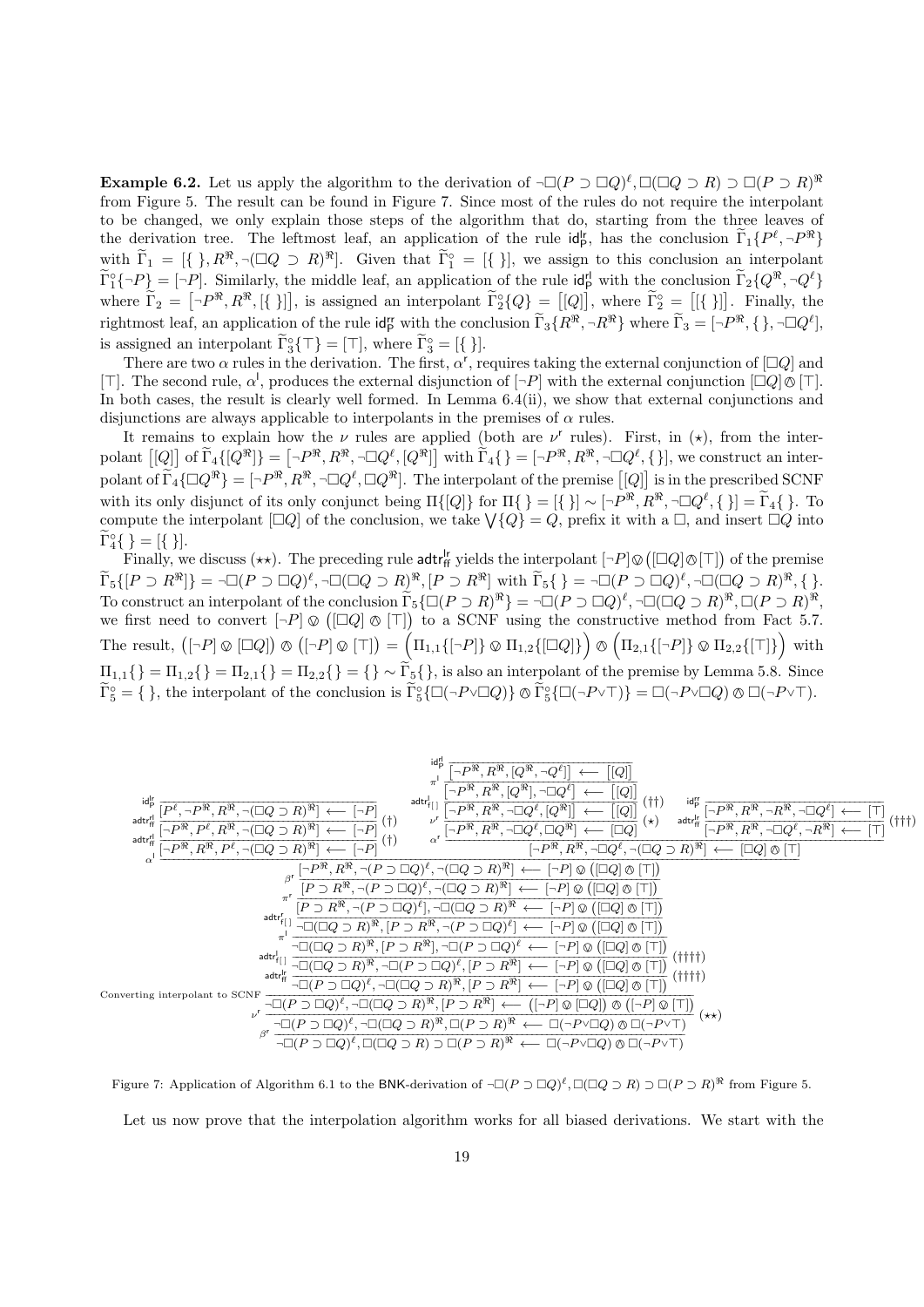simplest of the three lemmas that states that the propositional variables of the interpolant produced by the algorithm are always common to the left and right sides of the biased sequent being interpolated.

Lemma 6.3. For every rule in Figure 6, if the propositional variables of the given interpolant in each premise are common to the left and right sides of the biased sequent in this premise, then the propositional variables of the newly constructed interpolant for the conclusion are common to the left and right sides of the biased sequent in the conclusion.

PROOF. We leave this as an exercise to be checked by the reader with the help of the fact that

 $\text{Prop}\left(L(\widetilde{\Gamma}\{\widetilde{\Pi}\})\right) = \text{Prop}(L\widetilde{\Gamma}\{\}) \cup \text{Prop}(L\widetilde{\Pi})$  and  $\text{Prop}\left(R(\widetilde{\Gamma}\{\widetilde{\Pi}\})\right) = \text{Prop}(R\widetilde{\Gamma}\{\}) \cup \text{Prop}(R\widetilde{\Pi})$ .

In the second lemma, we demonstrate all the necessary properties of the structure of interpolants:

- **Lemma 6.4.** (i) To apply the algorithm to the rule  $\text{adtr}_{[1]]}$ , rule  $\nu^1$ , or rule  $\nu^r$ , a given interpolant for the premise of the rule must be in the required form (see Figure 6). If the given interpolant is not in this form, it can be efficiently converted to a decoratively equivalent generalized sequent that is.
- (ii) The object suggested by the algorithm as an interpolant for the conclusion of all zero-premise rules, as well as for the rule  $\alpha^l$ , rule  $\alpha^r$ , rule adtr<sub>[[[]</sub>, rule  $\nu^l$ , and rule  $\nu^r$ , is always a well-formed generalized sequent (provided, for the rule  $\text{adtr}_{\text{[II]}},$  rule  $\nu^{\text{I}},$  and rule  $\nu^{\text{r}},$  that a given interpolant for the premise of the rule is in the required form). 7
- (iii) Each generalized sequent suggested by the algorithm for the conclusion of any rule is structurally equivalent to the biased sequent from this conclusion.

PROOF. For each rule, we need to prove all statements applicable to it. For brevity, we say "interpolant" instead of "suggested interpolant."

(ii) and (iii) for  $\mathsf{id}_{\mathsf{P}}^{\mathsf{lr}}$ ,  $\mathsf{id}_{\mathsf{P}}^{\mathsf{lr}}$ ,  $\mathsf{id}_{\mathsf{T}}^{\mathsf{lr}}$ ,  $\mathsf{id}_{\mathsf{T}}^{\mathsf{lr}}$ ,  $\mathsf{id}_{\mathsf{T}}^{\mathsf{lr}}$ ,  $\mathsf{id}_{\mathsf{T}}^{\mathsf{lr}}$ , and  $\mathsf{id}_{\mathsf{T}}^{\mathsf{lr}}$ . The details are left to the reader.<sup>8</sup>

(iii) for  $\neg\neg', \neg\neg^r$ , ctr<sup>1</sup>, ctr<sup>r</sup>,  $\beta^l$ ,  $\beta^r$ , adtr $\eta_f^l$ , adtr $\eta_f^l$ , adtr $\eta_f^r$ , adtr $\eta_f^r$ , adtr $\eta_f^r$ , adtr $\eta_f^r$ , adtr $\eta_f^r$ , and  $\pi^r$ . For each rule, given that the interpolant remains unchanged, to show the structural equivalence of a premise  $\tilde{\Gamma}\{\tilde{\Pi}\}$ and a conclusion  $\Gamma\{\hat{\Lambda}\}\$  of each rule, it is sufficient to show that  $\tilde{\Pi} \sim \tilde{\Lambda}$ . The details are left to the reader.

(ii) and (iii) for  $\alpha^I$  and  $\alpha^r$ . For  $\alpha^I$ , since  $\tilde{\Gamma}\{\alpha_1^{\ell}\}\sim \tilde{\Gamma}\{\alpha_2^{\ell}\}\sim \tilde{\Gamma}\{\alpha^{\ell}\}\,$ , it follows that  $\tilde{U}_1 \sim U_2$ . Thus,  $\tilde{U}_1 \otimes U_2$ is defined. Further,  $\mathcal{O}_1 \otimes \mathcal{O}_2 \sim \mathcal{O}_1 \sim \widetilde{\Gamma}\{\alpha_1^{\ell}\} \sim \widetilde{\Gamma}\{\alpha^{\ell}\}\.$  The case of  $\alpha^{\ell}$  is analogous.

(i), (ii), and (iii) for adtr<sub>[1]</sub>. Let us start with transforming a given interpolant U for a premise  $\tilde{\Gamma}\{|\tilde{\Delta}|, |\tilde{\Sigma}|\}$ into the required form. By Fact 5.7 and Lemma 5.8, another interpolant  $\mathcal{V}'$  of  $\widetilde{\Gamma} \{[\widetilde{\Delta}], [\widetilde{\Sigma}]\}$  can be constructed that is in a SCNF. Further, every member sequent  $\Omega$  of the interpolant  $\mathcal{V}'$  is structurally equivalent to  $\widetilde{\Gamma}([\widetilde{\Delta}], [\widetilde{\Sigma}])$ , meaning that  $\Omega^{\circ} = \widetilde{\Gamma}^{\circ}([\widetilde{\Delta}^{\circ}], [\widetilde{\Sigma}^{\circ}])$ . Thus, by Lemma 5.9.2,  $\Omega = \Lambda\{[\Pi], \mathbf{A}, [\Theta]\}$  where  $\Lambda^{\circ} \{ \} = \tilde{\Gamma}^{\circ} \{ \}$ ,  $\Pi^{\circ} = \tilde{\Delta}^{\circ}$ ,  $\Theta^{\circ} = \tilde{\Sigma}^{\circ}$ , and **A** is a shallow sequent<sup>9</sup>. It follows that  $\Lambda \{ \} \sim \tilde{\Gamma} \{ \}$ , which completes the proof of (i). Each member sequent  $\Lambda_{ij}\{[\Sigma_{ij}],\mathbf{A}_{ij},[\Delta_{ij}]\}$  of the interpolant for the conclusion corresponds to the member sequent  $\Lambda_{ij}([\Delta_{ij}], \mathbf{A}_{ij}, [\Sigma_{ij}])$  of the given interpolant of  $\tilde{\Gamma}([\tilde{\Delta}], [\tilde{\Sigma}])$ , where  $\Lambda_{ij} \{\}\sim \tilde{\Gamma} \{\}\.$  Since  $\Lambda_{ij} \{[\Delta_{ij}], \mathbf{A}_{ij}, [\Sigma_{ij}]\}\sim \tilde{\Gamma} \{[\tilde{\Delta}], [\tilde{\Sigma}]\}\$  by assumption,  $[\Delta_{ij}], \mathbf{A}_{ij}, [\Sigma_{ij}]$  must be structurally equivalent to  $[\tilde{\Delta}], [\tilde{\Sigma}],$  meaning that  $\Delta_{ij} \sim \tilde{\Delta}$  and  $\Sigma_{ij} \sim \tilde{\Sigma}$ . It immediately follows that  $\Lambda_{ij}\{[\Sigma_{ij}],\mathbf{A}_{ij},[\Delta_{ij}]\}\sim \widetilde{\Gamma}\{[\widetilde{\Sigma}],[\widetilde{\Delta}]\}\.$  This completes the proof of (ii) and (iii).<sup>10</sup>

(i), (ii), and (iii) for  $\nu^l$  and  $\nu^r$ . We consider  $\nu^l$  in detail, leaving  $\nu^r$  to the reader. We start with transforming a given interpolant U for a premise  $\tilde{\Gamma}\{[\nu_0^{\ell}]\}\$  into the required form. By Fact 5.7 and Lemma 5.8, another

<sup>7</sup>For the remaining rules, the suggested interpolant is well-formed because it is the same as for the premise.

<sup>8</sup> It is worth noting that all such steps produce singleton sequents, which are both in a SDNF and in a SCNF. Strictly speaking, this observation is not needed to prove the lemma but is useful for implementation.

<sup>&</sup>lt;sup>9</sup>**A** either is the empty sequent or consists of exactly one formula because  $0'$  is in a singleton CNF.

 $10A$  note for the implementation: this interpolant for the conclusion is in a SCNF whenever the given interpolant for the premise is, because  $\Lambda_{ij}(\Sigma_{ij}], \mathbf{A}_{ij}, [\Delta_{ij}]\}$  is a singleton sequent whenever  $\Lambda_{ij}\{[\Delta_{ij}], \mathbf{A}_{ij}, [\Sigma_{ij}]\}$  is.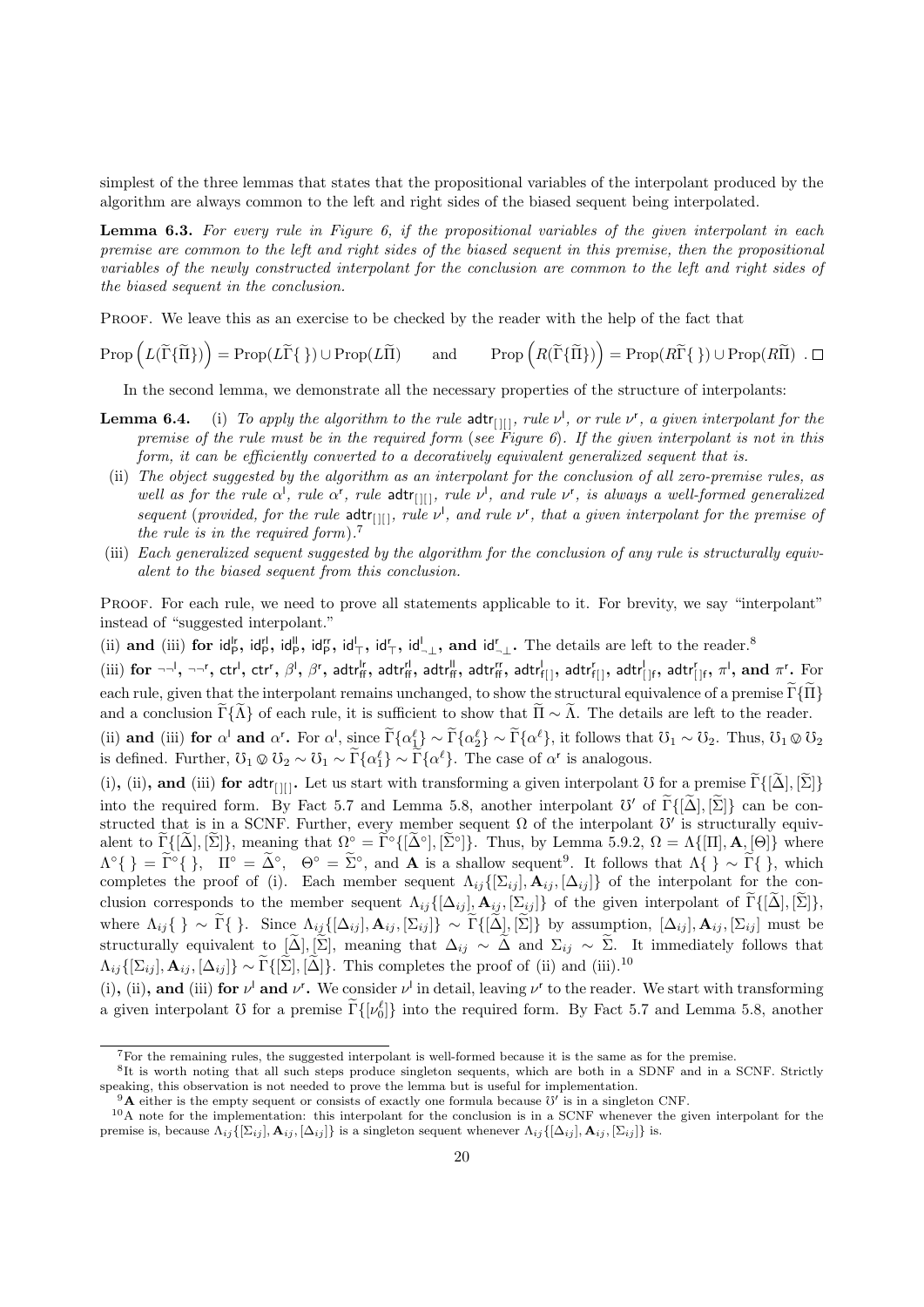interpolant  $\mathcal{O}'$  of  $\widetilde{\Gamma} \{[\nu_0^{\ell}]\}$  can be constructed that is in a SDNF. Every member sequent  $\Omega$  of the interpolant  $\mathcal{O}'$ is structurally equivalent to  $\Gamma\{[\nu_0^{\ell}]\}\$ , meaning that  $\Omega^{\circ} = \Gamma^{\circ}\{[\varepsilon]\}\$ . Thus, by Lemma 5.9.1,  $\Omega = \Sigma\{[\Theta]\}\$  where  $\Sigma^{\circ} \{ \} = \tilde{\Gamma}^{\circ} \{ \}$  and  $\Theta^{\circ} = \varepsilon$ , making  $\Theta$  a shallow sequent. It follows that  $\Sigma \{ \} \sim \tilde{\Gamma} \{ \}$ . Given that  $\Omega$  is a singleton sequent,  $\Theta$  either is  $\varepsilon$  or consists of a single formula A. Using Fact 5.2 and Lemma 5.8, we construct an interpolant  $\mathcal{O}''$  of  $\widetilde{\Gamma}\{[\nu_0^{\ell}]\}$  by moving all member sequents  $\Omega = \Sigma\{[\varepsilon]\}$  to the end of each disjunct of  $\mathcal{O}'$  in a SDNF. This completes the proof of item (i) for  $\nu^l$ . Since each member sequent of the interpolant for the conclusion is either  $\Lambda_{ij}\{\varepsilon\}$  with  $\Lambda_{ij}\{\} \sim \tilde{\Gamma}\{\}$  or  $\tilde{\Gamma}^{\circ}\{B\}$ , it is always structurally equivalent to  $\tilde{\Gamma}\{\nu^{\ell}\}$ . This completes the proof of (ii) and (iii) for  $\nu^{1,11}$  $\Box$ 

It only remains to show that the well-formed generalized sequents proposed by the algorithm satisfy the appropriate decorative consequences. The algorithm often prescribes that interpolants should be kept unchanged. In all such cases, the proof that the interpolant continues to satisfy the decorative consequences is based on the same idea, which we formulate as a separate lemma:

Lemma 6.5.  $L\widetilde{\Sigma} \Vdash L\widetilde{\Pi} \implies L(\widetilde{\Gamma}\{\widetilde{\Sigma}\}) \Vdash L(\widetilde{\Gamma}\{\widetilde{\Pi}\}). \qquad R\widetilde{\Sigma} \Vdash R\widetilde{\Pi} \implies R(\widetilde{\Gamma}\{\widetilde{\Sigma}\}) \Vdash R(\widetilde{\Gamma}\{\widetilde{\Pi}\}).$ 

PROOF. We show the statement for the left biases, leaving the other case to the reader. First,  $\tilde{\Sigma} \sim L\tilde{\Sigma}$ and  $\tilde{\Pi} \sim L\tilde{\Pi}$ . Further,  $L\tilde{\Sigma} \vdash L\tilde{\Pi}$  implies that  $L\tilde{\Sigma} \sim L\tilde{\Pi}$ . By transitivity, we get  $\tilde{\Pi} \sim \tilde{\Sigma}$  and, consequently,  $\Gamma\{\Pi\}$  ∼ Γ $\{\Sigma\}$ . Finally, we conclude that  $L(\Gamma\{\Pi\})$  ∼  $L(\Gamma\{\Sigma\})$ .

Consider arbitrary matching M-decorations  $\Theta^*$  of  $L(\widetilde{\Gamma} {\{\widetilde{\Sigma}\}})$  and  $\Xi^*$  of  $L(\widetilde{\Gamma} {\{\widetilde{\Pi}\}})$ . By Fact 5.12, we have  $\Theta^* = L\tilde{\Gamma}^* \{L\tilde{\Sigma}^*\}_w$  and  $\Xi^* = L\tilde{\Gamma}^* \{L\tilde{\Pi}^*\}_w$  for some M-decorations  $L\tilde{\Gamma}^* \{ \}_w$ ,  $L\tilde{\Sigma}^*$ , and  $L\tilde{\Pi}^*$  with  $r(L\tilde{\Sigma}^*) = r(L\tilde{\Pi}^*) = w$ . It is clear that such a decomposition of the matching decorations  $\Theta^*$  and  $\Xi^*$ produces the same decoration of  $L\widetilde{\Gamma} \{\}$  and matching decorations  $L\widetilde{\Sigma}^*$  and  $L\widetilde{\Pi}^*$ .

Assume  $\Vdash \Theta^*$ . By Fact 5.11, either  $\Vdash L\widetilde{\Gamma}^*\{w\}_w$  or  $\Vdash L\widetilde{\Sigma}^*$ . Since by the assumption  $L\widetilde{\Sigma} \Vdash L\widetilde{\Pi}$  and since  $L\widetilde{\Pi}^*$  matches  $L\widetilde{\Sigma}^*$ , either  $\mathbb{H} L\widetilde{\Pi}^*$  or  $\mathbb{H} L\widetilde{\Pi}^*$ . Thus,  $\mathbb{H} \Xi^*$  by Fact 5.11.

Corollary 6.6. Let  $L\widetilde{\Sigma} \Vdash L\widetilde{\Pi}$  and  $R\widetilde{\Sigma} \Vdash R\widetilde{\Pi}$ . If  $\widetilde{\Gamma}\{\widetilde{\Sigma}\} \leftarrow \mathcal{O}$ , then  $\neg \mathcal{O} \Vdash L(\widetilde{\Gamma}\{\widetilde{\Pi}\})$  and  $\mathcal{O} \Vdash R(\widetilde{\Gamma}\{\widetilde{\Pi}\}).$ 

The following two lemmas are to be used for the rules  $\alpha^l$  and  $\alpha^r$  and for the rule adtr<sub>[[[]</sub> respectively:

Lemma 6.7.  $\Vdash \Delta^* \{w, \alpha_1\}_w$  and  $\Vdash \Delta^* \{w, \alpha_2\}_w$   $\iff$   $\Vdash \Delta^* \{w, \alpha\}_w$ . Lemma 6.8.  $\Vdash \Lambda^*\{w, [\Delta^*], \mathbf{A}, [\Sigma^*]$  $]\}_w$   $\iff$   $\mathbb{H} \Lambda^* \{w, [\Sigma^*], \mathbf{A}, [\Delta^*] \}_w.$ <sup>12</sup>

PROOF. Since the world assigned to each bracket is moved along with the bracket, each formula is evaluated at the same world as before and the truth of the decoration is not affected. The rest is left to the reader.  $\Box$ 

**Lemma 6.9.** Given arbitrary interpolant(s) of the premise(s) of any rule from Figure 6 in the form prescribed for it/them for this rule, for the generalized sequent  $\mathcal{V}$  suggested by the algorithm as an interpolant for the conclusion  $\widetilde{\Delta}$  of the rule,  $\neg \mathfrak{V} \Vdash L \widetilde{\Delta}$  and  $\mathfrak{V} \Vdash R \widetilde{\Delta}$ .

PROOF. Note that by Lemma 6.4,  $\sigma$  is a well-defined generalized sequent structurally equivalent to  $\Delta$  and, hence, to both  $L\Delta$  and  $R\Delta$ .

Cases  $\mathsf{id}_{\mathsf{P}}^{\mathsf{lr}}$  and  $\mathsf{id}_{\mathsf{P}}^{\mathsf{rl}}$  are similar. For  $\mathsf{id}_{\mathsf{P}}^{\mathsf{lr}}$ , we need to show that  $\neg \widetilde{\Gamma}^{\circ}\{\neg P\} \Vdash \widetilde{\Gamma}\{P\}$  and  $\widetilde{\Gamma}^{\circ}\{\neg P\} \Vdash \widetilde{\Gamma}\{\neg P\}$ . We only show the first of these decorative consequences, leaving the second and the case of  $\mathsf{id}_{\mathsf{P}}^{\mathsf{rl}}$  to the reader. Consider arbitrary matching M-decorations  $(\tilde{\Gamma}^{\circ})^*\{w, \neg P\}_w$  of  $\tilde{\Gamma}^{\circ}\{\neg P\}$  and  $L\tilde{\Gamma}^*\{w, P\}_w$  of  $L\tilde{\Gamma}\{P\}$ . Assume now that  $\not\vdash (\widetilde{\Gamma}^{\circ})^* \{w, \neg P\}_w$ . By Fact 5.11, we can see that  $\nvdash w, \neg P$ : i.e,  $\mathcal{M}, w \nvDash \neg P$ . Thus,  $\mathcal{M}, w \Vdash P$ : i.e.,  $\Vdash w, P$ . Now  $\Vdash \tilde{L} \tilde{\Gamma}^* \{w, P\}_w$  follows from Fact 5.11.

<sup>&</sup>lt;sup>11</sup>A note for the implementation: this generalized sequent is in the same form (SDNF or SCNF) as the given interpolant because  $\Lambda_{ij}\{\varepsilon\}$  is a singleton sequent whenever  $\Lambda_{ij}\{\varepsilon\}$  is and because inserting the formula B into the void context  $\tilde{\Gamma}^{\circ}\{\}$ always produces a singleton sequent.

 $12$ These decorated sequents are not, in general, decoratively equivalent because they need not be structurally equivalent.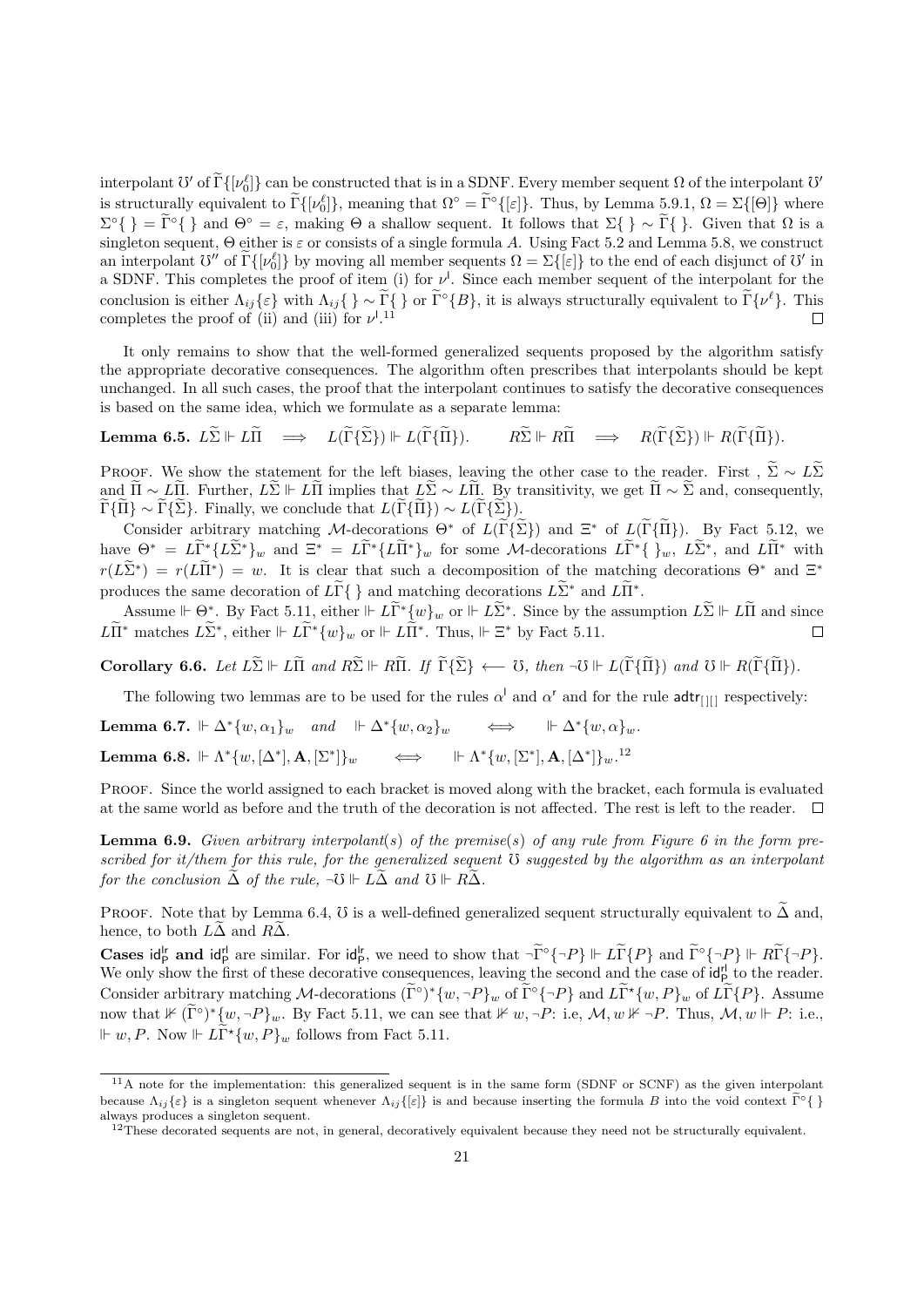Cases  $\mathsf{id}_{\mathsf{P}}^{\mathsf{II}}, \mathsf{id}_{\mathsf{T}}^{\mathsf{II}}, \mathsf{id}_{\mathsf{T}}^{\mathsf{I}\mathsf{I}}, \mathsf{id}_{\mathsf{T}}^{\mathsf{I}\mathsf{I}}, \mathsf{and} \mathsf{id}_{\mathsf{T}}^{\mathsf{I}}$  are even simpler and are left to the reader.

**Cases**  $\neg \neg'$  and  $\neg \neg'$ . By Corollary 6.6, it is sufficient to note that  $A \Vdash \neg \neg A$  (and  $\varepsilon \Vdash \varepsilon$ ).

**Cases**  $\beta^l$  and  $\beta^r$ . By Corollary 6.6, it is sufficient to note that  $\beta_1, \beta_2 \Vdash \beta$ .

**Cases ctr<sup>l</sup> and ctr<sup>r</sup>.** By Corollary 6.6, it is sufficient to note that  $A, A \Vdash A$ .

**Cases adtr**<sup>*i*</sup><sub>ff</sub> and adtr<sup>*i*</sup><sub>ff</sub>. By Corollary 6.6, it is sufficient to note that  $A, B \Vdash B, A$ .

**Cases adtr**<sup> $r$ </sup><sub>ff</sub> and adtr<sup><sup>*r*</sup><sub>ff</sub>. By Corollary 6.6, it is sufficient to note that  $A \Vdash A$  and  $B \Vdash B$ .</sup>

Cases adtr $f_{\{|\}}$ , adtr $f_{\{|\}}$ , adtr $f_{\{|\}}$ , and adtr $f_{\{|\}}$ . By Corollary 6.6, it is sufficient to note that  $A$ ,  $[\Delta] \dashv [ \Delta ]$ , A and  $\Lambda \Vdash \Lambda$ , where  $\{\Delta, \Lambda\} = \{L\Sigma, R\Sigma\}$ , with the exact choice depending on the rule.

Cases  $\pi^{\perp}$  and  $\pi^{\prime}$ . By Corollary 6.6, it is sufficient to show that  $[\Delta, \pi_0] \Vdash [\Delta], \pi$  and  $\Lambda \Vdash \Lambda$ , where  ${\{\Delta,\Lambda\}} = {\{\tilde{L\Sigma},R\tilde{\Sigma}\}}$ , with the exact choice depending on the rule. The latter consequence is trivial. To show the former, let  $\mathcal{M} = (W, R, V)$ . Consider arbitrary matching  $\mathcal{M}$ -decorations  $w, [\Delta^*, \pi_0]$  of  $[\Delta, \pi_0]$  and  $w, [\Delta^*], \pi$  of  $[\Delta], \pi$ . For  $v = r(\Delta^*)$  we have  $wRv$ . Thus,

$$
\Vdash w, [\Delta^*, \pi_0] \qquad \Longrightarrow \qquad \Vdash \Delta^* \text{ or } \mathcal{M}, v \Vdash \pi_0 \qquad \Longrightarrow \qquad \Vdash \Delta^* \text{ or } \mathcal{M}, w \Vdash \pi \qquad \Longrightarrow \qquad \Vdash w, [\Delta^*], \pi \; .
$$

**Cases**  $\alpha^i$  **and**  $\alpha^r$ . We show the former, leaving the latter to the reader. Let  $\tilde{\Gamma}\{\alpha_i^{\ell}\} \leftarrow \tilde{U}_i$  for each  $i = 1, 2$ . We need to show that

$$
\neg(\mho_1 \otimes \mho_2) \Vdash L\widetilde{\Gamma}\{\alpha\} \quad \text{and} \quad \mho_1 \otimes \mho_2 \Vdash R\widetilde{\Gamma}\{\varepsilon\} .
$$

We start with the first decorative consequence. Consider arbitrary matching  $\mathcal{M}$ -decorations  $\mathbb{O}_1^* \otimes \mathbb{O}_2^*$  of  $\mathbb{R}^*$  or  $\mathbb{R}^*$  and  $\mathbb{R}^*$  and  $\mathbb{R}^*$  and  $\mathbb{R}^*$  (i.e.  $\mathbb{R}^*$  and  $\mathbb{R$  $\mathcal{O}_1 \otimes \mathcal{O}_2$  and  $L\widetilde{\Gamma}^*(w, \alpha)_w$  of  $L\widetilde{\Gamma}\{\alpha\}$  (see Fact 5.12), where  $\mathcal{O}_1^*$  and  $\mathcal{O}_2^*$  match  $L\widetilde{\Gamma}^*(w, \alpha)_w$ . Assume that  $\mathbb{R}^{n \times n}$  and  $\mathbb{R}^{n \times n}$  and  $\mathbb{R}^{n \times n}$  and  $\mathbb{R}^{n \times n}$  $\mathcal{F} \circ \mathcal{F}^*_{\mathcal{F}} \circ \mathcal{F}^*_{\mathcal{F}}$  for each  $i = 1, 2$ . Now  $\mathcal{F} \circ \mathcal{F}^*_{\mathcal{F}} \{w, \alpha_i\}_w$  follows from  $\neg \mathcal{F}_i \Vdash L\widetilde{\Gamma}\{\alpha_i\}$  for each  $i = 1, 2$ . Finally,  $\mathbb{E} \mathbb{E} \mathbb{E} \{w, \alpha\}_w$  follows by Lemma 6.7.

For the second consequence, consider arbitrary matching  $\mathcal{M}$ -decorations  $\mathbb{O}_1^* \otimes \mathbb{O}_2^*$  of  $\mathbb{O}_1 \otimes \mathbb{O}_2$  and  $R\widetilde{\Gamma}^* \{w\}_w$ of  $R\widetilde{\Gamma} \{\varepsilon\}$ , where  $\mathbb{U}_1^*$  and  $\mathbb{U}_2^*$  match  $R\widetilde{\Gamma}^*\{w\}_w$ . Assume that  $\Vdash \mathbb{U}_1^* \otimes \mathbb{U}_2^*$ . Then  $\Vdash \mathbb{U}_i^*$  for some  $i = 1, 2$ . Now  $\mathbb{R} \widetilde{\Gamma}^* \{w\}_w$  follows from  $\mathcal{O}_i \Vdash R\widetilde{\Gamma} \{\varepsilon\}.$ 

Case adtr<sub>[][]</sub>. Let  $\Gamma\{[\Delta], [\Sigma]\}\ \longleftarrow$ n  $i=1$ <br> $\overline{1}$  $m_i$  $\bigcup_{j=1} \Lambda_{ij} \{[\Delta_{ij}], \mathbf{A}_{ij}, [\Sigma_{ij}]\},$  where  $\Lambda_{ij} \{ \} \sim \Gamma \{ \}$  and  $\mathbf{A}_{ij}$  is a shallow<br>  $\{S \} \sim \Gamma$  and  $\mathbf{A}_{ij}$  is a shallow sequent for each  $1 \leq i \leq n$  and each  $1 \leq j \leq m_i$ . The following two statements need to be demonstrated:

$$
\neg \bigotimes_{i=1}^{n} \bigotimes_{j=1}^{m_i} \Lambda_{ij} \{ [\Sigma_{ij}], \mathbf{A}_{ij}, [\Delta_{ij}] \} \Vdash L\widetilde{\Gamma} \{ [L\widetilde{\Sigma}], [L\widetilde{\Delta}] \} \text{ and } \bigotimes_{i=1}^{n} \bigotimes_{j=1}^{m_i} \Lambda_{ij} \{ [\Sigma_{ij}], \mathbf{A}_{ij}, [\Delta_{ij}] \} \Vdash R\widetilde{\Gamma} \{ [R\widetilde{\Sigma}], [R\widetilde{\Delta}] \} .
$$

The proofs use Lemma 6.8. The details are left to the reader.

**Cases**  $\nu^{\dagger}$  and  $\nu^{\dagger}$ . These are the most crucial cases because they require removing a structural box from the interpolant's structure, a non-trivial modification. We only show the former case, leaving the latter to the

reader. Let  $\tilde{\Gamma}\{[\nu_0^{\ell}]\}\leftarrow$ n  $\bigotimes_{i=1}^n \left( \bigotimes_{k=1}^{l_i} \Pi_{ik} \{ [A_{ik}] \} \right)$  $m_i$  $\bigcup_{j=1}^N \Lambda_{ij} \{[\varepsilon]\}\$  $\setminus$ , where the generalized sequent is in a SDNF

and  $\Gamma\{\}\sim \Lambda_{ij}\{\}\sim \Pi_{ik}\{\}\$ for each  $1\leq i\leq n$ , each  $1\leq j\leq m_i$ , and each  $1\leq k\leq l_i$ . Each context  $\Pi_{ik}\{\}\$ is void because  $\Pi_{ik}\{A_{ik}\}\$ is a singleton sequent. Thus,  $\Pi_{ik}\{\} = \widetilde{\Gamma} \circ \{\}$ . We need to show that

$$
\neg \bigotimes_{i=1}^{n} \left( \widetilde{\Gamma}^{\circ} \{ \Diamond \bigwedge_{k=1}^{l_{i}} A_{ik} \} \otimes \bigotimes_{j=1}^{m_{i}} \Lambda_{ij} \{ \varepsilon \} \right) \Vdash L \widetilde{\Gamma} \{ \nu \} \text{ and } \bigotimes_{i=1}^{n} \left( \widetilde{\Gamma}^{\circ} \{ \Diamond \bigwedge_{k=1}^{l_{i}} A_{ik} \} \otimes \bigotimes_{j=1}^{m_{i}} \Lambda_{ij} \{ \varepsilon \} \right) \Vdash R \widetilde{\Gamma} \{ \varepsilon \} .
$$

We start with showing the contraposition of the first consequence. For  $\mathcal{M} = (W, R, V)$ , consider arbitrary matching M-decorations of

$$
\bigotimes_{i=1}^{n} \left( \widetilde{\Gamma}^{\circ} \{ \Diamond \bigwedge_{k=1}^{l_i} A_{ik} \} \otimes \bigotimes_{j=1}^{m_i} \Lambda_{ij} \{ \varepsilon \} \right) \quad \text{and} \quad L\widetilde{\Gamma} \{ \nu \} .
$$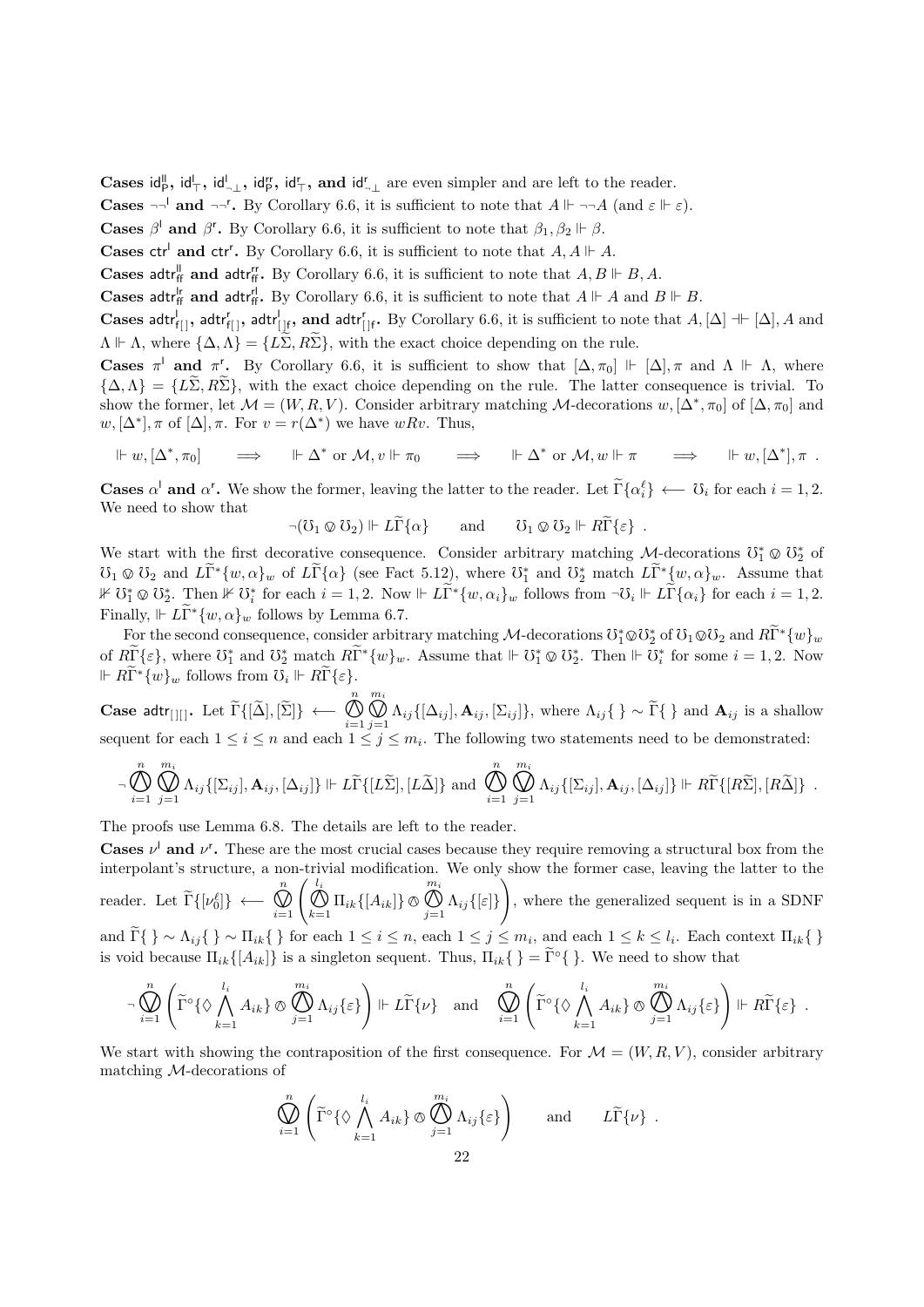By Fact 5.12 and considering that  $\Lambda_{ij} \{ \} \sim \widetilde{\Gamma} \{ \} \sim L\widetilde{\Gamma} \{ \} \sim \widetilde{\Gamma}^{\circ} \{ \}$ , they must have the form

$$
\bigotimes_{i=1}^{n} \left( (\widetilde{\Gamma}^{\circ})^* \{w, \Diamond \bigwedge_{k=1}^{l_i} A_{ik}\}_w \otimes \bigotimes_{j=1}^{m_i} \Lambda_{ij}^* \{w\}_w \right) \quad \text{and} \quad L\widetilde{\Gamma}^* \{w, \nu\}_w
$$

respectively. Assume that  $\mathbb{1} \mathbb{E} \tilde{\Gamma}^* \{w, \nu\}_w$ . By Fact 5.11,  $\mathbb{1} \mathbb{E} \tilde{\Gamma}^* \{w\}_w$  and  $\mathbb{1} \mathbb{E} \mathbb{E} \mathbb{E} \mathbb{E} \mathbb{E} \mathbb{E} \mathbb{E} \mathbb{E} \mathbb{E} \mathbb{E} \mathbb{E} \mathbb{E} \mathbb{E} \mathbb{E} \mathbb{E} \mathbb{E} \mathbb{E} \mathbb{E}$ that  $M, w \not\vDash \nu$ . Then there exists  $v \in W$  such that  $wRv$  and  $\mathcal{M}, v \not\vDash \nu_0$ . Thus,  $\nvdash w, [v, \nu_0]$ , and it follows by Fact 5.11 that  $\mathbb{1} \mathbb{I}^* \{w, [v, \nu_0]\}_w$  for a decoration of  $L\widetilde{\Gamma} \{[\nu_0]\}$ . It is easy to see that for  $\prod_{i=1}^k {\}w := (\tilde{\Gamma}^{\circ})^*{\}w$  for each  $1 \leq i \leq n$  and each  $1 \leq k \leq l_i$ , this last decoration matches the  $\bigotimes_{i=1}^{n} \left( \bigotimes_{k=1}^{l_i} \Pi_{ik}^* \{w, [v, A_{ik}]\}_w \otimes \right)$ n  $m_i$  $\setminus$  $\bigotimes_{i=1}^n \left( \bigotimes_{k=1}^{l_i} \Pi_{ik} \{ [A_{ik}] \} \otimes \right)$ n  $m_i$  $\setminus$  $\bigoplus_{j=1} \Lambda_{ij}^*\{w,[v]\}_w$ decoration of  $\bigcup_{j=1}^N \Lambda_{ij} \{[\varepsilon]\}$ . We get  $\bigotimes_{i=1}^{n} \left( \bigotimes_{k=1}^{l_i} \Pi_{ik}^* \{w, [v, A_{ik}]\}_w \otimes \right)$  $\setminus$  $\bigotimes_{i=1}^n \left( \bigotimes_{k=1}^{l_i} \Pi_{ik} \{ [A_{ik}] \} \right)$  $\Big\} \ \Vdash\ L\widetilde{\Gamma}\{[\nu_0]\}.$  $\mathbb{R}^n$  $m_i$ n  $m_i$  $\bigoplus_{j=1} \Lambda_{ij}^* \{w, [v]\}_w$ from ¬  $\bigcup_{j=1}^N \Lambda_{ij} \{[\varepsilon]\}\$ Thus, there must exist  $1 \leq L \leq n$  such that  $\mathcal{F} \subset \mathcal{L}$  $m<sub>L</sub>$  $\bigotimes_{k=1} \Pi_{Lk}^* \{w, [v, A_{Lk}]\}_w$   $\otimes$  $\bigotimes_{j=1}^{\infty} \Lambda_{Lj}^{*} \{w, [v]\}_w$ . Given that  $\Pi_{Lk}^*[w]_w$  and  $w, [v]$  are void, using Fact 5.11, we can equivalently say that  $\mathcal{M}, v \Vdash A_{Lk}$  for each  $1 \leq k \leq l_L$ and  $\Vdash \Lambda_{Lj}^* \{w\}_w$  for each  $1 \leq j \leq m_L$ . It follows that  $\mathcal{M}, v \Vdash \bigwedge^{l_L}$  $\bigwedge_{k=1} A_{Lk}$ . Since  $wRv$ , it follows that  $\mathcal{M},w\Vdash\Diamond\stackrel{l_L}{\textstyle\bigwedge}$  $\bigwedge_{k=1}^{l_L} A_{Lk}$ , which, by Fact 5.11, is sufficient to conclude that  $\Vdash (\widetilde{\Gamma}^{\circ})^*\{w, \Diamond \bigwedge_{k=1}^{l_L} A_{Lk}\}$  $\bigwedge_{k=1} A_{Lk} \}$ <sub>*w*</sub>. It follows  $\bigotimes_{j=1}^{m_L} \Lambda_{Lj}^* \{w\}_w$ , and, finally, that  $\Vdash \bigotimes_{i=1}^n$  $m<sub>L</sub>$  $\bigotimes_{i=1}^n \left( (\widetilde{\Gamma}^\circ)^* \{w, \Diamond \bigwedge_{k=1}^{l_i} \right)$  $m_i$  $\setminus$ that  $\Vdash (\widetilde{\Gamma}^{\circ})^*\{w, \Diamond \bigwedge^{l_L}_{k_{\square}}$  $\bigwedge_{k=1} A_{Lk} \}_w \otimes$  $\bigwedge_{k=1} A_{ik} \}_w \otimes$  $\bigoplus_{j=1}^{\infty} \Lambda^*_{ij} \{w\}_w$ . For the second consequence, we omit some details. For  $\mathcal{M} =$  $\bigotimes_{i=1}^n \left( (\widetilde{\Gamma}^\circ)^* \{w, \Diamond \bigwedge_{k=1}^{l_i} \right)$ n  $m_i$  $\setminus$  $\bigotimes_{i=1}^n \left( (\widetilde{\Gamma}^\circ)^* \{ \Diamond \bigwedge_{k=1}^{l_i} \right)$ n  $m_i$  $\setminus$  $\bigoplus_{j=1} \Lambda_{ij}^*\{w\}_w$  $\bigoplus_{j=1}^{\infty} \Lambda^*_{ij} {\varepsilon}$ ing M-decorations  $\bigwedge_{k=1} A_{ik} \}_w \otimes$ of  $\bigwedge_{k=1} A_{ik} \$   $\circledcirc$ and  $R\widetilde{\Gamma}^*\{w\}_w$  of  $R\widetilde{\Gamma}\{\varepsilon\}$ . Assume that  $\Vdash \bigotimes_{i=1}^n$  $\bigotimes_{i=1}^n \left( (\widetilde{\Gamma}^\circ)^* \{w, \Diamond \bigwedge_{k=1}^{l_i} \right)$  $m_i$  $\setminus$  $\bigoplus_{j=1} \Lambda_{ij}^*\{w\}_w$  $\bigwedge_{k=1} A_{ik} \}_w \otimes$ . Then there must exist  $1 \leq L \leq n$  such that  $\mathbb{H} \Lambda_{Lj}^* \{w\}_w$  for each  $1 \leq j \leq m_L$  and  $\mathbb{H} \left( \widetilde{\Gamma}^{\circ} \right)^\ast \{w, \Diamond \bigwedge_{k=1}^{l_L} \{w\}_k \}$  $\bigwedge_{k=1} A_{Lk} \}_w$ . Given that  $(\widetilde{\Gamma}^{\circ})^*\{\ \}_w$  is void, it follows that  $\mathcal{M}, w \Vdash \Diamond \bigwedge_{k=1}^{l_L}$  $\bigwedge_{k=1} A_{L_k}$ . Then there exists  $v \in W$  such that  $wRv$  and  $\mathcal{M},v \ \Vdash \ \bigwedge^{l_L}$  $\bigwedge_{k=1}^{\infty} A_{Lk}$ . In particular,  $\mathcal{M}, v \Vdash A_{Lk}$  for each  $1 \leq k \leq l_L$ . It follows that  $\Vdash \Pi_{Lk}^* \{w, [v, A_{Lk}]\}_w$ for each  $1 \leq k \leq l_L$  where  $\prod_{i=1}^k {\}w := (\tilde{\Gamma}^{\circ})^* {\}w$  for each  $1 \leq i \leq n$  and each  $1 \leq k \leq l_i$ . Further,  $\|\cdot\|_{L_j}\{w\}$  clearly implies  $\|\cdot\|_{L_j}\{w,[v]\}_w$  for each  $1 \leq j \leq m_L$ . Overall, we conclude that  $\mathrel{\Vdash} \overset{l_L}{\mathcal{N}}$  $\bigotimes_{j=1}^{m_L} \Lambda_{Lj}^* \{w, [v]\}_w$ , and, hence,  $\Vdash \bigotimes_{i=1}^n$  $m<sub>L</sub>$  $\bigotimes_{i=1}^{n} \left( \bigotimes_{k=1}^{l_i} \Pi_{ik}^* \{w, [v, A_{ik}]\}_w \otimes \right)$ m<sup>i</sup>  $\setminus$  $\bigoplus_{k=1} \Pi_{Lk}^* \{w, [v, A_{Lk}]\}_w \otimes$  $\bigoplus_{j=1} \Lambda_{ij}^* \{w, [v]\}_w$ .  $\bigotimes_{i=1}^n \left( \bigotimes_{k=1}^{l_i} \Pi_{ik} \{ [A_{ik}] \} \otimes \right)$ n  $m_i$  $\setminus$ matches the decoration  $R\tilde{\Gamma}^*\{w,[v]\}_w$  of  $R\tilde{\Gamma}\{\lbrack \varepsilon]\}.$ This last decoration of  $\bigcup_{j=1}^N \Lambda_{ij} \{[\varepsilon]\}\$ Now  $\mathbb{R} \widetilde{\Gamma}^* \{w, [v]\}_w$  follows from  $\bigotimes_{i=1}^n$  $\bigotimes_{i=1}^n \left( \bigotimes_{k=1}^{l_i} \Pi_{ik} \{ [A_{ik}] \} \right)$  $m_i$  $\Bigg) \Vdash R\widetilde{\Gamma} \{[\varepsilon]\}.$  Since  $w, [v]$  is void, we  $\bigcup_{j=1}^N \Lambda_{ij} \{[\varepsilon]\}\$ conclude that  $\mathbb{E} \mathbb{E} \tilde{\mathbb{E}}^* \{w\}_w$ .  $\Box$ 

**Theorem 6.10** (Interpolation theorem for K). For any biased sequent  $\widetilde{\Gamma}$ , derivable in BNK, Algorithm 6.1 finds an interpolant  $\mathfrak V$  of  $\widetilde{\Gamma}$ .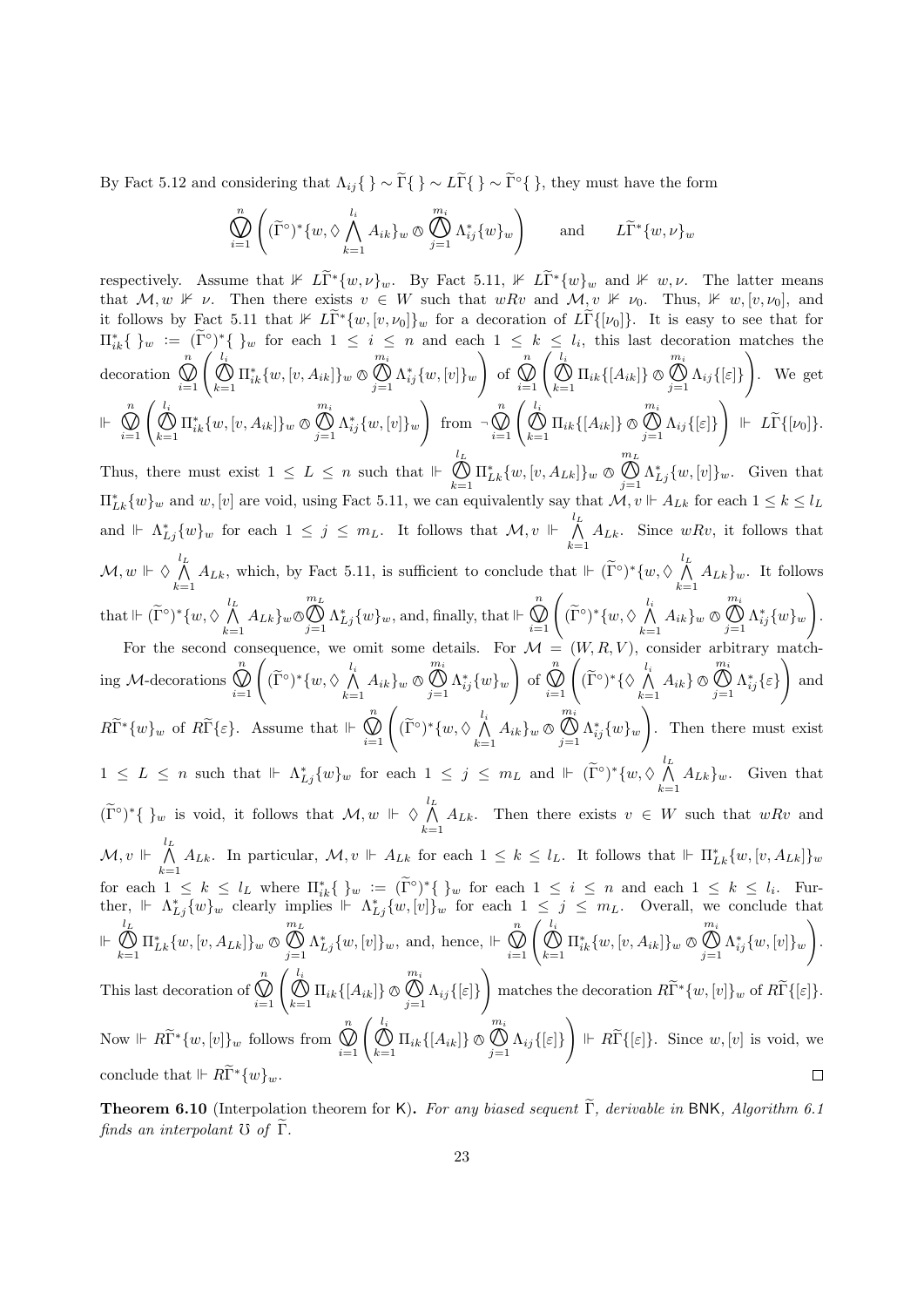PROOF. Follows from Lemmas 6.3, 6.4, and 6.9.

Corollary 6.11 (Interpolation Theorem). The modal logic K has the CIP.

PROOF. Let  $K \vdash A \supset B$ . Then by completeness of NK, clearly NK  $\vdash \neg A \lor B$ , and also NK  $\vdash \neg A, B$ . Thus, BNK  $\vdash \neg A^\ell, B^\Re$  by Theorem 4.2. By Theorem 6.10,  $\neg A^\ell, B^\Re \longleftarrow$  U for some interpolant U. By Corollary 3.33, the formula  $\underline{0}$  contains only propositional variables common to  $\neg A$  and B, equivalently common to A and B and, in addition,  $K \vdash \neg\neg A \supseteq \underline{0}$  and  $K \vdash \underline{0} \supseteq B$ . Thus,  $K \vdash A \supseteq \underline{0}$  and  $\underline{0}$  is an interpolant of A and B.

## 7. Dealing with Other Modal Logics from the "Modal Cube"

In this section, we extend our methods of proving the CIP to all the logics from the so-called modal cube. Given the detailed presentation of the method for the logic K, we only outline the necessary changes while omitting most of the details and proofs.

Definition 7.1 (Modal cube). Identifying each logic with its set of theorems, we define the modal logics of the modal cube to be extensions of  $K$  with any combination of the following axioms:

d: 
$$
\Box \bot \supset \bot
$$
, t:  $\Box A \supset A$ , b:  $\Diamond \Box A \supset A$ ,  
4:  $\Box A \supset \Box \Box A$ , 5:  $\neg \Box A \supset \Box \neg \Box A$ .

The modal cube consists of 15 logics depicted in Figure 8. The names of the logics are traditional (according to one of the multiple existing traditions). We do not explain the naming scheme here in detail, referring the reader instead to the article "Modal Logic" in Stanford Encyclopedia of Philosophy [7, Sect. 8]. The general idea of (most of) the names is that D in the name of the logic means that d is an axiom of the logic, etc. An edge joining two logics in Figure 8 means that the logic to the right or above (or both) extends the logic to the left or below (or both). Given that there are 32 ways to extend K with a subset of the 5 axioms stated in Definition 7.1 but that there are only 15 logics in Figure 8, it follows that some logics in the modal cube have alternative axiomatizations. Not all such axiomatizations have straightforward translations into nested sequent systems that we are going to describe next. However, we are primarily interested in whether a given logic has the CIP rather than in the fine details of which axiomatization of the logic is better suited for proving it has. Thus, we simply work with maximal axiomatizations of each logic.



Figure 8: The modal cube.

Definition 7.2 (Maximal axiomatization). The maximal axiomatization of a logic from the modal cube consists of all the axioms and inference rules of K (see Definition 2.1) and all the extending axioms from Definition 7.1 that are derivable in the logic, with the following exception: the axiom d is not part of the axiomatization whenever t, of which d is an instance, is derivable.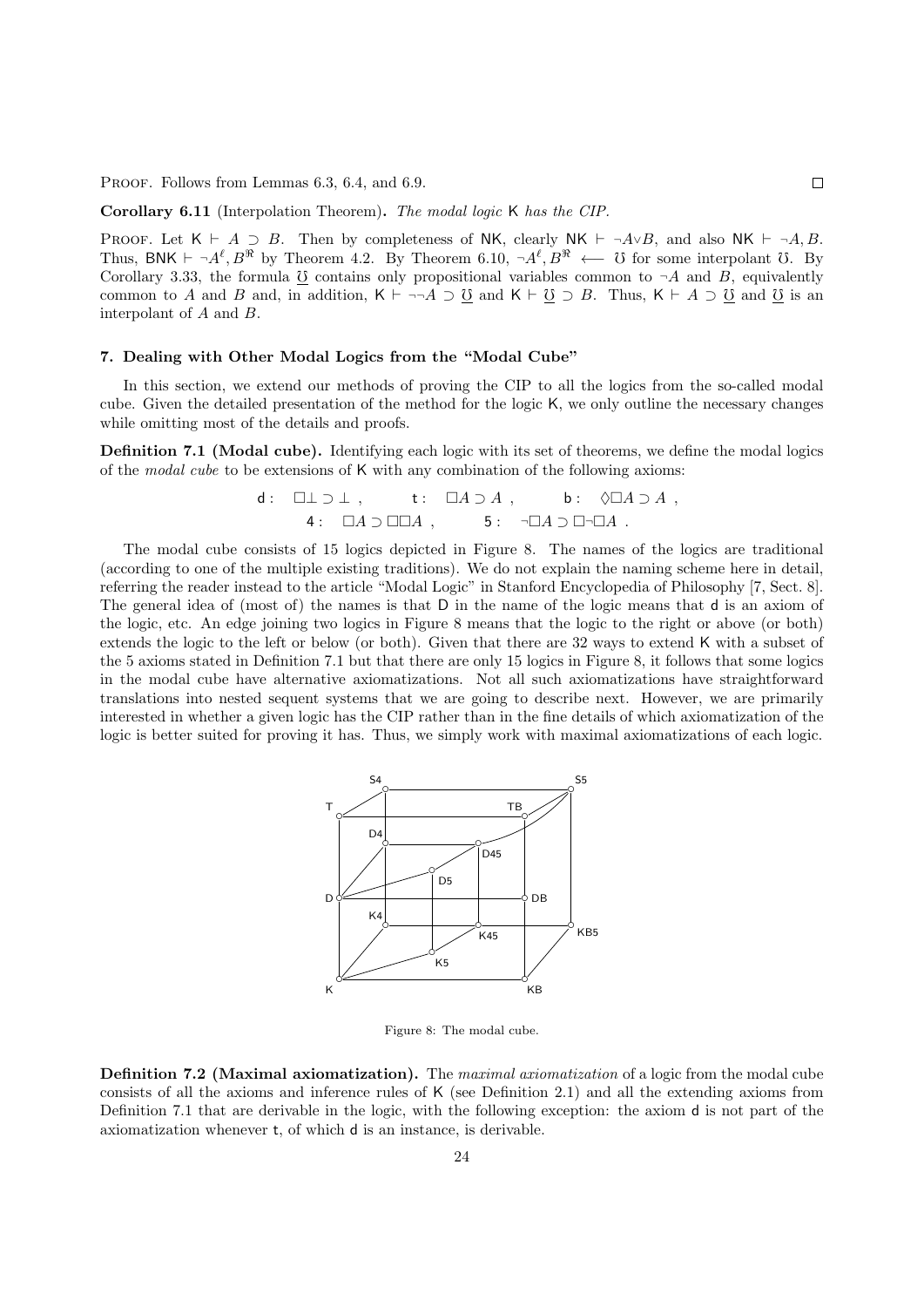Definition 7.3 (Kripke models for the modal cube). Each axiom from Definition 7.1 corresponds to a restriction on the accessibility relation. For  $d$ , accessibility must be *serial*: i.e., for each world  $w$ , there exists a world v such that wRv. For t, accessibility must be reflexive. For b, accessibility must be symmetric. For 4, accessibility must be *transitive*. Finally, for 5, accessibility must be *Euclidean*: i.e., vRu whenever, for some world w, wRv and wRu. A Kripke model  $\mathcal{M} = (W, R, V)$  is called *serial (reflexive, symmetric,* transitive, or Euclidean) if its accessibility relation R is. Let  $L$  be a logic from the modal cube. A Kripke model  $\mathcal{M} = (W, R, V)$  is called an L-model if R satisfies all the requirements that correspond to the additional axioms in the maximal axiomatization of L.

Definition 7.4 (Nested calculi for the modal-cube logics). For each of the modal-cube logics, we define a nested sequent calculus as the extension of the calculus NK with those nested rules from Figure 9 that correspond to the axioms from the maximal axiomatization of the logic. For instance, the nested rule b is added to the nested calculus whenever the Hilbert axiom b is part of the maximal axiomatization of the logic. Note that the presence of the axiom 5 in the maximal axiomatization necessitates the addition of all three rules 5a, 5b, and 5c to the nested calculus. We denote the nested calculus for a logic L by prepending its name with N. For instance, the nested calculus for the logic D45 is called ND45.

| d $\frac{\Gamma\{\pi_0\}}{\Gamma\{\pi\}}$                    | $\frac{\Gamma\{\pi_0\}}{\Gamma\{\pi\}}$ | ь $\frac{\Gamma\{[\Sigma], \pi_0\}}{\Gamma\{[\Sigma, \pi]\}}$       | $4 \frac{\Gamma\{[\Sigma,\pi]\}}{\Gamma\{[\Sigma],\pi\}}$                        |  |
|--------------------------------------------------------------|-----------------------------------------|---------------------------------------------------------------------|----------------------------------------------------------------------------------|--|
| 5a $\frac{\Gamma\{[\Sigma], \pi\}}{\Gamma\{[\Sigma, \pi]\}}$ |                                         | $\Gamma\{[\Sigma], [\Pi, \pi]\}$<br>$\Gamma\{[\Sigma,\pi],[\Pi]\}\$ | $\mathsf{5c}\,\frac{\Gamma\{[\Sigma,[\Pi,\pi]]\}}{\Gamma\{[\Sigma,[\Pi],\pi]\}}$ |  |

Figure 9: Nested rules for logics built from axioms d, t, b, 4, and 5.

**Theorem 7.5** (Completeness of the nested calculi for the modal-cube logics). For any logic L from the modal cube, for any sequent  $\Gamma$ , we have  $\mathsf{NL} \vdash \Gamma$  iff  $\mathsf{L} \vdash \Gamma$  iff  $\mathsf{L} \vdash \Gamma$ , where  $\mathsf{L}_{\mathsf{L}}$  denotes validity for  $\mathsf{L}\text{-}models$ .

PROOF. It follows from the results in [1, 4, 8].

It immediately follows from this completeness theorem and Theorem 3.26 that

Corollary 7.6 (Completeness with respect to decorations for the modal-cube logics). Let L be a logic from the modal cube. A nested sequent is derivable in NL iff all its M-decorations are true for all L-models M.

The decorative consequence is a logical consequence, i.e., is based on the underlying semantics. To define the decorative consequence and interpolants for a logic L from the modal cube, we restrict the class of Kripke models used in Definitions 3.20 and 3.23 to L-models, and use  $\Vdash$ <sub>L</sub> instead of  $\Vdash$ . We also write  $\widetilde{\Delta} \xleftarrow{\mathsf{L}} \mathcal{U}$  to denote the fact that  $\mathfrak T$  is an L-interpolant of  $\tilde\Delta$  rather than a K-interpolant we have been discussing so far.

**Corollary 7.7.** For any logic  $\sf L$  from the modal cube, let a generalized sequent  $\cal{O}$  be an  $\sf L\text{-}interpolant$  of a shallow biased sequent  $\Delta$ . Then

$$
(B')\,\, \mathsf{L}\vdash \neg \underline{L\widetilde{\Delta}}\supset \underline{\mho}, \qquad (C')\,\, \mathsf{L}\vdash \underline{\mho}\supset \underline{R\widetilde{\Delta}}, \qquad \text{and} \qquad (D')\ \, \mathop{\rm Prop}(\underline{\mho})\subseteq \mathop{\rm Prop}\left( L\widetilde{\Delta} \right)\cap \mathop{\rm Prop}\left( R\widetilde{\Delta} \right)\,\,.
$$

Thus, for the split  $L\tilde{\Delta} \mid R\tilde{\Delta}$  of the shallow sequent  $\Delta$ , which corresponds to the biasing in  $\tilde{\Delta}$ , a formula L-interpolant of the split can be obtained by taking the corresponding formula of the generalized-sequent L-interpolant  $\mathfrak O$  of  $\Delta$ .

PROOF. The proof is obtained by restricting the proof of Corollary 3.33 to L-models.

 $\Box$ 

 $\Box$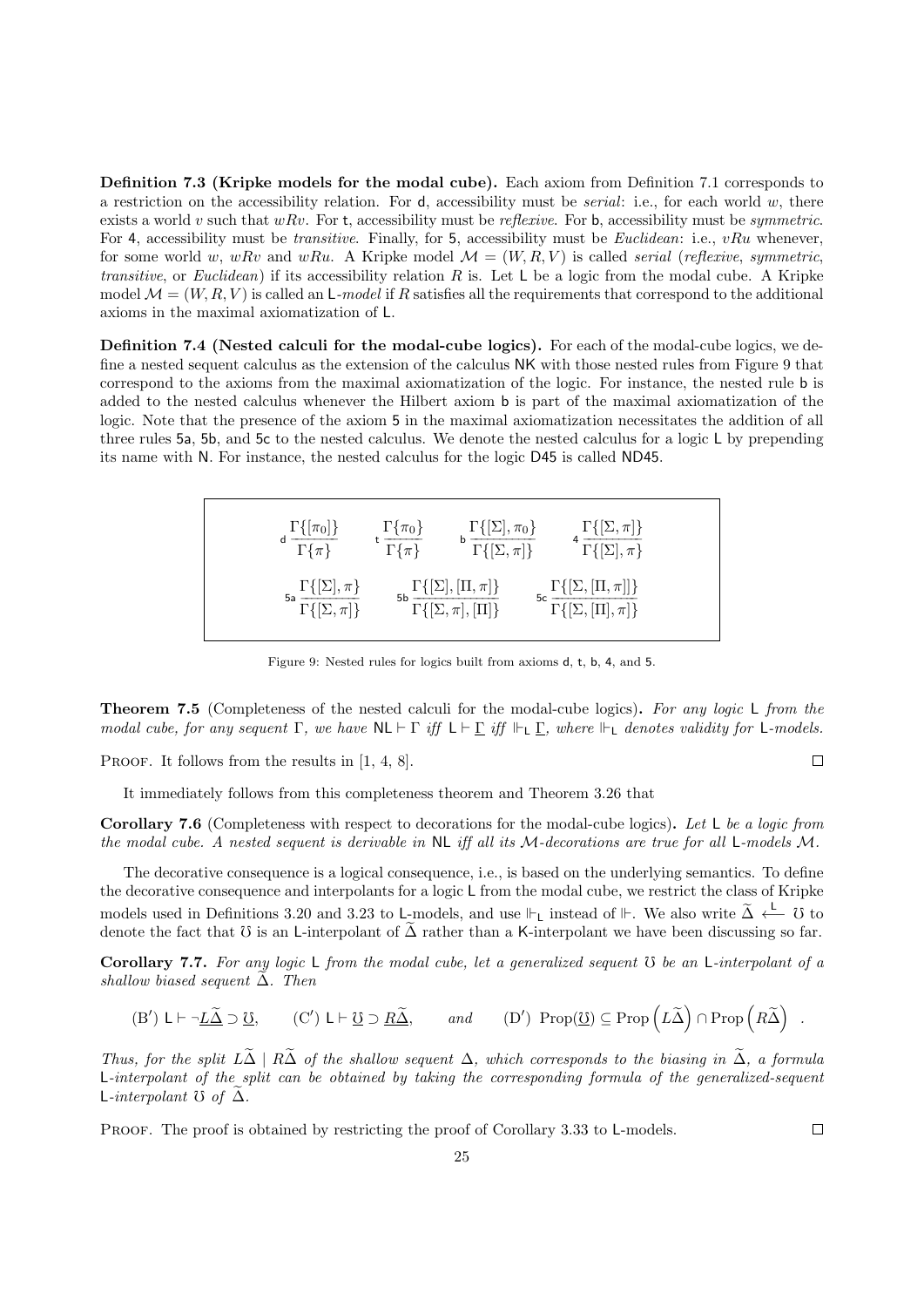|  |                                                                                                                                                                                                                             | $\mathsf{d}^{\mathsf{I}}\ \frac{\widetilde{\Gamma}\{ \pi_0^{\ell} \} \} {\widetilde{\Gamma}\{ \pi^{\ell} \} } \qquad \mathsf{d}^{\mathsf{r}}\ \frac{\widetilde{\Gamma}\{ \{\pi_0^{\Re}\} \} } {\widetilde{\Gamma}\{ \pi^{\Re}\} } \qquad \mathsf{t}^{\mathsf{I}}\ \frac{\widetilde{\Gamma}\{ \pi_0^{\ell} \} } {\widetilde{\Gamma}\{ \pi^{\ell} \} } \qquad \mathsf{t}^{\mathsf{r}}\ \frac{\widetilde{\Gamma}\{ \pi_0^{\Re}\} } {\widetilde{\Gamma}\{ \pi^{\Re}\} }$                                                        |                                                                                                                                                                        |
|--|-----------------------------------------------------------------------------------------------------------------------------------------------------------------------------------------------------------------------------|-----------------------------------------------------------------------------------------------------------------------------------------------------------------------------------------------------------------------------------------------------------------------------------------------------------------------------------------------------------------------------------------------------------------------------------------------------------------------------------------------------------------------------|------------------------------------------------------------------------------------------------------------------------------------------------------------------------|
|  |                                                                                                                                                                                                                             | $\label{eq:3.16} \begin{array}{llll} \widetilde{\Gamma}\{[\widetilde{\Sigma}],\pi^{\ell}_0\} & \qquad \qquad \mbox{if} \; \widetilde{\Gamma}\{[\widetilde{\Sigma}],\pi^{\Re}_0\} & \qquad \mbox{if} \; \widetilde{\Gamma}\{[\widetilde{\Sigma},\pi^{\ell}]\} & \qquad \mbox{if} \; \widetilde{\Gamma}\{[\widetilde{\Sigma},\pi^{\ell}]\} & \qquad \mbox{if} \; \widetilde{\Gamma}\{[\widetilde{\Sigma}],\pi^{\ell}\} \\ \end{array}$                                                                                        |                                                                                                                                                                        |
|  |                                                                                                                                                                                                                             | $\label{eq:5.16} \begin{aligned} &\widetilde{\Gamma}\{[\widetilde{\Sigma}],\pi^{\ell}\} \qquad \quad \text{as} \ \ \widetilde{\widetilde{\Gamma}}\{[\widetilde{\Sigma},\pi^{\Re}]\} \qquad \quad \text{as} \ \ \widetilde{\widetilde{\Gamma}}\{[\widetilde{\Sigma},\pi^{\Re}]\} \qquad \quad \text{as} \ \ \widetilde{\widetilde{\Gamma}}\{[\widetilde{\Sigma},\pi^{\Re}]\} \qquad \quad \text{as} \ \ \widetilde{\widetilde{\Gamma}}\{[\widetilde{\Sigma},\pi^{\ell}],[\widetilde{\Pi}]\} \qquad \quad \text{as} \ \ \end$ | $\text{5b'} \frac{\widetilde{\Gamma}\{[\widetilde{\Sigma}], [\widetilde{\Pi}, \pi^{\Re}]\}}{\widetilde{\Gamma}\{[\widetilde{\Sigma}, \pi^{\Re}], [\widetilde{\Pi}]\}}$ |
|  | $5c^{1} \frac{\widetilde{\Gamma}\{[\widetilde{\Sigma},[\widetilde{\Pi},\pi^{\ell}]]\}}{\widetilde{\sim}\widetilde{\sim}\widetilde{\sim}}$<br>$\widetilde{\Gamma} \{ [\widetilde{\Sigma}, [\widetilde{\Pi}], \pi^{\ell}] \}$ | $\mathsf{5c}^r \frac{\widetilde{\Gamma}\{[\widetilde{\Sigma},[\widetilde{\Pi},\pi^\Re]]\}}{\widetilde{\Gamma}\{[\widetilde{\Sigma},[\widetilde{\Pi}],\pi^\Re]\}}$                                                                                                                                                                                                                                                                                                                                                           |                                                                                                                                                                        |

Figure 10: Biased rules for logics built from the axioms d, t, b, 4, and 5.

Definition 7.8 (Biased nested sequent calculi for the modal-cube logics). Let L be a logic from the modal cube. Its biased nested sequent calculus BNL is obtained by extending BNK with the biased versions  $x^l$  and  $x^r$  from Figure 10 of each nested sequent rule x added to NK in NL.

Theorem 7.9 (Equivalence between BNL and NL). Let L be a logic from the modal cube. For any biased version  $\tilde{\Gamma}$  of a nested sequent  $\Gamma$ , we have  $\mathsf{BNL} \vdash \tilde{\Gamma}$  iff  $\mathsf{NL} \vdash \Gamma$ .

PROOF. The proof is analogous to that of Theorem 4.2.

Lemma 7.10 (Interpolant transformation for the modal-cube logics). For any logic L from the modal cube, if  $\mathfrak{O}_1$  is an L-interpolant of  $\widetilde{\Gamma}$ , so is any generalized sequent  $\mathfrak{O}_2$  decoratively equivalent to  $\mathfrak{O}_1$ .

PROOF. The proof is obtained by restricting the proof of Lemma 5.8 to M-decorations for L-models M.  $\Box$ 

Algorithm 7.11 (Interpolation algorithm for the modal-cube logics). We present the algorithm as a biased sequent calculus supplied with interpolant-handling machinery. It is required for the rules  $d^{\dagger}$  and d r that the interpolant be in a SCNF or a SDNF respectively and that disjuncts (conjuncts) within each conjunct (disjunct) of the SDNF (SCNF) be in a particular order. For a modal-cube logic L from the modal cube, the algorithm consists of all the interpolant-handling rules from Figure 6 as well as all the interpolanthandling rules from Figure 11 that correspond to the rules for L from Figure 10. Whenever the interpolant is represented as a conjunction of disjunctions of sequents or a disjunction of conjunctions of sequents, it is assumed to be in a SCNF or a SDNF respectively: i.e., the sequents are assumed to be singleton.

Lemma 6.3 also holds for all the interpolant-handling rules from Figure 11. We provide more details regarding the expansion of Lemma 6.4 to these new rules:

**Lemma 7.12.** (i) If a given interpolant for the premise of the rule  $d^{\dagger}$  or rule  $d^{\dagger}$  from Figure 11 is not in the required form, it can be efficiently converted to a decoratively equivalent generalized sequent that is.

- (ii) The object suggested by the algorithm as an interpolant for the conclusion of the rule  $d^{\text{I}}$  and rule  $d^{\text{r}}$  is always a well-formed generalized sequent, provided that a given interpolant for the premise of the rule is in the required form.
- (iii) Each generalized sequent suggested by the algorithm for the conclusion of any rule from Figure 11 is structurally equivalent to the biased sequent from this conclusion.

 $\Box$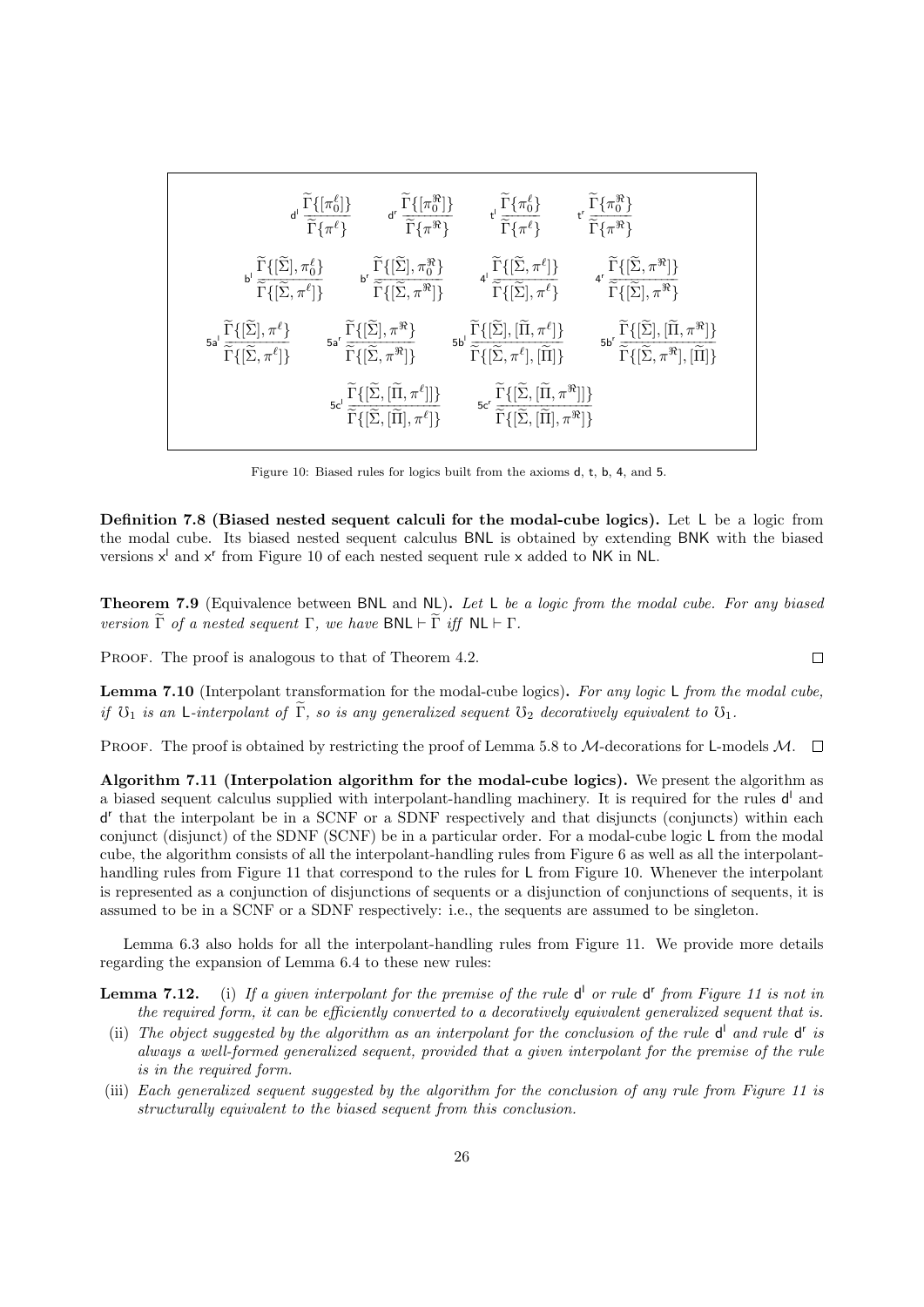$$
\widetilde{\Gamma}\{[\pi_0^{\ell}]\} \leftarrow \bigotimes_{i=1}^n \left( \bigotimes_{k=1}^{l_i} \Pi_{ik} \{[A_{ik}]\} \otimes \bigotimes_{j=1}^{m_i} \Lambda_{ij} \{[\varepsilon]\} \right)
$$
\n
$$
\widetilde{\Gamma}\{\pi^{\ell}\} \leftarrow \bigotimes_{i=1}^n \left( \widetilde{\Gamma}^{\circ} \{ \Box \left( \bigvee_{k=1}^{l_i} A_{ik} \right) \} \otimes \bigotimes_{j=1}^{m_i} \Lambda_{ij} \{ \varepsilon \} \right)
$$
\n
$$
\widetilde{\Gamma}\{[\pi_0^{\Re}] \} \leftarrow \bigotimes_{i=1}^n \left( \bigotimes_{k=1}^{l_i} \Pi_{ik} \{[A_{ik}] \} \otimes \bigotimes_{j=1}^{m_i} \Lambda_{ij} \{[\varepsilon]\} \right)
$$
\n
$$
\widetilde{\Gamma}\{\pi^{\Re}\} \leftarrow \bigotimes_{i=1}^n \left( \widetilde{\Gamma}^{\circ} \{ \Diamond \left( \bigwedge_{k=1}^{l_i} A_{ik} \right) \} \otimes \bigotimes_{j=1}^{m_i} \Lambda_{ij} \{ \varepsilon \} \right)
$$

For all the remaining rules, i.e., for the rules  $t^l$ ,  $t^r$ ,  $b^l$ ,  $b^r$ ,  $4^l$ ,  $4^r$ ,  $5a^l$ ,  $5a^r$ ,  $5b^l$ ,  $5b^r$ ,  $5c^l$ , and  $5c^r$ , the given interpolant for the premise is used as an interpolant for the conclusion.

Figure 11: Interpolant-handling rules for logics built from the axioms d, t, b, 4, and 5. An interpolant in the premise of the rule  $\mathsf{d}^{\mathsf{I}}(\mathsf{d}^{\mathsf{r}})$  must be in a SCNF (SDNF). For both rules, we require that  $\tilde{\Gamma}\{\}\sim\Lambda_{ij}\{\}\sim\Pi_{ik}\{\}\$  for all suitable *i*, *j*, and *k*.

PROOF. For the rules  $d^{\dagger}$  and  $d^{\dagger}$ , all the three statements follow from those for  $\nu^{\dagger}$  and  $\nu^{\dagger}$  respectively in Lemma 6.4, where the same interpolant transformation is used. Indeed, the premises of all the four rules are structurally equivalent and the conclusions of these rules are structurally equivalent. For all the other rules, only (iii) is applicable and its proof is trivial since the interpolant remains unchanged and the biased sequent in the conclusion remains structurally equivalent to the one in the premise.

Lemma 7.13. For a logic L from the modal cube,  $L\widetilde{\Sigma}\Vdash_{\mathsf{L}} L\widetilde{\Pi} \quad\Longrightarrow\quad L\left(\widetilde{\Gamma}\{\widetilde{\Sigma}\}\right)\Vdash_{\mathsf{L}} L\left(\widetilde{\Gamma}\{\widetilde{\Pi}\}\right) \qquad and \qquad R\widetilde{\Sigma}\Vdash_{\mathsf{L}} R\widetilde{\Pi} \quad\Longrightarrow\quad R\left(\widetilde{\Gamma}\{\widetilde{\Sigma}\}\right)\Vdash_{\mathsf{L}} R\left(\widetilde{\Gamma}\{\widetilde{\Pi}\}\right).$ 

PROOF. The proof is obtained by restricting the proof of Lemma 6.5 to M-decorations for L-models M.  $\Box$ 

Corollary 7.14. For a logic L from the modal cube, let  $L\widetilde{\Sigma} \Vdash_L L\widetilde{\Pi}$  and  $R\widetilde{\Sigma} \Vdash_L R\widetilde{\Pi}$ . If  $\widetilde{\Gamma} \{\widetilde{\Sigma}\} \stackrel{\mathsf{L}}{\longleftarrow} \mathbb{U}$ , then  $\neg \mho \Vdash_L L(\widetilde{\Gamma} {\{\widetilde{\Pi}\}})$  and  $\mho \Vdash_L R(\widetilde{\Gamma} {\{\widetilde{\Pi}\}}).$ 

**Lemma 7.15.** For any rule from Figure 6 or Figure 11 for a logic  $\sf L$  from the modal cube, if, for each premise of the rule, an  $L$ -interpolant is given in the required form, the generalized sequent  $\mathfrak V$  suggested by the algorithm for the conclusion  $\Delta$  of the rule satisfies  $\neg \mathcal{O} \Vdash_{\mathsf{L}} L\Delta$  and  $\mathcal{O} \Vdash_{\mathsf{L}} R\Delta$ .

PROOF. Note that by Lemmas  $6.4$  and  $7.12$ ,  $\sigma$  is a well-defined generalized sequent structurally equivalent to  $\tilde{\Delta}$  and, hence, to both  $L\tilde{\Delta}$  and  $R\tilde{\Delta}$ . For all the interpolant-handling rules from Figure 6, the argument is the same as in the proof of Lemma 6.9 except that  $\Vdash$  is replaced by  $\Vdash$ <sub>L</sub>. For the remaining rules, it is important to remember that  $\mathcal{M}, v \Vdash \pi_0$  and  $wRv$  imply  $\mathcal{M}, w \Vdash \pi$  for any  $\mathcal{M} = (W, R, V)$ .

**Cases t'** and t'. By Corollary 7.14, it is sufficient to note that  $\pi_0 \Vdash_L \pi$  for any logic L validating t.

Cases b<sup>1</sup> and b<sup>r</sup>. By Corollary 7.14, it is sufficient to note that  $[\Lambda], \pi_0 \Vdash_L [\Lambda, \pi]$  for any L validating b. Cases  $4^l$  and  $4^r$ . By Corollary 7.14, it is sufficient to note that  $[\Lambda, \pi] \Vdash_L [\Lambda], \pi$  for any L validating 4.

Cases 5a', 5a', 5b', 5b', 5c', and 5c'. By Corollary 7.14, it is sufficient to show that

 $[\Lambda], \pi \Vdash_L [\Lambda, \pi]$ ,  $[\Lambda], [\Theta, \pi] \Vdash_L [\Lambda, \pi], [\Theta]$ , and  $[\Lambda, [\Theta, \pi]] \Vdash_L [\Lambda, [\Theta], \pi]$ 

for any L validating 5. We only show the last statement, leaving the other two to the reader. Consider any matching M-decorations w,  $[\Lambda^*, [\Theta^*, \pi]]$  and w,  $[\Lambda^*, [\Theta^*], \pi]$  of  $[\Lambda, [\Theta, \pi]]$  and  $[\Lambda, [\Theta], \pi]$  respectively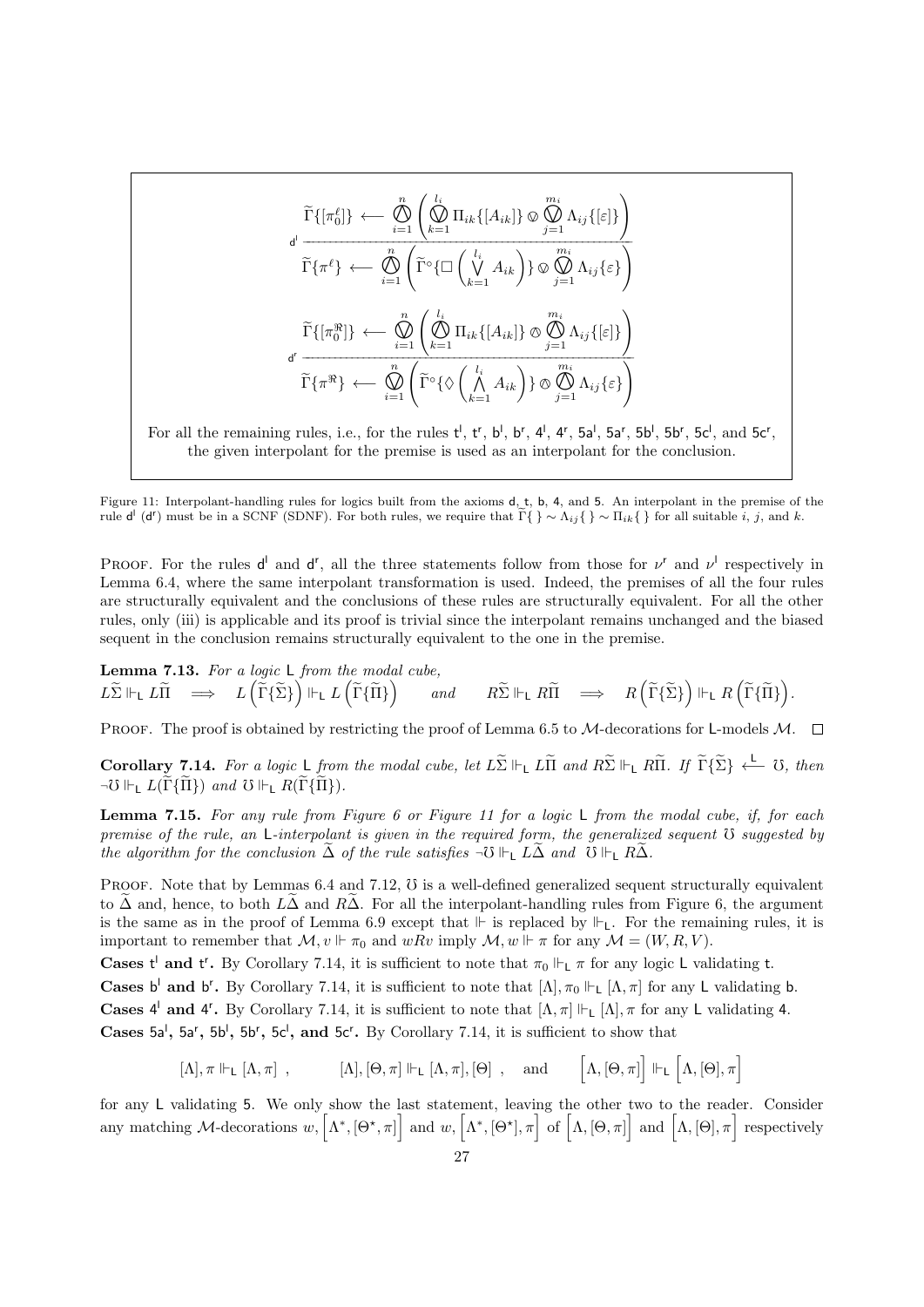for some L-model  $\mathcal{M} = (W, R, V)$ , which must be Euclidean. Let  $v = r(\Lambda^*)$  and  $u = r(\Theta^*)$ . Assume that  $\mathbb{H} \left[ w, \left[ \Lambda^*, [\Theta^*, \pi] \right], \text{ i.e., that } \mathbb{H} \Lambda^*, \text{ or } \mathbb{H} \Theta^*, \text{ or } \mathcal{M}, u \Vdash \pi.$  We have  $wRv$  and  $vRu$  by the definition of decorations. Since vRv and uRv by the Euclideanity of R, we have that  $uRz$  implies vRz. Consequently,

$$
\begin{array}{ccc}\n\Vdash \Lambda^* \text{ or } \Vdash \Theta^* \text{ or } \mathcal{M}, u \Vdash \pi \implies & \Vdash \Lambda^* \text{ or } \Vdash \Theta^* \text{ or } (\exists z)(\mathcal{M}, z \Vdash \pi_0 \text{ and } uRz) \implies \\
\Vdash \Lambda^* \text{ or } \Vdash \Theta^* \text{ or } (\exists z)(\mathcal{M}, z \Vdash \pi_0 \text{ and } vRz) \implies & \Vdash \Lambda^* \text{ or } \Vdash \Theta^* \text{ or } \mathcal{M}, v \Vdash \pi \implies \\
& & \Vdash w, \left[\Lambda^*, [\Theta^*], \pi\right] \end{array}
$$

**Cases d'** and d<sup>r</sup>. Just like the cases of  $\nu^l$  and  $\nu^r$ , these are the crucial cases because they require significant modifications to the structure of the interpolant. We show the case of  $d^{\dagger}$ , leaving  $d^{\dagger}$  to the reader. For any modal-cube logic L validating d, the class of L-models consists exclusively of serial models. Assume that  $\widetilde{\Gamma}\{\left[\pi_0^{\ell}\right]\}\leftarrow$ n  $\bigotimes_{i=1}^n \left( \bigotimes_{k=1}^{l_i} \Pi_{ik} \{ [A_{ik}] \} \otimes \right)$  $m_i$  $\bigcup_{j=1}$   $\Lambda_{ij}$  {[ $\varepsilon$ ]}  $\setminus$ , where the generalized sequent is in a SCNF and  $\{\widetilde{\Gamma}\}\}\sim\Lambda_{ij}\{\}\sim\Pi_{ik}\{\}\$  for each  $1\leq i\leq n$ , each  $1\leq j\leq m_i$ , and each  $1\leq k\leq l_i$ . Just like in the case of  $\nu^{\mathsf{r}},$ each  $\Pi_{ik} \{ \} = \tilde{\Gamma}^{\circ} \{ \}$ . We need to show that

$$
\neg \bigotimes_{i=1}^{n} \left( \widetilde{\Gamma}^{\circ} \{ \Box \bigvee_{k=1}^{l_i} A_{ik} \} \otimes \bigotimes_{j=1}^{m_i} \Lambda_{ij} \{ \varepsilon \} \right) \Vdash_{\mathsf{L}} L \widetilde{\Gamma} \{ \pi \} \quad \text{and} \quad \bigotimes_{i=1}^{n} \left( \widetilde{\Gamma}^{\circ} \{ \Box \bigvee_{k=1}^{l_i} A_{ik} \} \otimes \bigotimes_{j=1}^{m_i} \Lambda_{ij} \{ \varepsilon \} \right) \Vdash_{\mathsf{L}} R \widetilde{\Gamma} \{ \varepsilon \} .
$$

We start with showing the first consequence. Let  $\mathcal{M} = (W, R, V)$  be an L-model. Consider arbitrary matching M-decorations n  $\bigotimes_{i=1}^n \left( (\widetilde{\Gamma}^\circ)^* \{w, \Box \bigvee_{k=1}^{l_i} \right)$  $\bigvee_{k=1} A_{ik} \}_w \otimes$ m<sup>i</sup>  $\bigotimes_{j=1} \Lambda_{ij}^*\{w\}_w$  $\setminus$ of n  $\bigotimes_{i=1}^n \left( \widetilde{\Gamma}^\circ \{ \Box \bigvee_{k=1}^{l_i} \right)$  $\bigvee_{k=1} A_{ik} \otimes$ m<sup>i</sup>  $\bigcup_{j=1}$   $\Lambda_{ij}$  {  $\varepsilon$  }  $\setminus$ and  $L\widetilde{\Gamma}^*\{w,\pi\}_w$  of  $L\widetilde{\Gamma}\{\pi\}$ . Assume that  $\nVdash \bigotimes_{i=1}^n L$  $\bigotimes_{i=1}^n \left( (\widetilde{\Gamma}^\circ)^* \{w, \Box \bigvee_{k=1}^{l_i} \right)$  $\bigvee_{k=1} A_{ik} \}_w \otimes$  $m_i$  $\bigcup_{j=1}^{\infty} \Lambda^*_{ij} \{w\}_w$  $\setminus$ . Then there exists  $1 \leq L \leq n$  such that  $\mathbb{1} \nmid \Lambda^*_{Lj}\{w\}_w$  for each  $1 \leq j \leq m_L$  and  $\mathbb{1} \nmid (\widetilde{\Gamma}^{\circ})^*\{w, \Box \bigvee_{k=1}^{l_L} A_{Lk}\}_w$ . It fol $k=1$ lows that  $\mathcal{M}, w \not\vDash \Box \bigvee^{l_L}$  $\bigvee_{k=1}^{l_L} A_{Lk}$ . Then there exists  $v \in W$  such that  $wRv$  and  $\mathcal{M}, v \not\vDash \bigvee_{k=1}^{l_L} A_{Lk}$ .  $\bigvee_{k=1} A_{Lk}$ . In particular,  $M, v \not\Vdash A_{Lk}$  for each  $1 \leq k \leq l_L$ . Since each context  $\Pi_{Lk} \{ \} = \tilde{\Gamma} \circ \{ \}$  is void, it follows that  $V \Pi_{Lk}^* \{ w, [v, A_{Lk}] \}_w$ , where  $\Pi_{ik}^* \{ \}_w := (\Gamma \circ)^* \{ \}_w$  for each  $1 \leq i \leq n$  and each  $1 \leq k \leq$ Further, since w, [v] is void, it follows that  $\mathbb{1} \times \Lambda_{L_j}^* \{w, [v]\}_w$  for each  $1 \leq j \leq m_L$ . We conclude that  $\mathbb F\stackrel{l_L}{\textstyle\bigcirc\hspace{-0.25cm}}$  $\bigotimes_{k=1}\Pi_{Lk}^{\ast}\{w,[v,A_{Lk}]\}_w\otimes$  $m<sub>L</sub>$  $\bigotimes_{j=1}^{m_L} \Lambda_{Lj}^* \{w, [v]\}_w$ ; hence,  $\nparallel \bigotimes_{i=1}^n$  $\bigotimes_{i=1}^{n} \left( \bigotimes_{k=1}^{l_i} \Pi_{ik}^* \{w, [v, A_{ik}]\}_w \, \mathbb{Q} \right)$  $m_i$  $\bigotimes_{j=1} \Lambda_{ij}^*\{w,[v]\}_w$  $\setminus$ . This last decoration of n  $\bigotimes_{i=1}^n \left( \bigotimes_{k=1}^{l_i} \Pi_{ik} \{ [A_{ik}] \} \otimes$  $m_i$  $\bigcup_{j=1}$   $\Lambda_{ij}$  {[ $\varepsilon$ ]}  $\setminus$ matches the decoration  $L\tilde{\Gamma}^*\{w,[v,\pi_0]\}_w$  of  $L\tilde{\Gamma}\{[\pi_0]\}.$ Thus,  $\Vdash L\widetilde{\Gamma}^*\{w,[v,\pi_0]\}_w$  follows from  $\neg \bigotimes_{i=1}^n$  $\bigotimes_{i=1}^n \left( \bigotimes_{k=1}^{l_i} \Pi_{ik} \{ [A_{ik}] \} \otimes$  $m_i$  $\bigcup_{j=1}$   $\Lambda_{ij}$  {[ $\varepsilon$ ]}  $\Biggr) \Vdash_{\mathsf{L}} L\widetilde{\Gamma}\{[\pi_0]\}.$  $\Vdash \tilde{L}(\tilde{\Gamma}^* \{w, [v, \pi_0]\}_w \quad \Longrightarrow \quad \Vdash \tilde{L}(\tilde{\Gamma}^* \cap \Gamma^* \mathcal{I})$  $\{w\}_w$  or  $\mathcal{M}, v \Vdash \pi_0 \implies$ 

$$
L1^* \{w, [v, \pi_0]\}_w \qquad \Longrightarrow \qquad \Vdash L1^* \{w\}_w \text{ or } \mathcal{M}, v \Vdash \pi_0 \qquad \Longrightarrow \qquad \qquad \Vdash L\widetilde{\Gamma}^* \{w\}_w \text{ or } \mathcal{M}, w \Vdash \pi \qquad \Longrightarrow \qquad \Vdash L\widetilde{\Gamma}^* \{w, \pi\}_w
$$

because  $wRv$ . Note that this consequence does not require the explicit use of seriality.

Now we show the contraposition of the second consequence. For any L-model  $\mathcal{M} = (W, R, V)$ , we know that  $R$  is serial. Consider arbitrary matching  $M$ -decorations n  $\bigotimes_{i=1}^n \left( (\widetilde{\Gamma}^\circ)^* \{w, \Box \bigvee_{k=1}^{l_i} \right)$  $\bigvee_{k=1} A_{ik} \}_w \otimes$  $m_i$  $\bigotimes_{j=1} \Lambda_{ij}^*\{w\}_w$  $\setminus$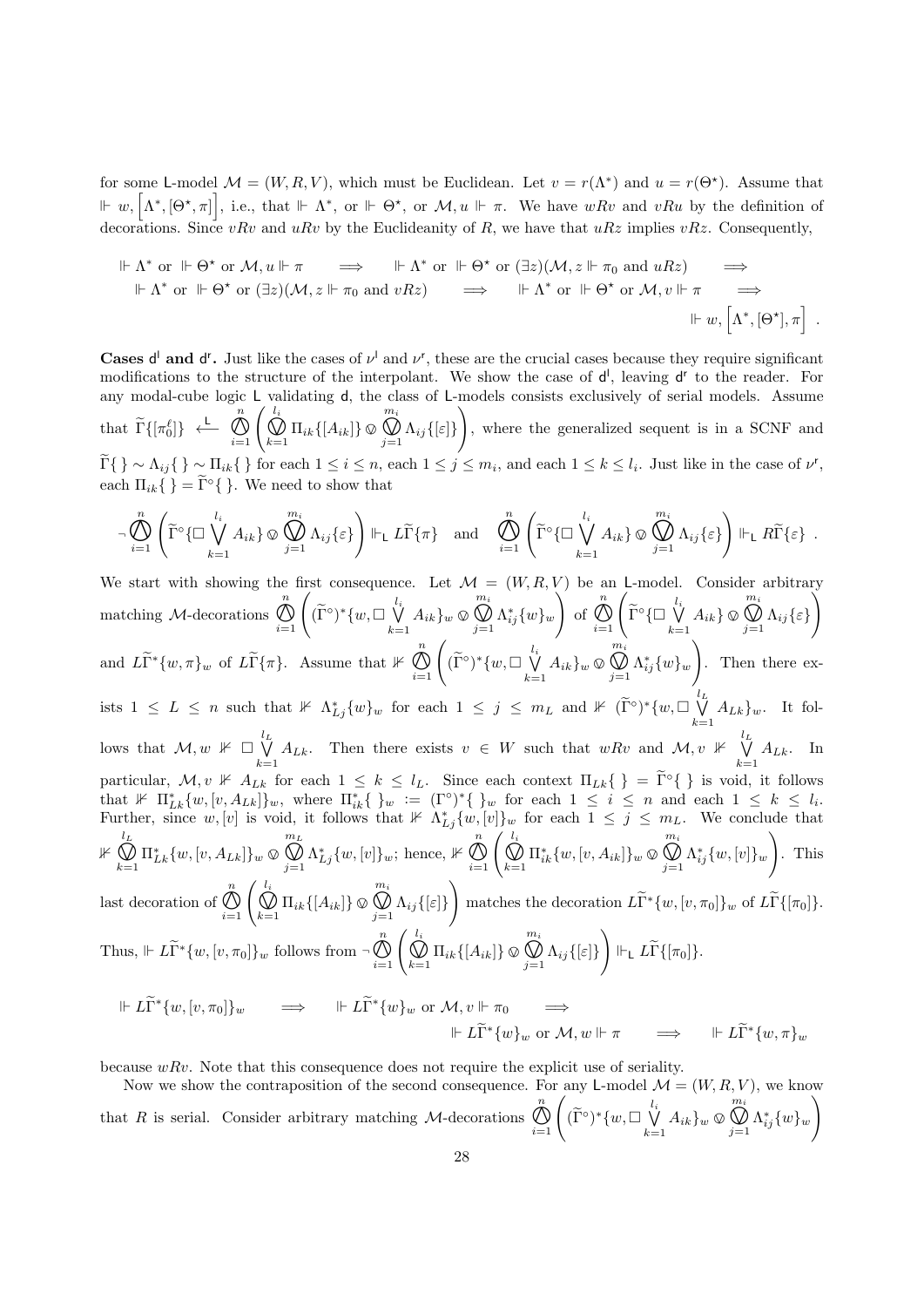of n  $\bigotimes_{i=1}^n \left( \widetilde{\Gamma}^\circ \{ \square \bigvee_{k=1}^{l_i} \right)$  $\bigvee_{k=1} A_{ik} \otimes$ m<sup>i</sup>  $\bigcup_{j=1}$   $\Lambda_{ij}$  {  $\varepsilon$  } and  $R\widetilde{\Gamma}^*\{w\}_w$  of  $R\widetilde{\Gamma}\{\varepsilon\}$ . Assume that  $\nvdash R\widetilde{\Gamma}^*\{w\}_w$ . By seriality of R, there exists  $v \in W$  such that  $wRv$ . Then,  $\nvdash R\widetilde{\Gamma}^*\{w,[v]\}_w$ , which is a decoration of  $R\widetilde{\Gamma}\{[\varepsilon]\}$ . For  $\prod_{i=1}^{k} \{y_{w} := (\tilde{\Gamma}^{\circ})^{*}\{y_{w}\}$  for each  $1 \leq i \leq n$  and each  $1 \leq k \leq l_{i}$  this last decoration matches the decoration n  $\bigotimes_{i=1}^{n} \left( \bigotimes_{k=1}^{l_i} \Pi_{ik}^* \{w, [v, A_{ik}]\}_w \, \mathbb{Q} \right)$ m<sup>i</sup>  $\bigoplus_{j=1} \Lambda_{ij}^*\{w,[v]\}_w$  $\setminus$ of n  $\bigotimes_{i=1}^n \left( \bigotimes_{k=1}^{l_i} \Pi_{ik} \{ [A_{ik}] \} \otimes \right)$ m<sup>i</sup>  $\bigcup_{j=1}$   $\Lambda_{ij}$  {[ $\varepsilon$ ]}  $\setminus$ . Therefore,  $\not\Vdash\stackrel{n}{\cal O}$  $\bigotimes_{i=1}^{n} \left( \bigotimes_{k=1}^{l_i} \Pi_{ik}^* \{w, [v, A_{ik}]\}_w \, \mathbb{Q} \right)$ m<sup>i</sup>  $\bigoplus_{j=1} \Lambda_{ij}^*\{w,[v]\}_w$  $\setminus$ because n  $\bigotimes_{i=1}^n \left( \bigotimes_{k=1}^{l_i} \Pi_{ik} \{ [A_{ik}] \} \otimes$ m<sup>i</sup>  $\bigcup_{j=1}$   $\Lambda_{ij}$  {[ $\varepsilon$ ]}  $\Bigg) \ \Vdash_{\sf L} \ R\widetilde{\Gamma}\{[\varepsilon]\}.$  $m<sub>L</sub>$ 

Thus, there exists  $1 \leq L \leq n$  such that  $\mathbb{1}^L$  $\bigotimes_{k=1} \Pi_{Lk}^* \{w, [v, A_{Lk}]\}_w \otimes$  $\bigotimes_{j=1} \Lambda_{Lj}^* \{w, [v]\}_w$ . We have  $\mathcal{M}, v \nVdash A_{Lk}$ for each  $1 \leq k \leq l_L$  and  $\mathbb{1} \mathbb{1}_{\Lambda_{L_j}^*}\{w\}_w$  for each  $1 \leq j \leq m_L$ . It follows that  $\mathcal{M}, v \not\Vdash \bigvee^{l_L}_{\Lambda_{L_j}}$  $\bigvee_{k=1} A_{Lk}$ . Since  $wRv$ , we have  $\mathcal{M}, w \nVdash \Box \bigvee^{l_L}$  $\bigvee_{k=1}^{l_L} A_{Lk}$ . Given that  $(\widetilde{\Gamma}^{\circ})^*\{w\}_w$  is void, we conclude  $\nVdash (\widetilde{\Gamma}^{\circ})^*\{w,\Box\bigvee_{k=1}^{l_L} \widetilde{\Gamma}^{\circ}$  $\bigvee_{k=1} A_{Lk} \}_w$ . Overall,  $\bigotimes_{j=1}^{m_L} \Lambda_{Lj}^* \{w\}_w$ , and, finally,  $\nVdash \bigotimes_{i=1}^n$  $m<sub>L</sub>$  $\bigotimes_{i=1}^n \left( (\widetilde{\Gamma}^\circ)^* \{w, \Box \bigvee_{k=1}^{l_i} A_{ik} \}_w \, \mathbb{Q} \right)$  $m_i$  $\setminus$  $\not\Vdash (\widetilde{\Gamma}^\circ)^*\{w,\Box\bigvee\limits_{l_{\square}}^{l_{L}}$  $\bigotimes_{j=1} \Lambda_{ij}^*\{w\}_w$  $\Box$  $\bigvee_{k=1} A_{Lk} \}_w \otimes$ .

Theorem 7.16 (Interpolation theorem for the modal-cube logics). Let L be a logic from the modal cube. For any biased sequent  $\widetilde{\Gamma}$ , derivable in BNL, Algorithm 7.11 finds an interpolant  $\widetilde{\sigma}$  of  $\widetilde{\Gamma}$ .

PROOF. Follows from Lemmas 6.3 (extended to the new steps from Figure 11), 6.4, 7.12, and 7.15.  $\Box$ 

Corollary 7.17 (Interpolation Theorem). All logics from the modal cube have the CIP.

PROOF. Let  $\mathsf{L} \vdash A \supset B$  for some logic L from the modal cube. By completeness of NL, clearly NL  $\vdash \neg A \lor B$ and  $\mathsf{NL} \vdash \neg A, B$ . Thus,  $\mathsf{BNL} \vdash \neg A^\ell, B^\Re$  by Theorem 7.9. By Theorem 7.16,  $\neg A^\ell, B^\Re \stackrel{\mathsf{L}}{\longleftarrow} \mathsf{U}$  for some interpolant  $\ddot{o}$ . By Corollary 7.7, the formula  $\underline{\ddot{o}}$  contains only common propositional variables of  $\neg A$  and  $B$ , i.e., of A and B, and, in addition, L  $\vdash \neg \neg A \supseteq \underline{0}$  and L  $\vdash \underline{0} \supseteq B$ . Thus, L  $\vdash A \supseteq \underline{0}$  and  $\underline{0}$  is an interpolant of  $A$  and  $B$  for the logic  $L$ . П

# 8. Future Work

It would be interesting to extend our method to first-order-based logics and see where exactly the method breaks for those logics that are known not to have the CIP. Another natural development is to adapt our method to labelled sequents: labelled sequents are known to be more general than nested sequents. Further, our method heavily relies on the classical nature of the underlying logics because Brünnler's nested sequent calculus we use is not suitable, for example, for intuitionistic-based logics. There are several recently developed versions of nested sequents adapted for intuitionistic logic of various flavors, notably by Fitting [5], by Goré et al. [9], and by Straßburger [13]. Thus, it is natural to see whether our method can be extended to such intuitionistic nested sequents.

Acknowledgments. We would like to thank the audiences of the Workshop on Non-classical logics in Vienna, the Arbeitstagung Bern–München in Munich, the LIX Colloquium "Theory and Application of Formal Proofs" in Palaiseau, and the workshop "Nonclassical Proofs: Theory, Applications and Tools" at the Vienna Summer of Logic 2014, who witnessed the various stages of the development of this paper, from the earliest versions that used prefixed tableaux rather than nested sequents to its current state. We would like to note especially the useful comments and insightful questions of Matthias Baaz, Gerhard Jäger, Richard McKinley, and Lutz Straßburger. Roman Kuznets also wishes to thank his colleagues from the Logic and Theory Group at the University of Bern for multiple useful discussions on the subject. The authors are grateful to Galina Savukova for improving the readability of the paper.